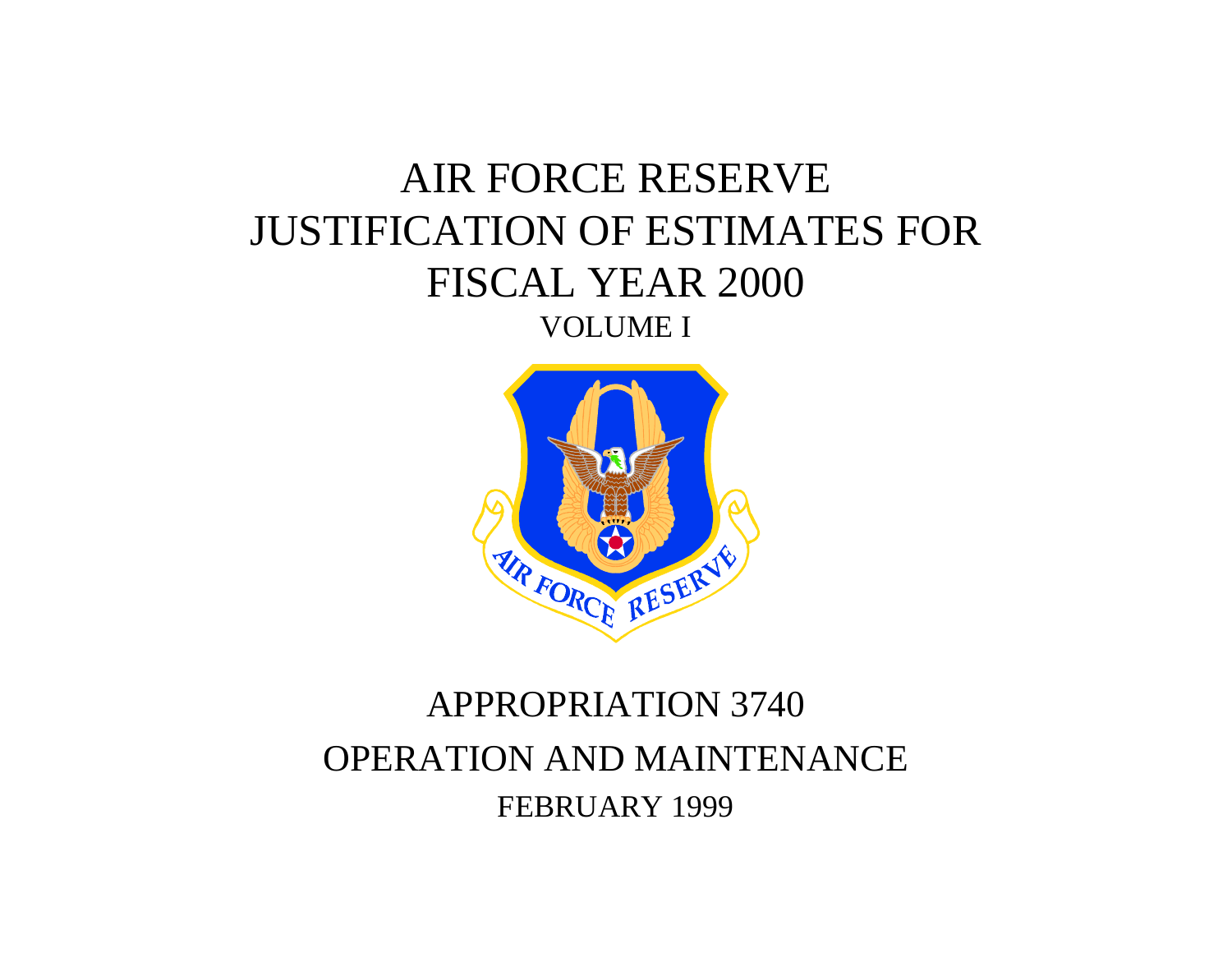#### OPERATION AND MAINTENANCE, AIR FORCE RESERVE

#### TABLE OF CONTENTS

## Justification of Estimates for FY 2000

# Volume I

| Table of Contents |                                                                            | Page No.       |
|-------------------|----------------------------------------------------------------------------|----------------|
| Section I         |                                                                            | 1              |
| Section II        | 0-1 O&M Funding by Budget Activity/Activity Group/Subactivity Group        | $\overline{2}$ |
| Section III       |                                                                            |                |
|                   |                                                                            | 3              |
|                   |                                                                            | 12             |
|                   |                                                                            | 18             |
|                   |                                                                            | 24             |
|                   |                                                                            | 29             |
|                   |                                                                            |                |
|                   |                                                                            | 34             |
|                   | Subactivity Group: Military Manpower and Personnel Management (ARPC)       | 39             |
|                   |                                                                            | 44             |
|                   | Subactivity Group: Other Personnel Support (Disability Compensation – AFR) | 49             |
|                   |                                                                            | 54             |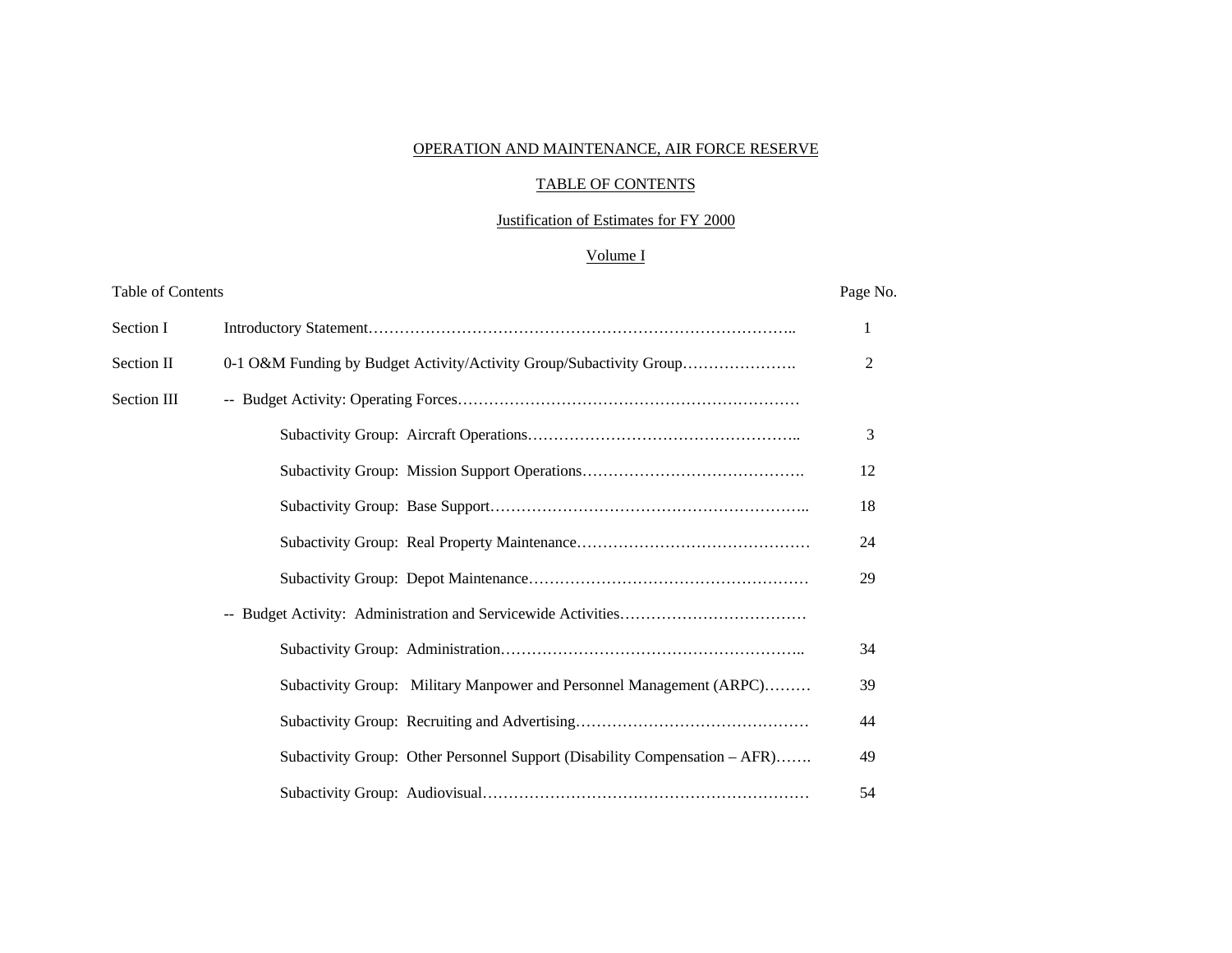#### Introductory Statement

#### I. Description of Operations Financed:

 The funds requested for the Operation and Maintenance, Air Force Reserve appropriation are required to maintain and train units for immediate mobilization, and to provide administrative support which encompasses the Office of Air Force Reserve (Air Staff), Headquarters Air Force Reserve Command (Operational Headquarters), the Numbered Air Forces and the Air Reserve Personnel Center. The FY 2000 request provides for the operation and training of 60 flying units with accompanying 138,670 O&M funded flying hours, 13,276 associate flying hours and 269 mission support units. Funding also supports 12 Air Force Reserve flying installations, and the flying and mission training of 73,708 Selected Reserve personnel.

 Activities include aircraft operations, base and depot level aircraft maintenance, mission support, and supply and maintenance for Air Force Reserve units. The civilian end-strength/work years for FY 2000 are 14,941/15,008 which reflect a decrease of -71/-116 respectively below the approved FY 1999 position. FY 2000 O&M unit equipped flying hours increase by 3511, associate flying hours decrease by -392 and Primarily Assigned Aircraft (PAA) decrease by four.

 Specifically, the FY 2000 request of \$1,728.4M includes price decrease of \$7.7M and increases as follows. Increases reflect changes in various weapon systems as a result of depot maintenance requirements and C-141 to C-17 associate conversion. Also reflected is a \$15M transfer from the Reserve Personnel, Air Force appropriation for a command-wide/cross functional strategy to improve Information Technology capabilities. Other increases include the addition of a new C-130 training facility at Dobbins ARB, GA, and an increase to flying hours due to increased training requirements for pilot proficiency.

 FY 2000 decreases include decreases to the C-141 program due to conversion to the C-17. Other decreases include a decrease in Real Property Maintenance due to a change in the number of facilities included in the Plant Replacement Value (PRV) calculation and a decrease in Environmental Compliance due to reprioritization of overall Air Force requirements.

|                                                              | FY 1998 | FY 1999       | <b>FY 2000</b> |
|--------------------------------------------------------------|---------|---------------|----------------|
| <b>Flying Units</b>                                          | 62      | 60            | 60             |
| Military Technicians & Other Civilians (ES/WY) 14,821/14,789 |         | 15,012/15,124 | 14,941/15,008  |
| Flying Hours (O&M Funded)                                    | 133.110 | 135,159       | 138,670        |
| Primary Assigned Aircraft (PAA)/(TAI)                        | 400/445 | 393/450       | 389/458        |
| <b>Mission Support Units</b>                                 | 284     | 269           | 269            |

#### II. Force Structure Summary: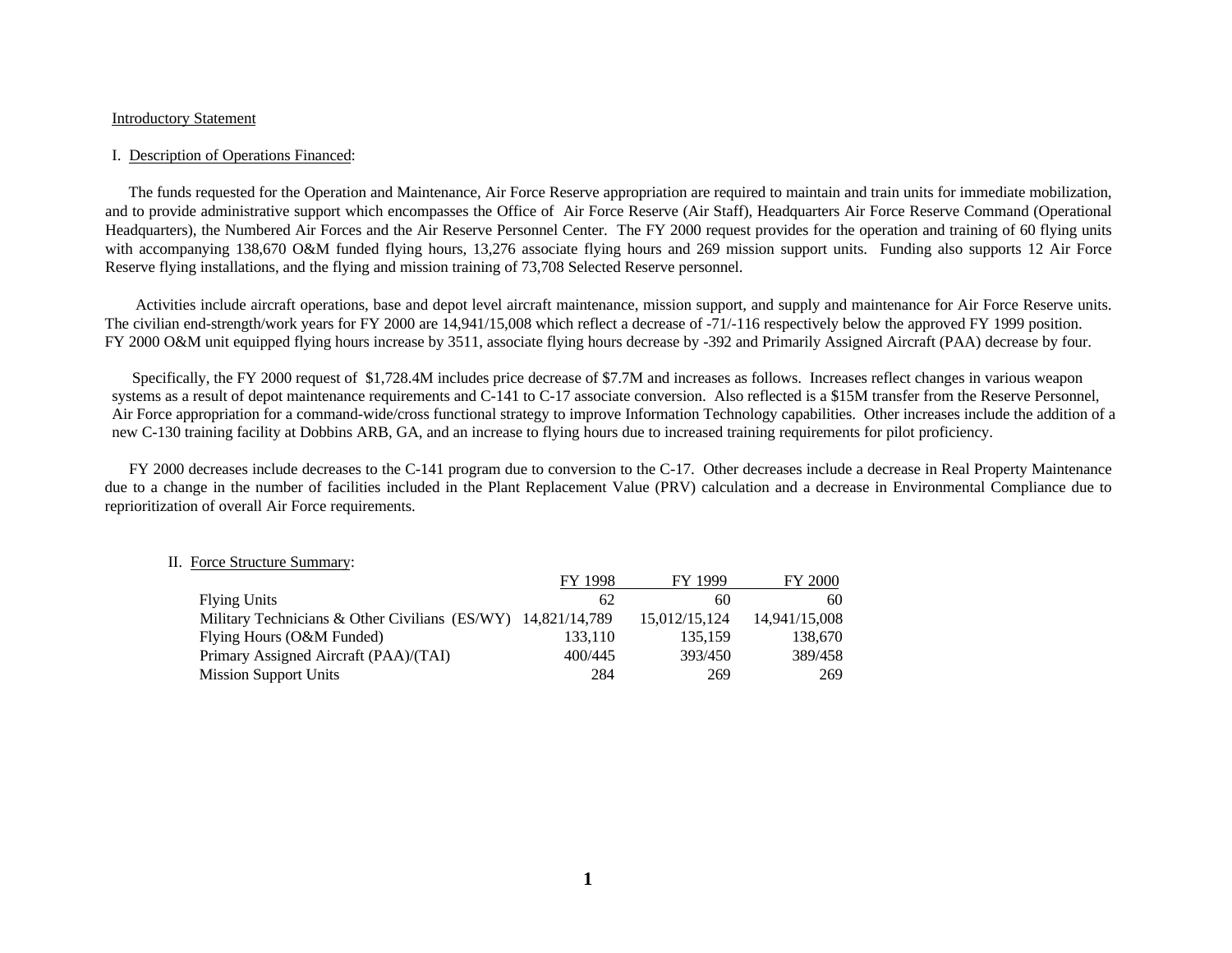#### EXHIBIT OP-5

## FY 2000 Budget Estimate Submission

## Operation and Maintenance, Air Force Reserve

|                                                            |              |           |              |         | (\$ in Millions) |         |  |
|------------------------------------------------------------|--------------|-----------|--------------|---------|------------------|---------|--|
|                                                            |              | FY 1998   |              | FY 1999 |                  | FY 2000 |  |
| <b>Budget Activity 1, Operating Forces</b>                 | $\mathbb{S}$ | 1,554.4   | \$           | 1,665.6 | \$               | 1,643.9 |  |
| <b>Activity Group - Air Operations</b>                     | \$           | 1,554.4   | \$           | 1,665.6 | \$               | 1,643.9 |  |
| <b>Aircraft Operations</b>                                 |              | 997.4     | $\mathbb{S}$ | 1,042.0 | \$               | 1,058.1 |  |
| <b>Mission Support Operations</b>                          |              | 50.1      | \$           | 40.9    | \$               | 46.0    |  |
| <b>Base Support</b>                                        |              | 219.6     | \$           | 223.6   | \$               | 235.9   |  |
| <b>Real Property Maintenance</b>                           |              | 65.8      | \$           | 60.6    | \$               | 38.5    |  |
| Depot Maintenance                                          |              | 221.5     | \$           | 298.4   | \$               | 265.4   |  |
| Budget Activity 4, Administration & Servicewide Activities | \$           | 86.1      | \$           | 87.5    | \$               | 84.5    |  |
| <b>Activity Group - Servicewide Activities</b>             | \$           | 86.1      | \$           | 87.5    | \$               | 84.5    |  |
| Administration                                             |              | \$50.3    | \$           | 46.0    | \$               | 46.8    |  |
| Military Manpower & Personnel Management (ARPC)            |              | \$20.0    | \$           | 20.2    | \$               | 20.3    |  |
| Recruiting & Advertising                                   |              | \$8.6     | \$           | 14.3    | \$               | 10.4    |  |
| Other Personnel Support (Disability Comp)                  |              | \$6.2\$   | \$           | 6.4     | \$               | 6.4     |  |
| Audiovisual                                                |              | \$1.0     | $\mathbb{S}$ | 0.6     | $\mathbb{S}$     | 0.6     |  |
| Total Operation and Maintenance, Air Force Reserve         |              | \$1,640.5 | \$           | 1,753.2 | \$               | 1,728.4 |  |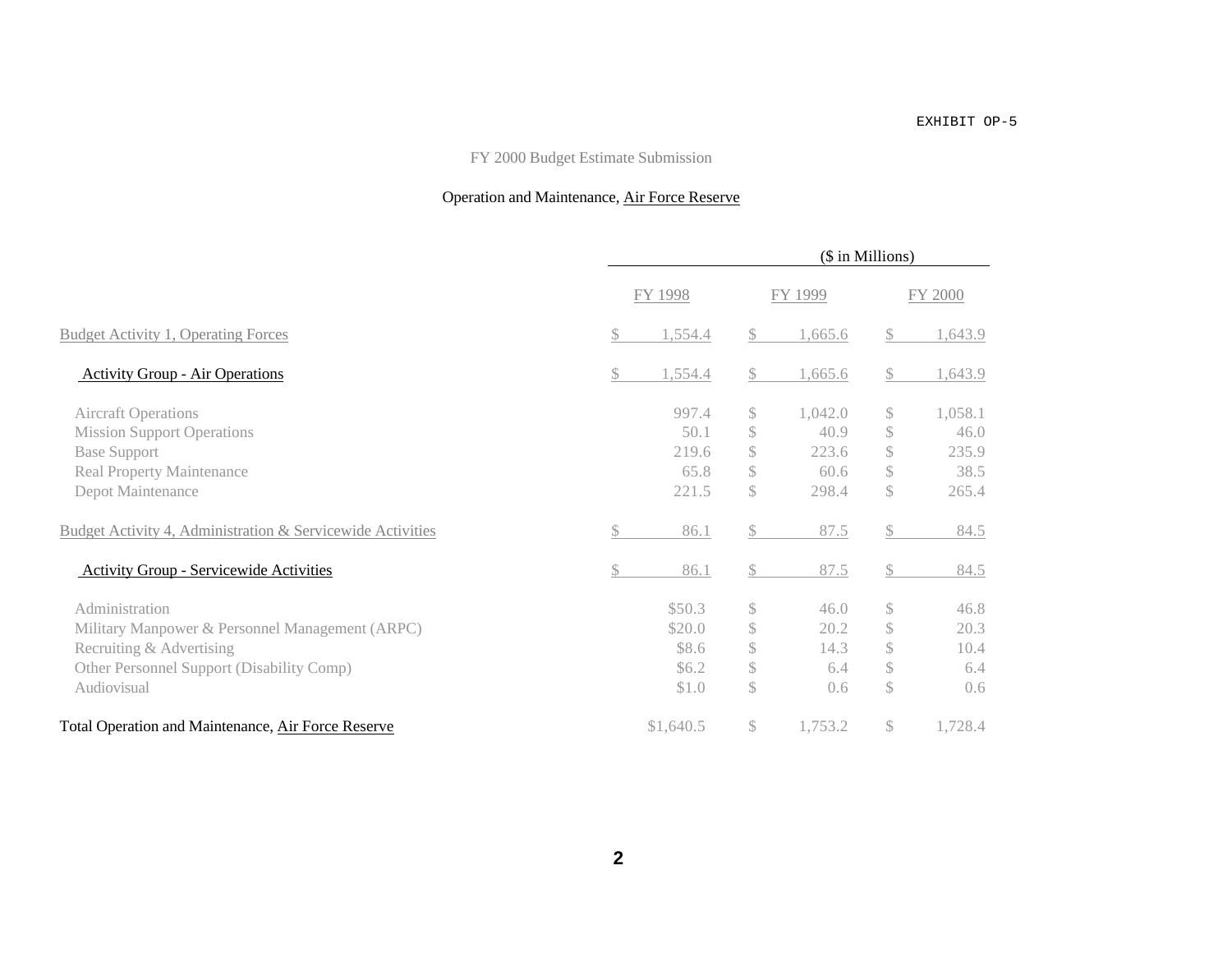Operations and Maintenance, Air Force Reserve Budget Activity: Operating Forces Activity Group: Air Operations Subactivity Group - Aircraft Operations

 I. Narrative Description: This activity group consists of all USAFR flying units to include: air refueling, tactical airlift, tactical fighters, strategic airlift, aerospace rescue and recovery, weather reconnaissance and strategic bomber mission. This activity provides the necessary commodities for flying of Air Force Reserve aircraft, civilian personnel, including military technicians who carry on the day-to-day training, maintenance, and administration of the Air Force Reserve; transportation cost for training conducted at deployed locations; miscellaneous services and equipment. Funds are required to provide the day-to-day staffing needed to train, equip, and support an Air Force Reserve force at a level of combat readiness that enables it to immediately augment the active force and be capable of conducting independent operations in accordance with unit wartime "taskings."

#### II. Description of Operations Financed:

This activity contains financing for the following force categories:

- -- Air Refueling consisting of KC-10 and KC-135 aircraft
- -- Tactical Airlift C-130s
- -- Tactical Fighters F-16, A-10s, A-10TF, OA-10
- -- Strategic Airlift C-5 Equipped and C-141 Equipped
- -- Aerospace Rescue and Recovery HC-130s, HH-60Gs
- -- Weather Reconnaissance WC-130s
- -- One Strategic Bomber Unit B52s
- -- Associate Aircraft KC-135, KC-10, C-141, C-5, C-17;AWACS

 This estimate provides funds for direct expenses of aviation fuel for the operation of Air Force Reserve mission related aircraft; fuel for jet engine test cell operation; and operation of aircraft ground equipment. It includes funds for military technicians and civilian personnel services and benefits; travel and transportation expenses of full-time military, military technicians, and civilian personnel; transportation of material; medical support; purchase of supplies, equipment and services from Transportation Working Capital Fund and from commercial sources. It also includes funds for expenses of field training, exercises and maneuvers, and training equipment and supplies.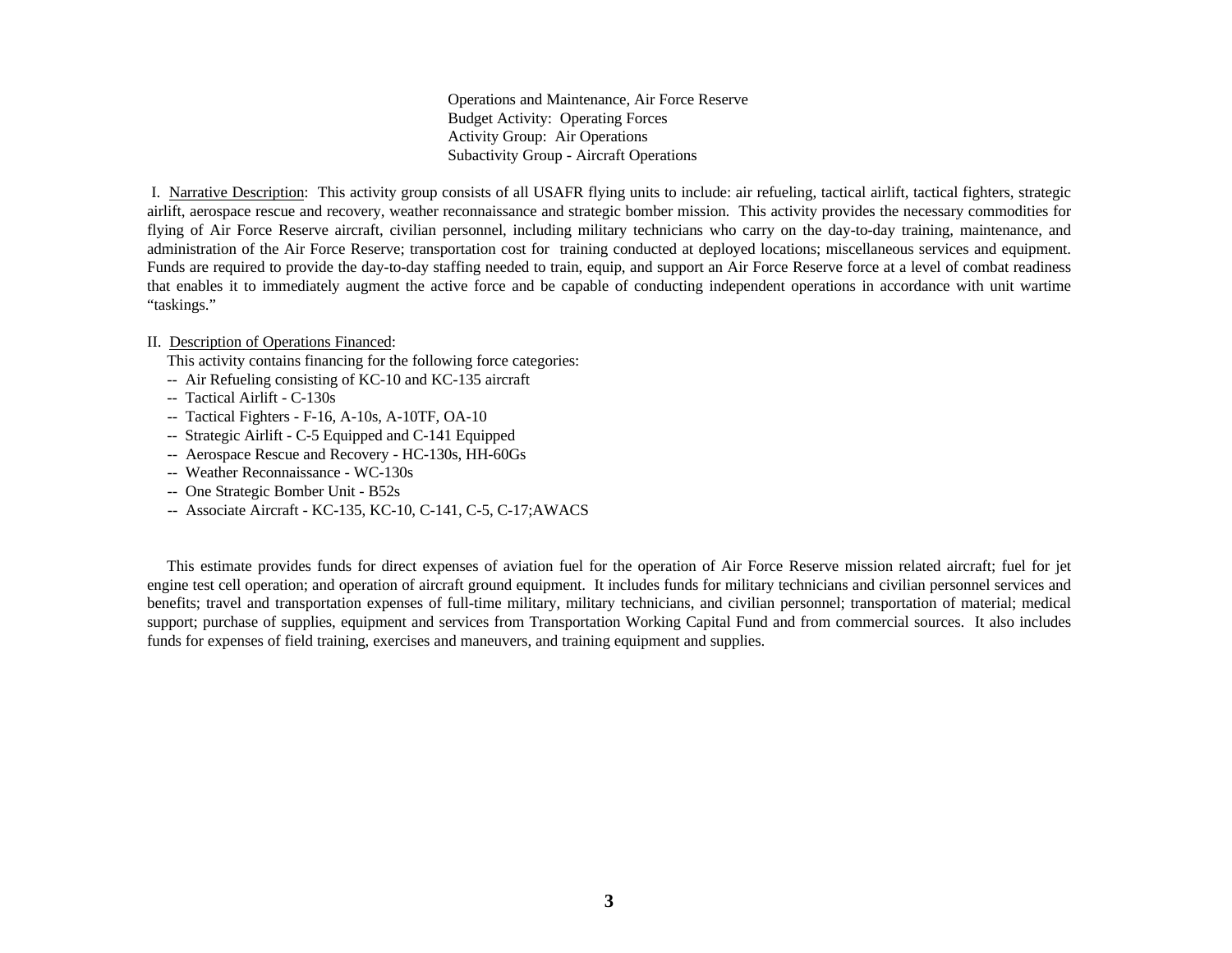## BUDGET ACTIVITY: OPERATING FORCES EXHIBIT OP-5

## Activity Group: Air Operations

## Subactivity Group: **Aircraft Operations**

| III. Financial Summary (O&M: \$ in Thousands): |               | FY 1999 |              |                 |               |               |               |                 |               |          |
|------------------------------------------------|---------------|---------|--------------|-----------------|---------------|---------------|---------------|-----------------|---------------|----------|
|                                                |               | FY 1998 |              | <b>Budget</b>   |               |               |               | Current         |               | FY 2000  |
| A. Subactivity Group:                          |               | Actuals |              | Request         |               | Appropriation |               | Estimate        |               | Estimate |
| Abn Warning&Cntrl Sys Sq                       | $\mathcal{S}$ | 8.5     | $\mathbb{S}$ | 8.4             | $\mathcal{S}$ | 8.4           | $\sqrt$       | 10.1            | $\mathcal{S}$ | 8.8      |
| KC-135 Squadrons                               |               | 107.9   |              | 118.7           |               | 118.7         |               | 115.2           |               | 117.4    |
| KC-135 Squadrons                               |               | 14.9    |              | 16.1            |               | 16.1          |               | 20.4            |               | 19.0     |
| B-52 Squadrons                                 |               | 31.4    |              | 37.2            |               | 37.2          |               | 37.3            |               | 35.8     |
| A-10 Squadrons                                 |               | 13.6    |              | 27.5            |               | 27.5          |               | 33.1            |               | 33.4     |
| F-16 Squadrons                                 |               | 103.4   |              | 111.0           |               | 113.5         |               | 112.3           |               | 120.8    |
| <b>Training Aircraft</b>                       |               | 18.7    |              | 18.5            |               | 18.5          |               | 18.6            |               | 18.5     |
| OA-10 Squadrons                                |               | 32.1    |              | 10.2            |               | 10.2          |               | 11.1            |               | 6.7      |
| KC-10 Squadrons                                |               | 34.9    |              | 46.7            |               | 46.7          |               | 46.7            |               | 40.2     |
| Space Squadron - AFR                           |               | 0.4     |              | 0.3             |               | 0.3           |               | 0.4             |               | 0.5      |
| Aerospace Rescue/Recovery                      |               | 45.9    |              | 42.5            |               | 42.5          |               | 43.0            |               | 49.6     |
| <b>Weather Service</b>                         |               | 19.2    |              | 19.6            |               | 19.6          |               | 19.6            |               | 19.3     |
| C-141 Strat Alft Sqdns                         |               | 82.8    |              | 82.6            |               | 82.6          |               | 81.3            |               | 81.0     |
| C-141 Airlift Sq                               |               | 93.7    |              | 78.2            |               | 78.2          |               | 78.1            |               | 61.1     |
| C-9 Squadrons                                  |               | 5.5     |              | 4.6             |               | 4.6           |               | 4.8             |               | 5.0      |
| C-5 Airlift Sqdns                              |               | 87.5    |              | 75.2            |               | 75.2          |               | 75.8            |               | 78.2     |
| C-17 Airlift Sqds                              |               | 27.4    |              | 49.8            |               | 49.8          |               | 48.8            |               | 61.6     |
| C-5 Strat Alft Sq                              |               | 101.3   |              | 112.5           |               | 112.5         |               | 113.5           |               | 107.9    |
| C-130 Tactical Alft Sqdns                      |               | 168.3   |              | 179.9           |               | 179.9         |               | 171.9           |               | 193.3    |
| <b>Total Subactivity Group</b>                 | $\mathbb{S}$  | 997.4   | $\mathbb{S}$ | 1,039.5         | $\mathcal{S}$ | 1,042.0       | $\mathbb{S}$  | 1,042.0         | $\mathbb{S}$  | 1,058.1  |
|                                                |               |         |              | Change          |               |               |               | Change          |               |          |
| <b>B.</b> Reconciliation Summary:              |               |         |              | FY 1999/FY 1999 |               |               |               | FY 1999/FY 2000 |               |          |
| <b>Baseline Funding</b>                        |               |         | \$           | 1,039.5         |               |               | $\mathcal{S}$ | 1,042.0         |               |          |
| Congressional Adjustments (Distributed)        |               |         |              | 2.5             |               |               |               | 0.0             |               |          |
| Congressional Adjustments (Undistributed)      |               |         |              | 0.0             |               |               |               | 0.0             |               |          |
| <b>Supplemental Request</b>                    |               |         |              | 0.0             |               |               |               | 0.0             |               |          |
| Price Change                                   |               |         |              | 0.0             |               |               |               | $-3.7$          |               |          |
| <b>Functional Transfer</b>                     |               |         |              | 0.0             |               |               |               | 0.0             |               |          |
| <b>Program Changes</b>                         |               |         |              | 0.0             |               |               |               | 19.8            |               |          |
| <b>Current Estimate</b>                        |               |         | \$           | 1,042.0         |               |               | $\mathcal{S}$ | 1,058.1         |               |          |
|                                                |               |         |              |                 |               |               |               |                 |               |          |

**4**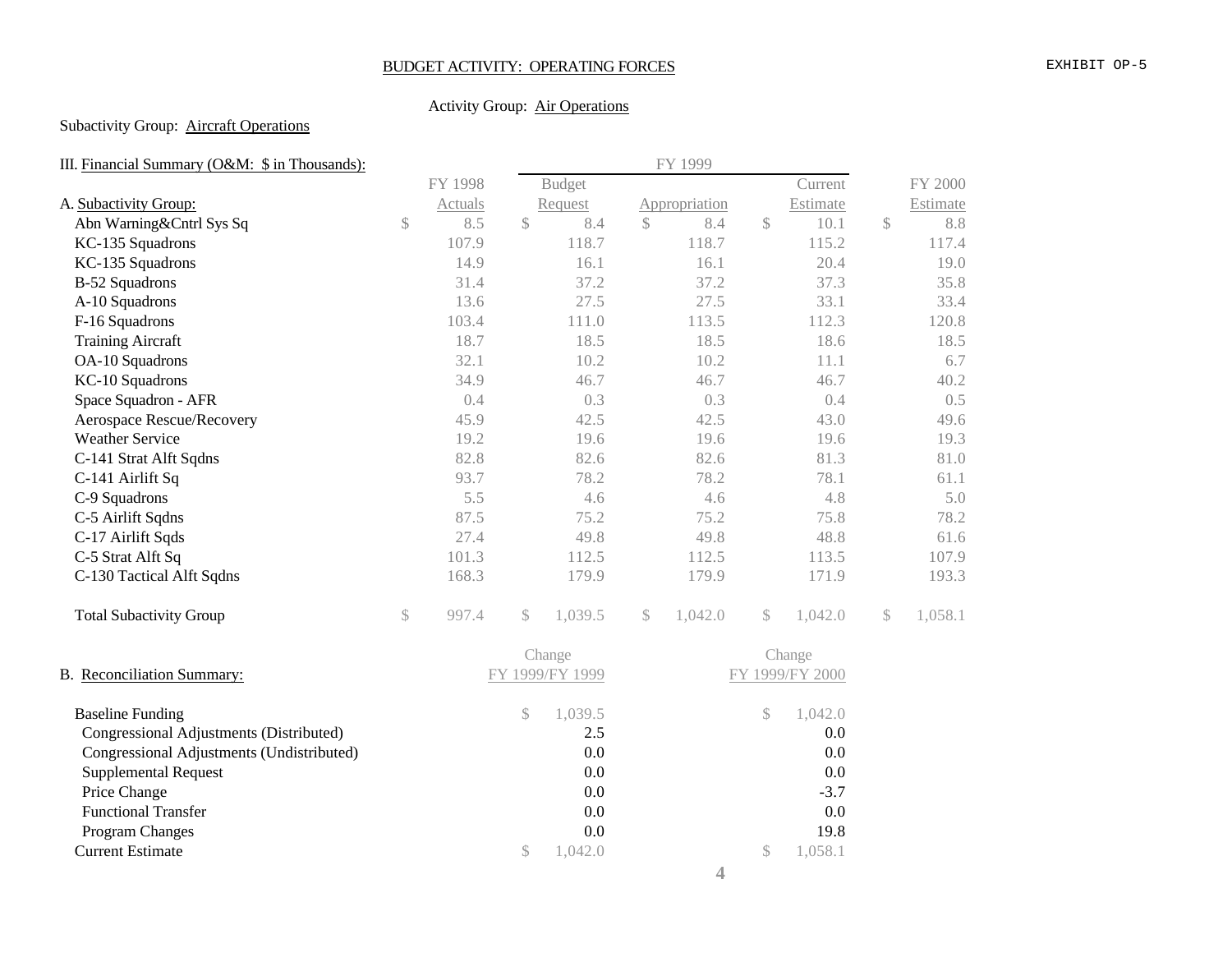Operations and Maintenance, Air Force Reserve Budget Activity: Operating Forces Activity Group: Air Operations Subactivity Group - Aircraft Operations

| 5                                                                                                                      |                     |
|------------------------------------------------------------------------------------------------------------------------|---------------------|
| 9. FY 2000                                                                                                             | $-1.0$<br>\$1,058.1 |
|                                                                                                                        | $-15.5$             |
|                                                                                                                        | $-16.5$             |
| e. C-130 Schoolhouse. Implementation of C-130 schoolhouse at Dobbins ARB, GA ---------------------------------         | $+4.3$              |
| d. Flying Hours. Increase in F-16 flying hours due to increased training required of aircrews----------------------    | $+6.0$              |
| c. Civilian Pay Raise adjustment. Funding realigned out of transportation, miscellaneous contractual services and data | $+6.5$              |
| b. Depot Level Reparables. Increase will fully fund flying and non-flying depot level reparables. Historically, these  | $+6.7$              |
|                                                                                                                        | $+12.8$             |
|                                                                                                                        | $+36.3$             |
|                                                                                                                        | $-3.7$              |
|                                                                                                                        | \$1,042.0           |
|                                                                                                                        | $+6.0$              |
|                                                                                                                        | $+6.0$              |
|                                                                                                                        | \$1,036.0           |
|                                                                                                                        | $-2.0$<br>$-1.5$    |
|                                                                                                                        | $-3.5$              |
|                                                                                                                        | \$1,039.5           |
| C. Reconciliation: Increases and Decreases:                                                                            |                     |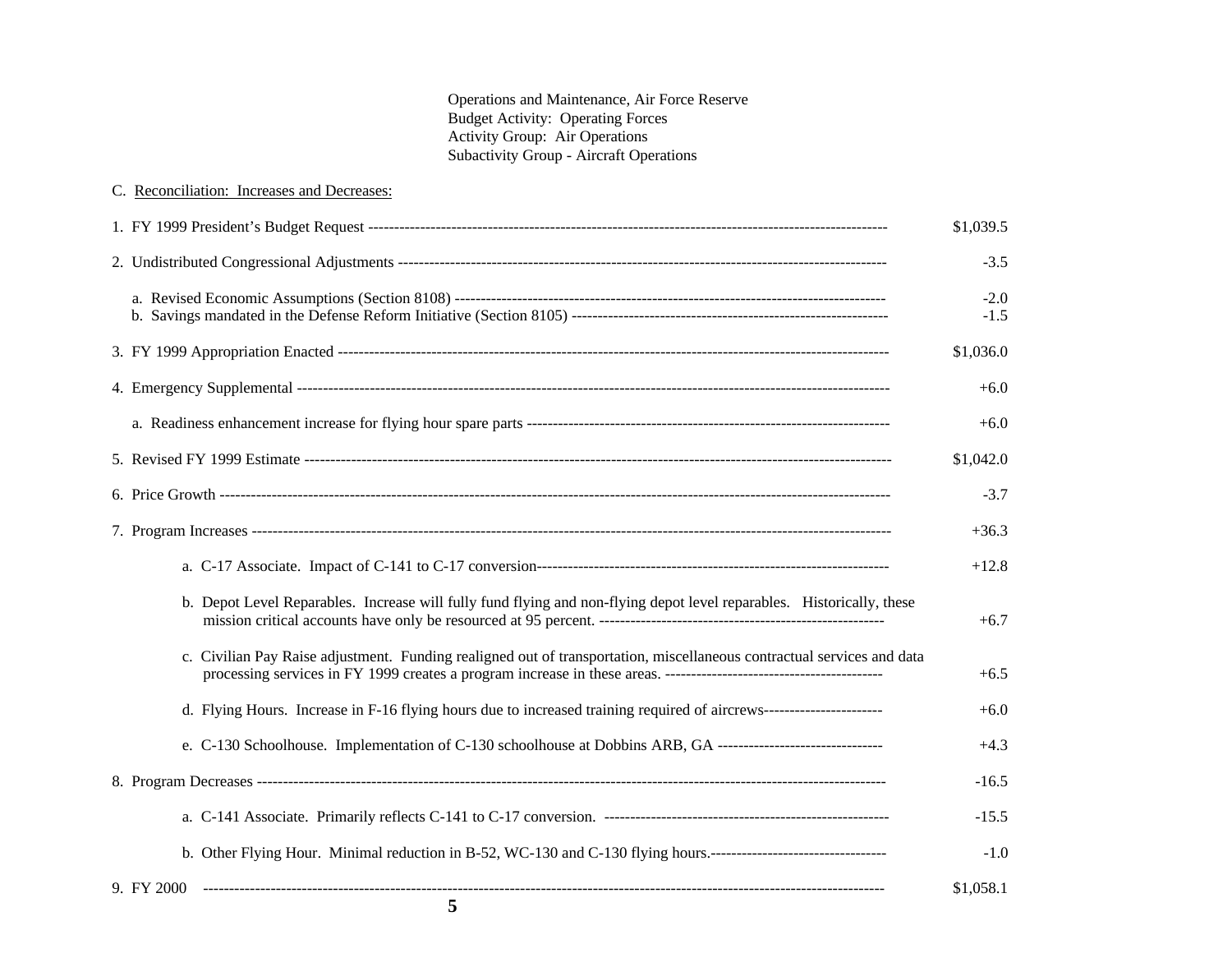#### Operations and Maintenance, Air Force Reserve Budget Activity: Operating Forces Activity Group: Air Operations Subactivity Group: Aircraft Operations

#### IV. Performance Criteria and Evaluation:

|                                                                               |                | FY 1998     |                |                  | FY 1999     |                     |                             | FY 2000     |                             |
|-------------------------------------------------------------------------------|----------------|-------------|----------------|------------------|-------------|---------------------|-----------------------------|-------------|-----------------------------|
| <b>Flying Units</b>                                                           | <b>UNITS</b>   | <b>FHRS</b> | PAA            | <b>UNITS</b>     | <b>FHRS</b> | PAA                 | <b>UNITS</b>                | <b>FHRS</b> | PAA                         |
| Air Refueling                                                                 | 7              | 38,651      | 64             | 7                | 40,543      | 64                  | 7                           | 40,543      | 64                          |
| <b>Tactical Airlift</b>                                                       | 11             | 34,864      | 104            | 11               | 34,656      | 97                  | 10                          | 34,296      | 88                          |
| <b>Tactical Fighter</b>                                                       | 6              | 23,638      | 90             | $\,$ $\,$ $\,$   | 18,864      | 75                  | $\mathcal S$                | 19,650      | 75                          |
| Strategic Airlift                                                             | 7              | 17,460      | 68             | $\boldsymbol{7}$ | 17,607      | 68                  | $\boldsymbol{7}$            | 17,607      | 68                          |
| <b>Strategic Bombers</b>                                                      | 1              | 2,564       | 8              | $\mathbf{1}$     | 2,788       | 8                   | 1                           | 2,463       | 8                           |
| Aerospace Rescue & Recovery                                                   | 5              | 7,684       | 29             | 5                | 8,351       | 29                  | 5                           | 8,351       | 30                          |
| <b>Weather Service Detachment</b>                                             | 1              | 3,141       | 10             | $\mathbf{1}$     | 3,087       | 10                  | 1                           | 3,000       | 10                          |
| Unspecified                                                                   | $\mathbf{1}$   | 5,108       | 15             | $\sqrt{2}$       | 9,263       | 30                  | $\ensuremath{\mathfrak{Z}}$ | 12,760      | 38                          |
| Total Equipped**                                                              | 39             | 133,110     | 388            | 39               | 135,159     | 381                 | 39                          | 138,670     | 381                         |
| <b>AMC</b> Associate Units                                                    | 21             | 14,073      | $\overline{0}$ | 19               | 13,668      | $\overline{0}$      | 19                          | 13,276      | $\overline{0}$              |
| <b>Special Operations</b>                                                     | $\sqrt{2}$     | 3,865       | 12             | $\mathfrak 2$    | 5,704       | 12                  | $\mathfrak 2$               | 5,704       | $\,$ $\,$                   |
| <b>TWCF</b>                                                                   | $\overline{0}$ | 5,952       | $\overline{0}$ | $\overline{0}$   | 8,612       | $\overline{0}$      | $\overline{0}$              | 8,612       | $\overline{0}$              |
| <b>Mission Support Units</b>                                                  |                |             |                |                  |             |                     |                             |             |                             |
| Numbered Air Force                                                            |                |             | 3              |                  |             | 3                   |                             |             | 3                           |
| Aerial Port Squadron                                                          |                |             | 42             |                  |             | 42                  |                             |             | 42                          |
| Aeromedical Staging Unit                                                      |                |             | 24             |                  |             | 22                  |                             |             | 22                          |
| Aeromedical Evacuation Unit                                                   |                |             | 18             |                  |             | 17                  |                             |             | 17                          |
| Medical Unit                                                                  |                |             | 40             |                  |             | 35                  |                             |             | 35                          |
| Medical Services Squadron                                                     |                |             | $\sqrt{a}$     |                  |             | $\Large{()}$        |                             |             | $\left( \right)$            |
| Civil Engineering Unit                                                        |                |             | 42             |                  |             | 42                  |                             |             | 42                          |
| Red Horse Squadron                                                            |                |             | $\mathbf{1}$   |                  |             | $\mathbf{1}$        |                             |             | $\mathbf{1}$                |
| Combat Logistics Support Squadron                                             |                |             | 6              |                  |             | 6                   |                             |             | 6                           |
| Communications Unit                                                           |                |             | 39             |                  |             | 33                  |                             |             | 33                          |
| Intelligence Flight                                                           |                |             | $\sqrt{2}$     |                  |             | $\sqrt{2}$          |                             |             | $\sqrt{2}$                  |
| Ground Combat Readiness Center                                                |                |             | $\overline{0}$ |                  |             | $\overline{0}$      |                             |             | $\overline{0}$              |
| Military Training Squadron                                                    |                |             | $\mathbf{1}$   |                  |             | $\mathbf{1}$        |                             |             | 1                           |
| MWR Squadron                                                                  |                |             | 18             |                  |             | 16                  |                             |             | 16                          |
| Security Police Unit                                                          |                |             | 35             |                  |             | 35                  |                             |             | 35                          |
| Special Operations Squadron                                                   |                |             | $\overline{2}$ |                  |             | $\overline{2}$      |                             |             | $\sqrt{2}$                  |
| <b>Transportation Liason Flight</b>                                           |                |             | $\mathbf{1}$   |                  |             | $\mathbf{1}$        |                             |             | $\mathbf{1}$                |
| <b>USAF Contingency Hospital</b>                                              |                |             | 3              |                  |             | 3                   |                             |             | $\ensuremath{\mathfrak{Z}}$ |
| Reserve Support Squadron                                                      |                |             | $\overline{c}$ |                  |             | 3                   |                             |             | 3                           |
| Combat Communications Squadron                                                |                |             | 3              |                  |             | 3                   |                             |             | 3                           |
| <b>Combat Operations Squadron</b>                                             |                |             | 1              |                  |             |                     |                             |             | 1                           |
| Combat Camera Squadron                                                        |                |             |                |                  |             |                     |                             |             |                             |
| <b>Total Mission Support Units</b>                                            |                |             | 284            |                  |             | 269                 |                             |             | 269                         |
|                                                                               |                |             |                |                  |             |                     |                             |             |                             |
| Weapon System Conversions                                                     |                |             |                |                  |             | FY 1999<br>$\theta$ |                             |             | FY 2000<br>$\theta$         |
| Series Changes                                                                |                |             |                |                  |             | 1                   |                             |             | $\Large{0}$                 |
| Number of Squadrons with PAA Increases                                        |                |             |                |                  |             | $\overline{0}$      |                             |             | $\sqrt{a}$                  |
|                                                                               |                |             |                |                  |             |                     |                             |             |                             |
| Number of Squadrons with PAA Decreases                                        |                |             |                |                  |             | 3                   |                             |             |                             |
| ** O&M Funded and includes associate hours which are carried in AFR database. |                |             |                |                  |             | 6                   |                             |             |                             |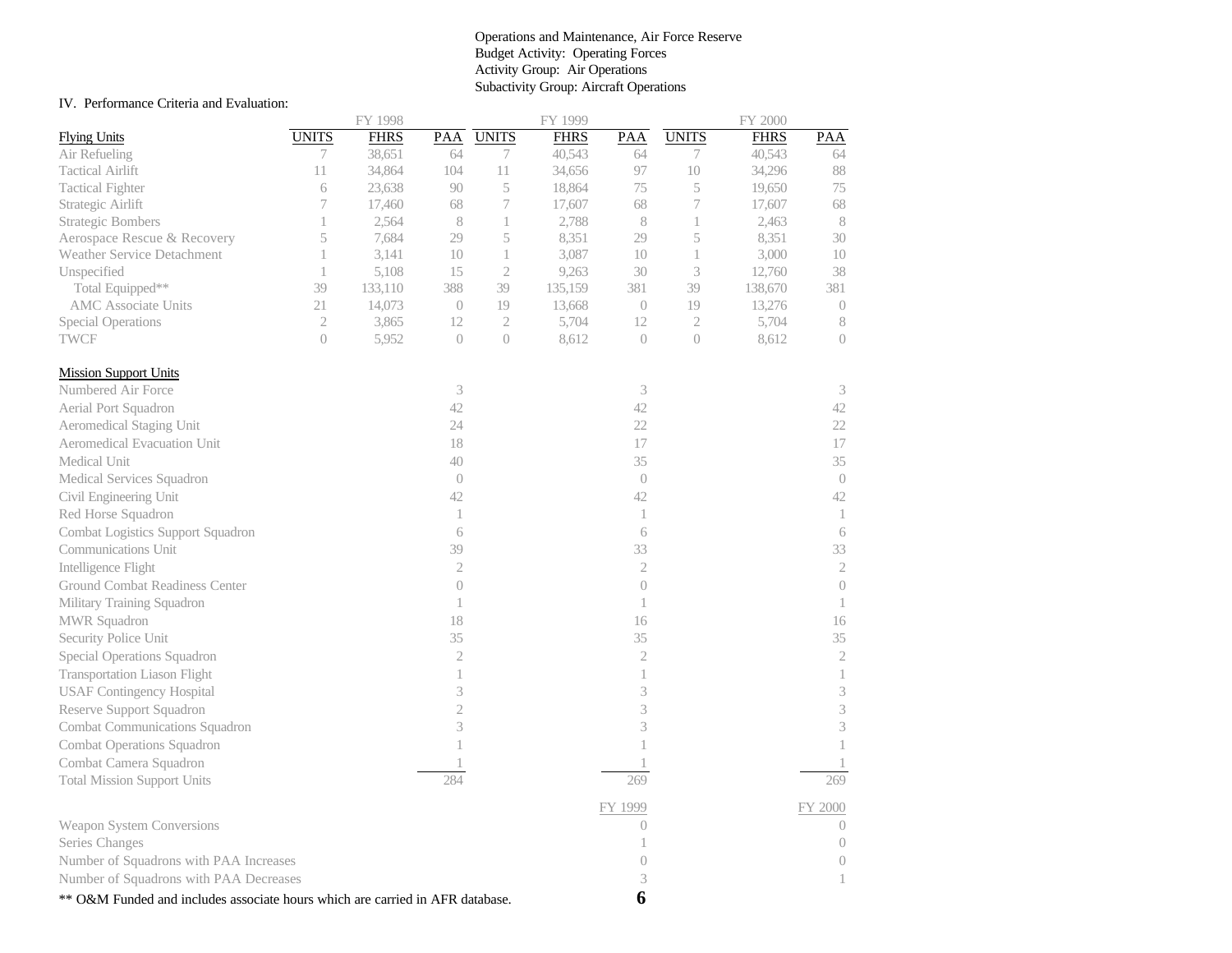#### Operations and Maintenance, Air Force Reserve **EXHIBIT OP-5** Budget Activity: Operating Forces Activity Group: Air Operations Subactivity Group: Aircraft Operations

#### IV. Performance Criteria and Evaluation

|                                                         |                                                    | FY 1998                          |                              |                                   |                                              | FY 1999                    |                                  |                                  |                                                      | <b>FY 2000</b>            |                                    |                                         |
|---------------------------------------------------------|----------------------------------------------------|----------------------------------|------------------------------|-----------------------------------|----------------------------------------------|----------------------------|----------------------------------|----------------------------------|------------------------------------------------------|---------------------------|------------------------------------|-----------------------------------------|
|                                                         | <b>UNITS</b>                                       | <b>FHRS</b>                      | PAA                          | TAI                               | <b>UNITS</b>                                 | <b>FHRS</b>                | <b>PAA</b>                       | TAI                              | <b>UNITS</b>                                         | <b>FHRS</b>               | PAA                                | TAI                                     |
| Air Refueling<br>KC-135 Unit Equipped                   | $rac{7}{7}$                                        | 38,651<br>19,732                 | 64<br>64                     | $\frac{75}{2}$<br>$\overline{75}$ | $\overline{1}$<br>$\overline{7}$             | 40,543<br>19,631           | 64<br>64                         | 75<br>$\overline{75}$            | $\overline{1}$<br>$\overline{7}$                     | 40,543<br>19,631          | 64<br>64                           | $\frac{75}{75}$                         |
| KC-135 Associate<br>$KC-10$                             | $\overline{0}$<br>$\Omega$                         | 4,536<br>14,383                  | $\boldsymbol{0}$<br>$\Omega$ | $\theta$<br>$\Omega$              | $\overline{0}$<br>$\Omega$                   | 6,760<br>14,152            | $\boldsymbol{0}$<br>$\mathbf{0}$ | $\overline{0}$<br>$\Omega$       | $\boldsymbol{0}$<br>$\Omega$                         | 6,760<br>14,152           | $\boldsymbol{0}$<br>$\overline{0}$ | $\boldsymbol{0}$<br>$\overline{0}$      |
| <b>Tactical Airlift</b><br>$C-130$                      | $\overline{11}$<br>11                              | 34,864<br>34,864                 | 104<br>$\overline{104}$      | <u>107</u><br>$\overline{107}$    | 11<br>$\overline{11}$                        | 34,656<br>34,656           | $\frac{97}{97}$                  | $\frac{104}{104}$                | $\frac{10}{10}$                                      | 34,296<br>34,296          | $\frac{88}{88}$                    | $\frac{105}{105}$                       |
| <b>Tactical Fighter</b><br>$F-16$                       | $\frac{6}{4}$                                      | 23,638<br>15,814                 | $\frac{90}{60}$              | <u>106</u><br>$\overline{72}$     | $rac{5}{3}$                                  | 18,864<br>11,124           | $\frac{75}{45}$                  | $\frac{92}{57}$                  | $rac{5}{3}$                                          | 19,650<br>11,910          | 75<br>$\overline{45}$              | $\frac{93}{60}$                         |
| $OA/A-10$<br>$A-10$<br>$OA-10$                          | $\overline{c}$<br>$\overline{c}$<br>$\overline{0}$ | 7,824<br>3,208<br>4,616          | 30<br>12<br>18               | 34<br>14<br>20                    | $\overline{c}$<br>$\theta$<br>$\overline{2}$ | 7,740<br>6,966<br>774      | 30<br>27<br>3                    | 35<br>32<br>3                    | $\overline{2}$<br>$\boldsymbol{0}$<br>$\overline{2}$ | 7,740<br>6,966<br>774     | 30<br>27<br>3                      | 33<br>29<br>$\overline{4}$              |
| Strategic Airlift<br>C-5 Equipped<br>C-141 Equipped     | $\frac{7}{2}$<br>5                                 | 17,460<br>6,769<br>10,691        | 68<br>28<br>40               | $\frac{77}{32}$<br>45             | $\frac{7}{2}$<br>5                           | 17,607<br>6,674<br>10,933  | 68<br>28<br>40                   | $\frac{77}{32}$<br>45            | $\frac{7}{2}$<br>5                                   | 17,607<br>6,674<br>10,933 | 68<br>28<br>40                     | $\frac{77}{32}$<br>45                   |
| <b>Strategic Bombers</b><br>$B-52$                      | $\frac{1}{1}$                                      | 2,564<br>2,564                   | $\frac{8}{8}$                | $\frac{9}{9}$                     | $\frac{1}{1}$                                | 2,788<br>2,788             | $\frac{8}{8}$                    | $\frac{9}{9}$                    | $\frac{1}{1}$                                        | 2,463<br>2,463            | $\frac{8}{8}$                      | $\frac{9}{9}$                           |
| Aerospace Rescue & Recovery<br>HC-130<br>HH-60          | $rac{5}{2}$<br>$\overline{3}$                      | 7,684<br>2,724<br>4,960          | $\frac{29}{8}$<br>21         | $\frac{31}{8}$<br>23              | $rac{5}{2}$<br>3                             | 8,351<br>3,286<br>5,065    | $\frac{29}{8}$<br>21             | $\frac{33}{8}$<br>25             | $rac{5}{2}$<br>$\mathfrak{Z}$                        | 8,351<br>3,286<br>5,065   | $\frac{30}{9}$<br>21               | $\frac{33}{8}$<br>25                    |
| Weather Service Detachment<br><b>WC-130H</b><br>WC-130J | $\overline{1}$<br>$\mathbf{1}$<br>$\theta$         | 3,141<br>3,141<br>$\overline{0}$ | 10<br>10<br>$\theta$         | 10<br>10<br>$\Omega$              | $\overline{1}$<br>$\mathbf{1}$<br>$\theta$   | 3,087<br>3,087<br>$\theta$ | 10<br>10<br>$\theta$             | 10<br>10<br>$\theta$             | $\underline{1}$<br>$\mathbf{1}$<br>$\mathbf{0}$      | 3,000<br>2,280<br>720     | 10<br>$\sqrt{6}$<br>$\overline{4}$ | 10<br>6<br>$\overline{4}$               |
| Unspecified<br><b>AWACS</b><br>OA/A-10 (TF Coded)       | $\overline{1}$<br>$\overline{0}$<br>$\mathbf{1}$   | 5,108<br>664<br>4,444            | 15<br>$\Omega$<br>15         | 17<br>$\Omega$<br>17              | $\underline{2}$<br>$\theta$<br>1             | 9,263<br>740<br>4,500      | 30<br>$\overline{0}$<br>15       | $\frac{37}{2}$<br>$\theta$<br>18 | $\underline{3}$<br>$\mathbf{0}$<br>1                 | 12,760<br>740<br>4,500    | 38<br>$\theta$<br>15               | $\overline{43}$<br>$\overline{0}$<br>17 |
| C-130 (TF Coded)<br>F-16 (TF Coded)                     | $\boldsymbol{0}$<br>$\theta$                       | $\mathbf{0}$<br>$\overline{0}$   | $\boldsymbol{0}$<br>$\theta$ | $\boldsymbol{0}$<br>$\theta$      | $\boldsymbol{0}$<br>$\mathbf{1}$             | $\mathbf{0}$<br>4,023      | $\boldsymbol{0}$<br>15           | $\mathbf{1}$<br>18               | $\mathbf{1}$<br>$\mathbf{1}$                         | 3,200<br>4,320            | $\,$ 8 $\,$<br>15                  | $\,8\,$<br>18                           |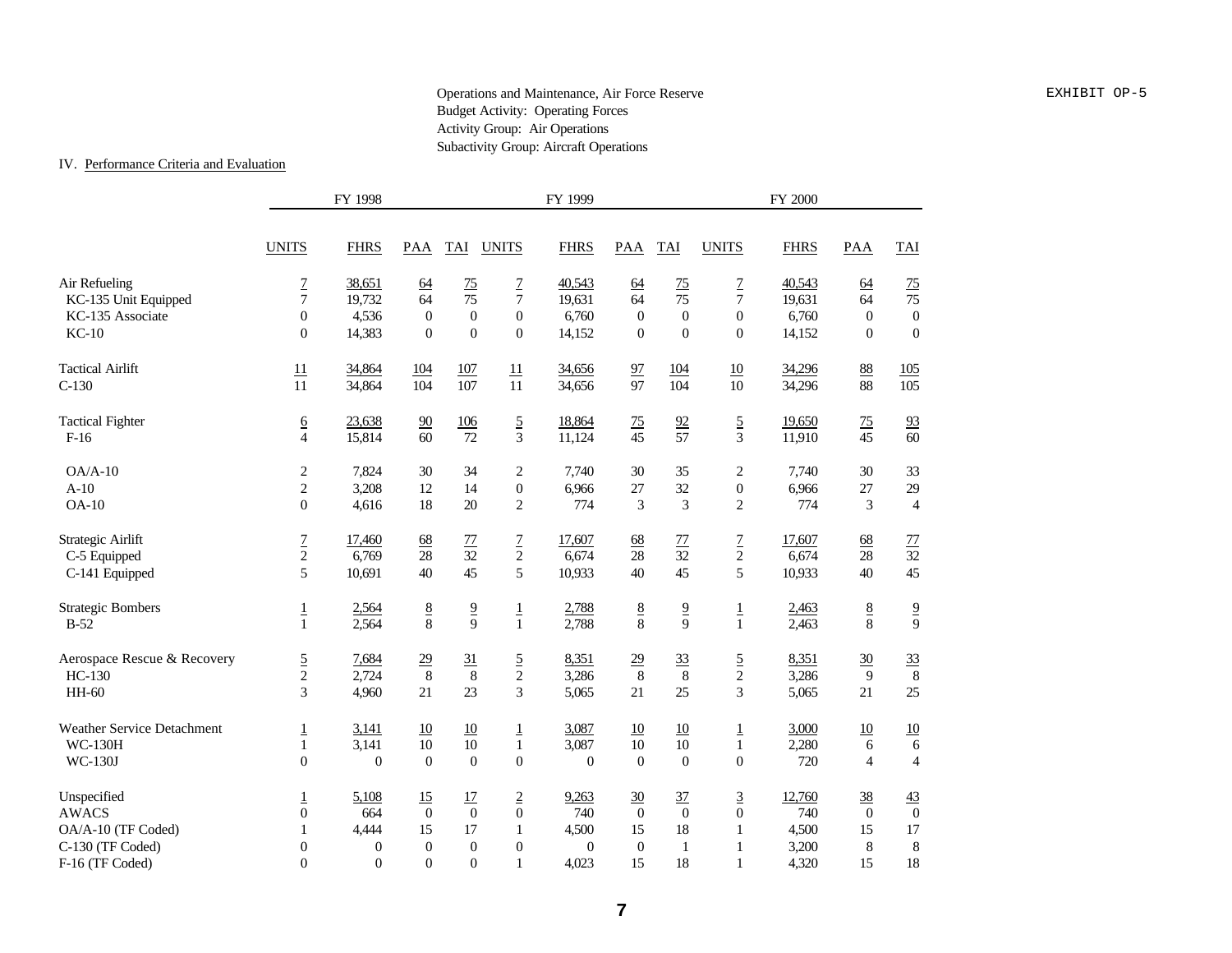#### Operations and Maintenance, Air Force Reserve Budget Activity: Operating Forces Activity Group: Air Operations Subactivity Group: Aircraft Operations

|                                        |                | FY 1998     |                |                  |                  | FY 1999     |                |                  |                  | FY 2000     |               |                  |
|----------------------------------------|----------------|-------------|----------------|------------------|------------------|-------------|----------------|------------------|------------------|-------------|---------------|------------------|
|                                        | <b>UNITS</b>   | <b>FHRS</b> | <b>PAA</b>     | <b>TAI UNITS</b> |                  | <b>FHRS</b> | PAA            | <b>TAI</b>       | <b>UNITS</b>     | <b>FHRS</b> | PAA           | TAI              |
| <b>Special Operations</b>              | $\frac{2}{1}$  | 3,865       | $\frac{12}{0}$ | 13               | $\frac{2}{1}$    | 5,704       | $\frac{12}{0}$ | 13               | $\frac{2}{1}$    | 5,704       | $\frac{8}{0}$ | <u>13</u>        |
| HC-130                                 |                | $\Omega$    |                |                  |                  | $\theta$    |                |                  |                  | $\Omega$    |               | $\boldsymbol{0}$ |
| MC-130                                 | $\mathbf{1}$   | 3,865       | 12             | 13               | $\mathbf{1}$     | 5,704       | 12             | 13               | 1                | 5,704       | $\,8\,$       | 13               |
| <b>Total Special Operations</b>        | $\overline{c}$ | 3,865       | $12\,$         | 13               | $\sqrt{2}$       | 5,704       | 12             | 13               | $\boldsymbol{2}$ | 5,704       | $\,$ 8 $\,$   | 13               |
| <b>AMC</b> Associate Units             |                |             |                |                  |                  |             |                |                  |                  |             |               |                  |
| $C-141$                                | 8              | 7,168 Assoc |                |                  | $\sqrt{5}$       | 5,961 Assoc |                |                  | 5                | 4,756 Assoc |               |                  |
| $C-5$                                  | 4              | 3,664 Assoc |                |                  | 4                | 3,230 Assoc |                |                  | 4                | 3,230 Assoc |               |                  |
| $C-9$                                  |                |             | 555 Assoc      |                  |                  | 882 Assoc   |                |                  |                  | 882 Assoc   |               |                  |
| $C-17$                                 | 2              | 2,686 Assoc |                |                  | 3                | 3,595 Assoc |                |                  | 3                | 4,408 Assoc |               |                  |
| $KC-10*$                               | 4              |             | Assoc          |                  | 4                |             | Assoc          |                  | 4                |             | Assoc         |                  |
| <b>AWACS</b>                           | 1              |             | Assoc          |                  | $\mathbf{1}$     |             | Assoc          |                  | 1                |             | Assoc         |                  |
| <b>AWACS</b>                           | 1              |             | Assoc          |                  | $\mathbf{1}$     |             | Assoc          |                  | 1                |             | Assoc         |                  |
| <b>Total Associate Units</b>           | 21             | 14,073      |                |                  | 19               | 13,668      |                |                  | 19               | 13,276      |               |                  |
| <b>TWCF</b>                            |                | 5,952       |                |                  |                  | 8,612       |                |                  |                  | 8,612       |               |                  |
| $C-141$                                |                | 2,927       |                |                  |                  | 2,927       |                |                  |                  | 2,927       |               |                  |
| $C-5$                                  |                | 1,994       |                |                  |                  | 1,994       |                |                  |                  | 1,994       |               |                  |
| KC-135                                 |                | 1,031       |                |                  |                  | 1,099       |                |                  |                  | 1,099       |               |                  |
| $KC-10$                                |                |             |                |                  |                  | 1,148       |                |                  |                  | 1,148       |               |                  |
| $C-130$                                |                |             |                |                  |                  | 1,444       |                |                  |                  | 1,444       |               |                  |
|                                        |                |             |                |                  | FY 1999          |             |                | FY 2000          |                  |             |               |                  |
| Weapon System Conversions              |                |             |                |                  | $\boldsymbol{0}$ |             |                | $\theta$         |                  |             |               |                  |
| Series Changes                         |                |             |                |                  |                  |             |                | $\boldsymbol{0}$ |                  |             |               |                  |
| Number of Squadrons with PAA Increases |                |             |                |                  | $\boldsymbol{0}$ |             |                | $\boldsymbol{0}$ |                  |             |               |                  |
| Number of Squadrons with PAA Decreases |                |             |                |                  | $\mathfrak{Z}$   |             |                | 1                |                  |             |               |                  |

\* Hours carried under O&M Unit Equipped because hours are carried in AFR Database. **8**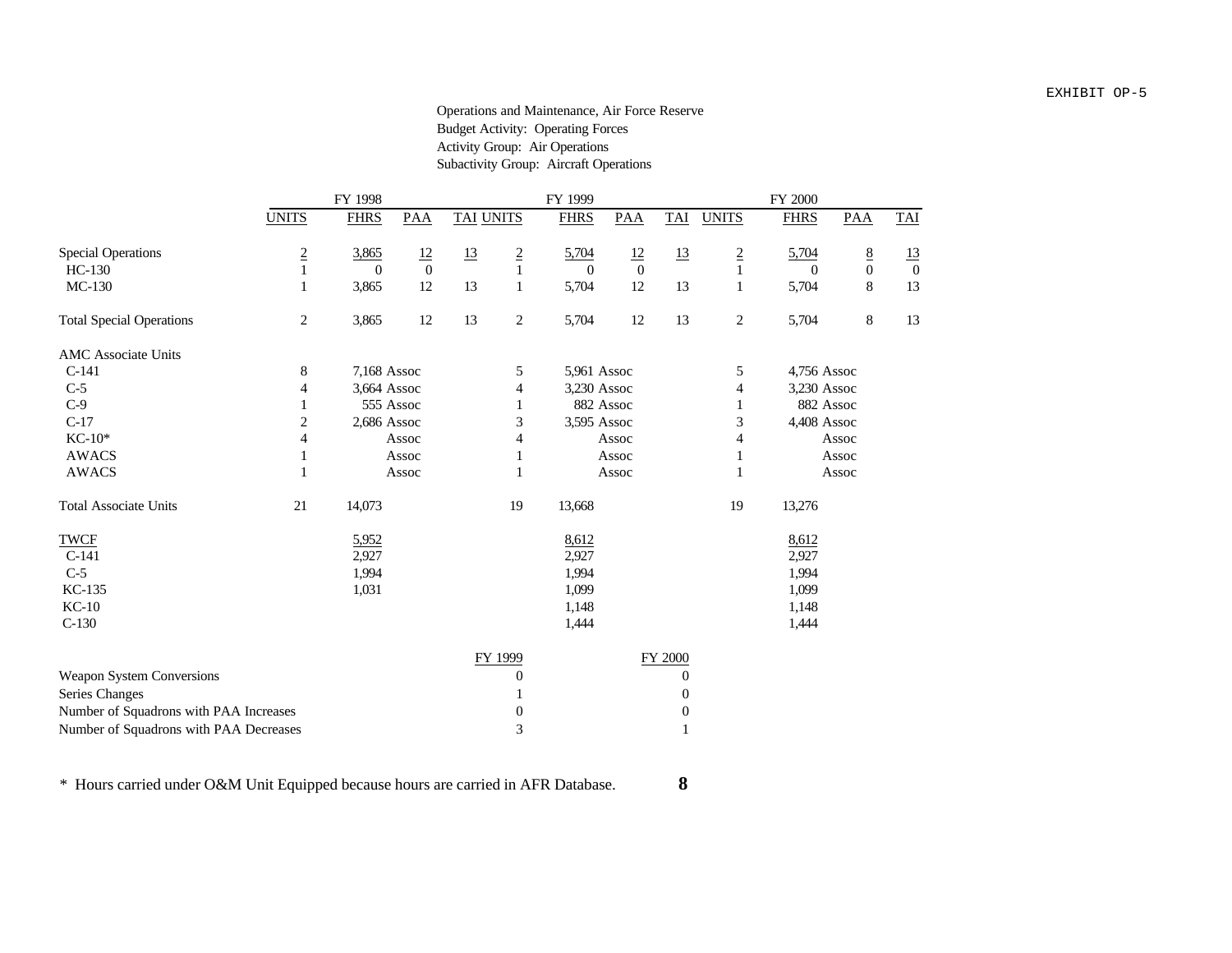## Operations and Maintenance, Air Force Reserve Budget Activity Operating Forces Activity Group Air Operations

#### Subactivity Group **Aircraft Operations**

| V. Personnel Summary:                          |         | FY 1998          | FY 1999    | <b>FY 2000</b> | Change<br>FY99-00 |
|------------------------------------------------|---------|------------------|------------|----------------|-------------------|
| Reserve Drill Strength (Total)                 |         | 32,796           | 33,546     | 32,776         | $-770$            |
| Officer                                        |         | 5,127            | 4,938      | 4,745          | $-193$            |
| Enlisted                                       |         | 27.669           | 28,608     | 28,031         | $-577$            |
| (Military Technicians Included Above - Memo)   |         | (8,460)          | (8,946)    | (8,954)        | $-8$              |
| Reservists on Full-Time Active Duty (Total)    |         | 68               | 114        | 106            | $-8$              |
| Officer                                        |         | 18               | 24         | 28             | $\overline{4}$    |
| Enlisted                                       |         | 50               | 90         | 78             | $-12$             |
| Civilian End Strength (Total)                  |         | 9,793            | 10,200     | 10,163         | $-37$             |
| U.S. Direct Hire                               |         | 9,793            | 10,200     | 10,163         | $-37$             |
| Non-SOF Technicians                            |         | (8,200)          | (8,685)    | (8,678)        | $-7$              |
| <b>SOF Technicians</b>                         |         | (260)            | (261)      | (276)          | $-15$             |
| (Military Technicians Included - Memo)         |         | (8,460)          | (8,946)    | (8,954)        | $-8$              |
| Civilian Workyears (Total)                     |         | 9,708            | 10,272     | 10,216         | $-56$             |
| U.S. Direct Hire                               |         | 9,708            | 10,272     | 10,216         | $-56$             |
| (Military Technicians Included - Memo)         |         | $\left( \right)$ | $\bigcirc$ | $\bigcirc$     | $\left( \right)$  |
| (Reimbursable Civilians Included Above - Memo) |         | (0)              | (0)        | (0)            | $\left( \right)$  |
| VI. Outyear Impact Summary:                    | FY 2001 | FY 2002          | FY 2003    | FY 2004        | FY 2005           |
|                                                |         |                  |            |                |                   |

Reservists on Full-Time Active Duty<br>
Civilian End Strength<br>
106 106 106 106 106 106<br>
10,060 10,133 10,083 9,951 9,786 Civilian End Strength 10,060

**O&M (\$ in Millions)** \$ 1,108.6 \$ 1,144.9 \$ 1,197.2 \$ 1,211.9 \$ 1,229.7<br> **Reserve Drill Strength**  $32,978$   $32,950$   $32,804$   $32,770$   $32,218$ Reserve Drill Strength 32,978 32,978 32,950 32,804 32,770 32,218<br>Reservists on Full-Time Active Duty 106 106 106 106 106 106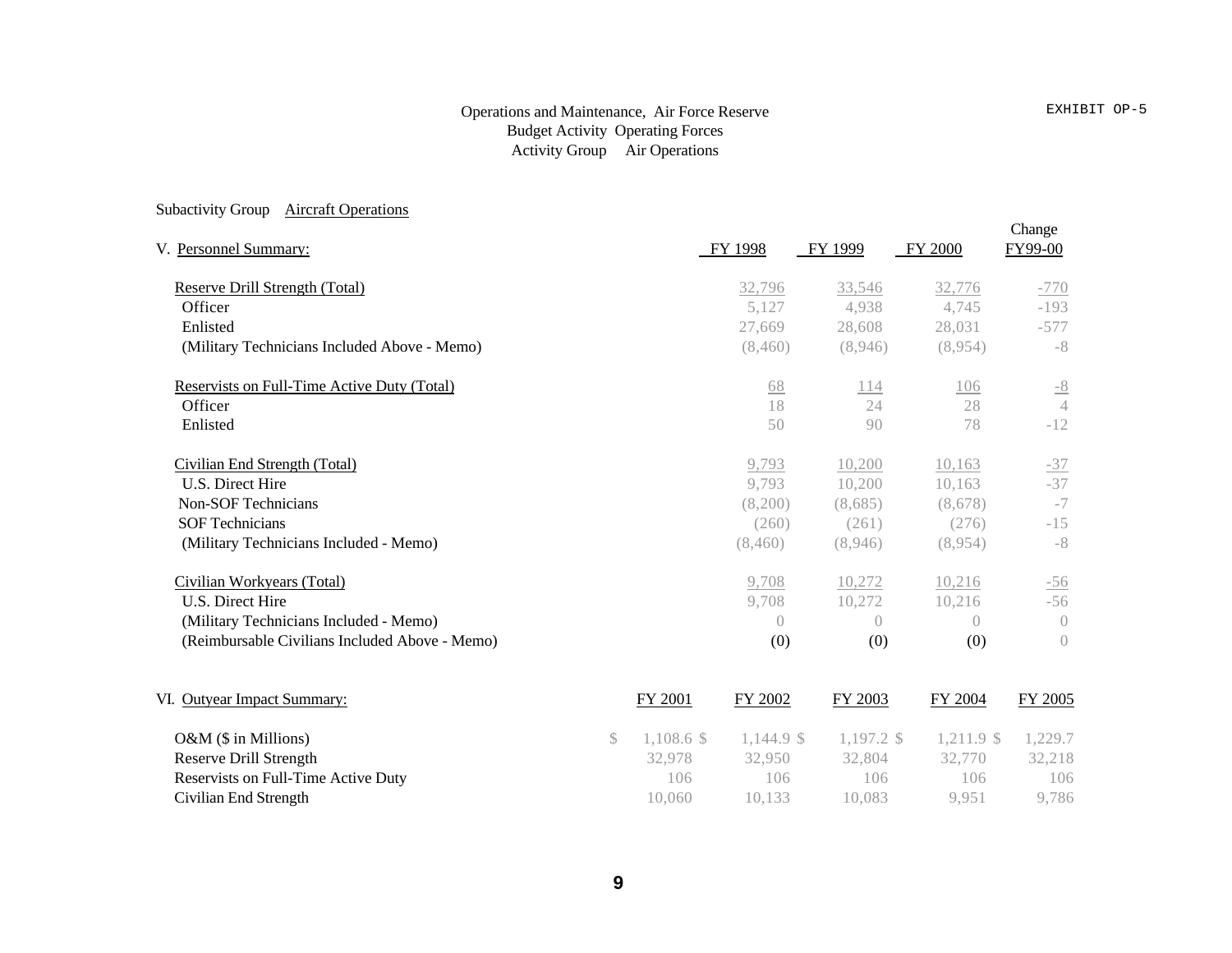|                                                        |         | Price     | Program    |         | Price     | Program  |         |
|--------------------------------------------------------|---------|-----------|------------|---------|-----------|----------|---------|
| VII. OP-32 Line Item (Dollars in Thousands)            | FY 1998 | Growth    | Growth     | FY 1999 | Growth    | Growth   | FY 2000 |
| CIVILIAN PERSONNEL COMPENSATION                        |         |           |            |         |           |          |         |
| <b>EXECUTIVE GENERAL SCHEDULE</b>                      | 488,644 | 19,595    | $-268,866$ | 239,373 | 11,107    | $-6,794$ | 243,686 |
| <b>WAGE BOARD</b>                                      | 0       | 0         | 294,157    | 294,157 | 13,119    | 566      | 307,842 |
| <b>SEPARATION INCENTIVES</b>                           | 1,253   | 0         | $-995$     | 258     | 0         | 8        | 266     |
| UNEMPLOYMENT COMP                                      | 1,315   | 0         | $-1,315$   | 0       | 0         | 0        | 0       |
| <b>DISABILITY COMP</b>                                 | 96      | 0         | -96        | 0       | 0         | 0        | 0       |
| <b>TOTAL COMPENSATION</b>                              | 491,308 | 19,595    | 22,885     | 533,788 | 24,226    | $-6,220$ | 551,794 |
| <b>TRAVEL</b>                                          |         |           |            |         |           |          |         |
| <b>TRAVEL OF PERSONS</b>                               | 8,073   | 89        | $-252$     | 7,910   | 119       | -74      | 7,955   |
| <b>TOTAL TRAVEL</b>                                    | 8,073   | 89        | $-252$     | 7,910   | 119       | -74      | 7,955   |
| <b>WORKING CAPITAL FUND (SUPPLIES &amp; MATERIALS)</b> |         |           |            |         |           |          |         |
| <b>DFSC FUEL</b>                                       | 173,602 | $-15,277$ | 2,660      | 160,985 | $-40,729$ | $-204$   | 120,052 |
| AIR FORCE MANAGED SUPPLIES/MATERIALS                   | 104,194 | 417       | 17,644     | 122,255 | 5,012     | 12,459   | 139,726 |
| DLA MANAGED SUPPLIES/MATERIALS                         | 18,651  | -187      | $-1,531$   | 16,933  | 796       | 4,819    | 22,548  |
| <b>GSA MANAGED SUPPLIES/MATERIALS</b>                  | 5,212   | 57        | $-518$     | 4,751   | 71        | 1,514    | 6,336   |
| LOCAL PROC DWCF MANAGED SUPL MAT                       | 23,729  | 261       | $-2,360$   | 21,630  | 324       | 6,871    | 28,825  |
| <b>TOTAL FUND SUPPLIES MATERIALS</b>                   | 325,388 | $-14,728$ | 15,894     | 326,554 | $-34,525$ | 25,458   | 317,487 |
| <b>WORKING CAPITAL FUND</b>                            |         |           |            |         |           |          |         |
| <b>DLA DWCF EQUIPMENT</b>                              | 1,693   | $-17$     | 367        | 2,043   | 96        | 468      | 2,607   |
| <b>GSA MANAGED EQUIPMENT</b>                           | 2,647   | 29        | 501        | 3,177   | 48        | 833      | 4,058   |
| <b>TOTAL FUND EQUIPMENT</b>                            | 4,340   | 12        | 868        | 5,220   | 144       | 1,301    | 6,665   |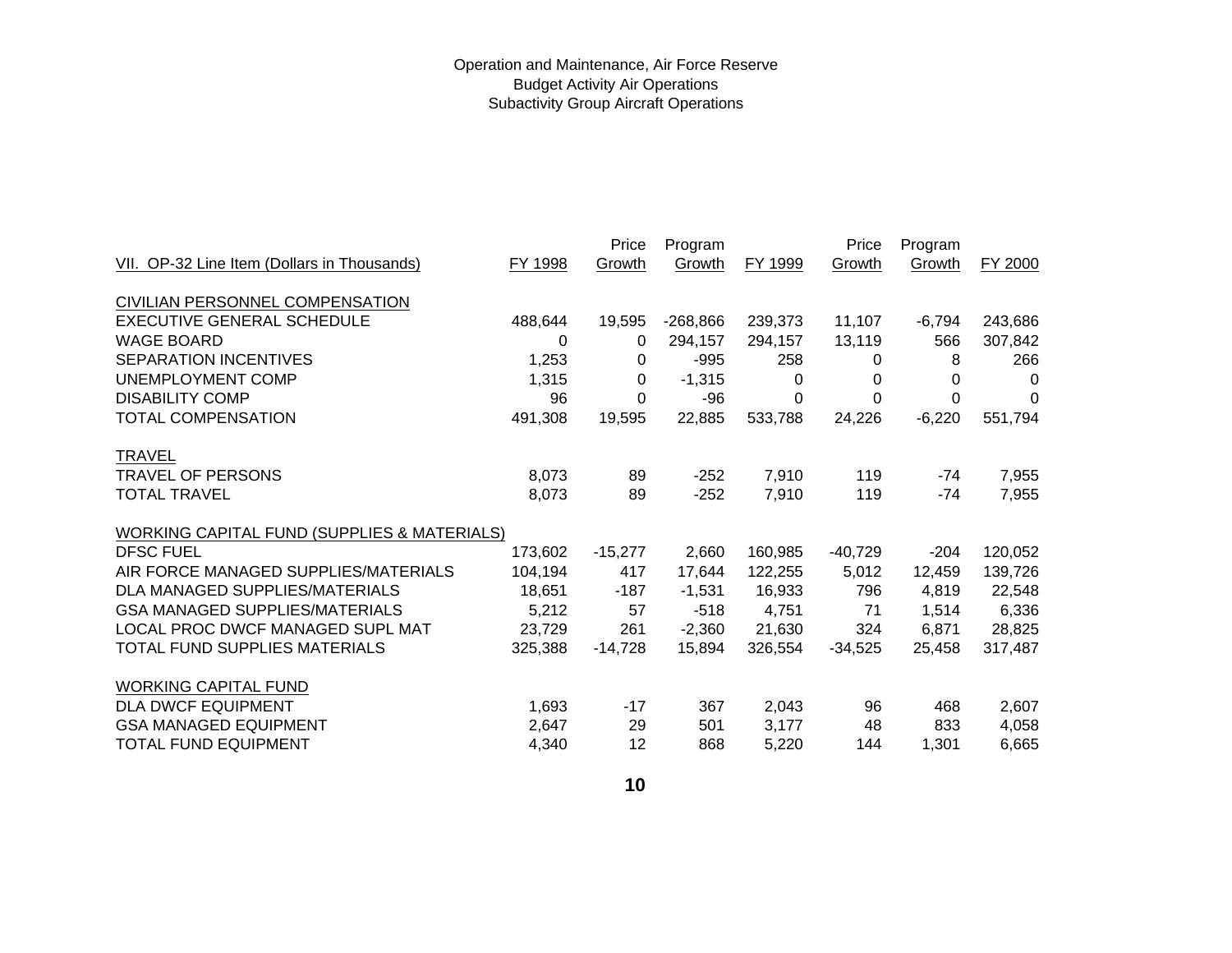## Operation and Maintenance, Air Force Reserve Budget Activity Air Operations Subactivity Group Aircraft Operations

| 671 COMMUNICATION SERVICES(DISA)<br>699 TOTAL OTHER REVOLVING FUND PURCH | 252<br>252 | $-2$<br>$-2$ | $-250$<br>$-250$ | 0<br>0           | 0<br>$\Omega$ | 0<br>0   | 0<br>$\Omega$    |
|--------------------------------------------------------------------------|------------|--------------|------------------|------------------|---------------|----------|------------------|
|                                                                          |            |              |                  |                  |               |          |                  |
| <b>TRANSPORTATION</b>                                                    |            |              |                  |                  |               |          |                  |
| 707 AMC TRAINING                                                         | 122,301    | 4,525        | $-11,676$        | 115,150          | 5,527         | $-7,254$ | 113,423          |
| 771 COMMERCIAL TRANSPORTATION                                            | 817        | 9            | 120              | 946              | 14            | 1,190    | 2,150            |
| 799 TOTAL TRANSPORTATION                                                 | 123,118    | 4,534        | $-11,556$        | 116,096          | 5,541         | $-6,064$ | 115,573          |
| <b>OTHER PURCHASES</b>                                                   |            |              |                  |                  |               |          |                  |
| 913 PURCHASED UTILITIES (NON-DWCF)                                       | $\Omega$   | 0            | 24               | 24               | $\Omega$      | 0        | 24               |
| 914 PURCHASED COMMUNICATIONS (NON-DWCF)                                  | 211        | 2            | $-3$             | 210              | 3             | $-2$     | 211              |
| 915 RENTS (NON-GSA)                                                      | 305        | 3            | $-117$           | 191              | 3             | $-3$     | 191              |
| 920 SUPPLIES & MATERIALS (NON-DWCF)                                      | 15,183     | 167          | $-11,143$        | 4,207            | 63            | $-520$   | 3,750            |
| 921 PRINTING & REPRODUCTION                                              | 617        | 7            | 290              | 914              | 14            | $-17$    | 911              |
| 922 EQUIPMENT MAINTENANCE BY CONTRACT                                    | 1,467      | 16           | 998              | 2,481            | 37            | -67      | 2,451            |
| 923 FACILITY MAINTENANCE BY CONTRACT                                     | 461        | 5            | $-466$           | 0                | 0             | 0        | $\Omega$         |
| 924 MEDICAL SUPPLIES                                                     | 236        | 9            | $-130$           | 115              | 4             | -5       | 114              |
| 925 EQUIPMENT (NON-DWCF)                                                 | 8,978      | 99           | $-4,714$         | 4,363            | 65            | -194     | 4,234            |
| 934 ENGINEERING & TECHNICAL SERVICES                                     | 1,348      | 15           | 25               | 1,388            | 21            | 427      | 1,836            |
| 940 OTHER DEPOT MAINT (NON-DWCF)                                         | 10,237     | 113          | 1,797            | 12,147           | 182           | -874     | 11,455           |
| 989 OTHER CONTRACTS                                                      | 5,848      | 64           | 20,489           | 26,401           | 396           | 6,694    | 33,491           |
| 998 OTHER COSTS                                                          | 2          | 0            | $-2$             | 0                | $\Omega$      | 0        | $\Omega$         |
| 999 TOTAL OTHER PURCHASES                                                | 44,893     | 500          | 7,048            | 52,441           | 789           | 5,438    | 58,668           |
|                                                                          |            |              |                  |                  |               |          |                  |
| <b>TOTAL AIR OPERATIONS</b>                                              | 997,372    | 10,000       |                  | 34,637 1,042,009 | $-3,706$      |          | 19,839 1,058,142 |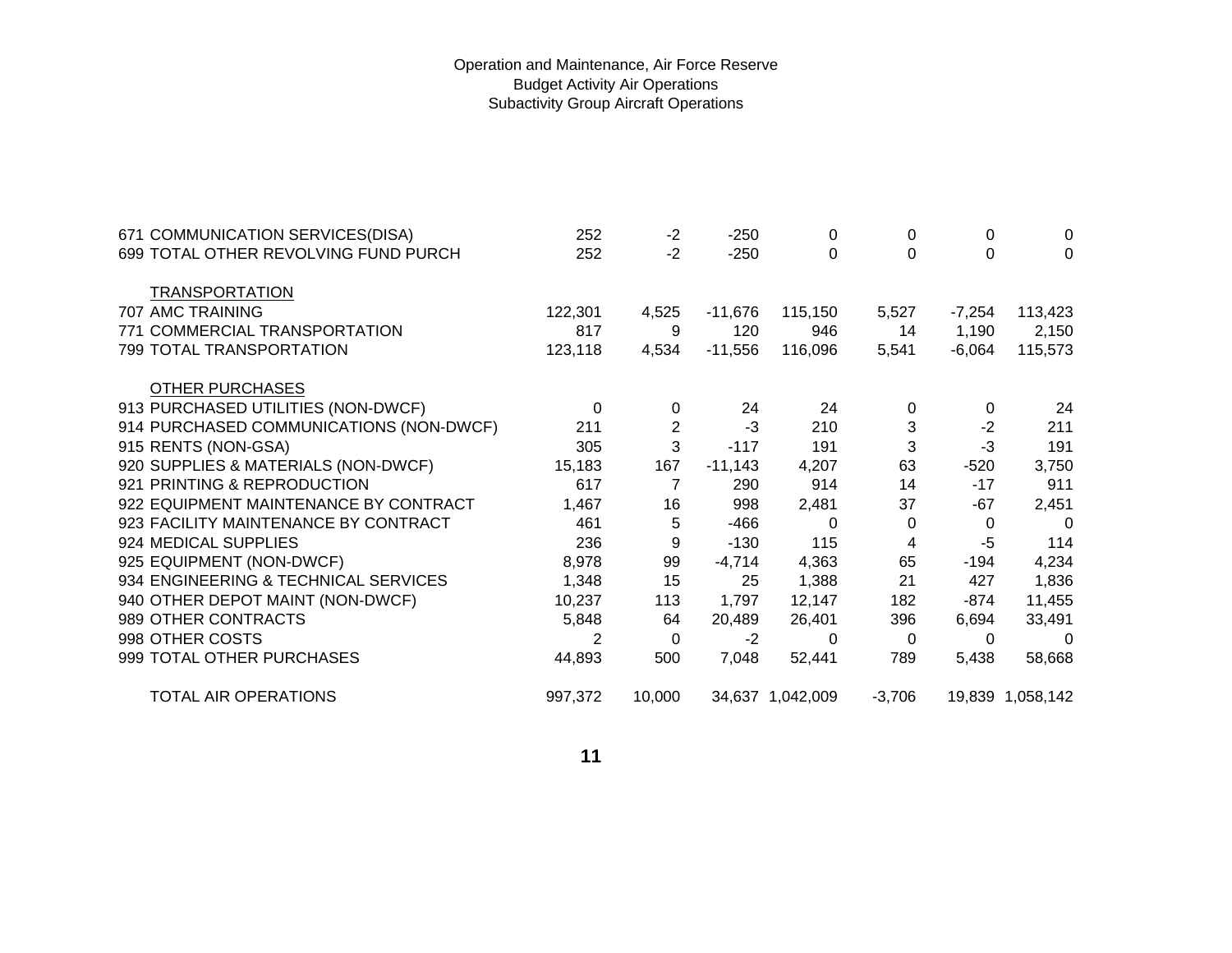Operations and Maintenance, Air Force Reserve Budget Activity: Operating Forces Activity Group: Air Operations Subactivity Group – Mission Support Operations

#### I. Narrative Description:

This activity includes fuels for mission support operations; civilian personnel, including military technicians who carry on the day-to-day training, maintenance, and administration of the Air Force Reserve; transportation costs for training conducted at deployed locations; per diem; communications; miscellaneous services and equipment; support to "counterdrugs" and the nuclear biological-chemical defense program; and medical support and supplies. These are required to provide the facilities, equipment, and day-to-day staffing needed to train, equip, and support an Air Force Reserve force at a level of combat readiness that enables it to immediately augment the active force and be capable of conducting independent operations in accordance with unit wartime taskings.

II. This activity contains financing for the following mission support units and activities:

- -- Combat Communication Units
- -- Combat Logistics Support
- -- Aerial Port Units
- -- Military Training Schools
- -- Medical Readiness Units
- -- Counterdrug Activities
- -- Aeromedical Evacuation
- -- Other Support
- -- Civil Engineering Units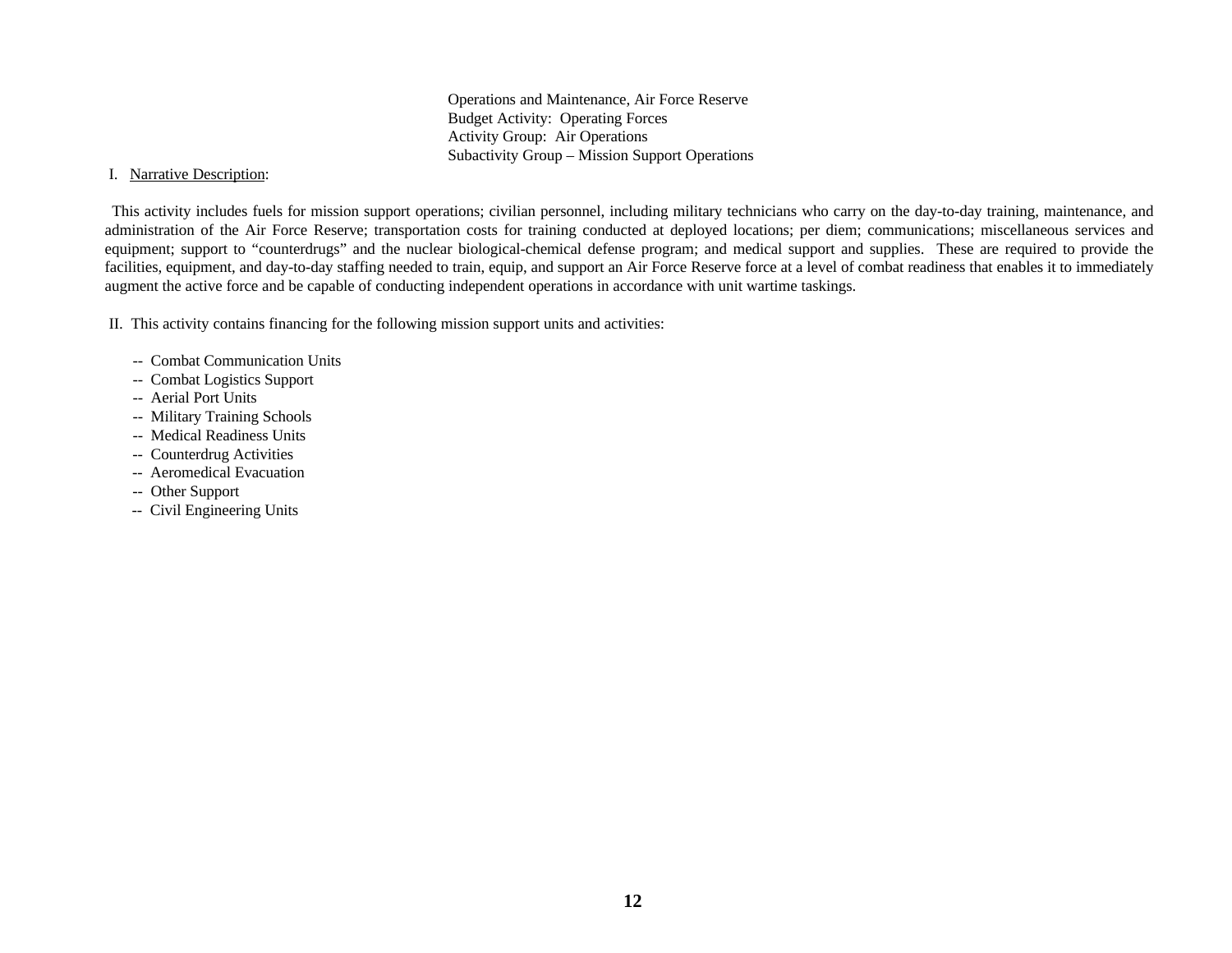# BUDGET ACTIVITY: OPERATING FORCES

Activity Group: Air Operations

## Subactivity Group: Mission Support Operations

## III. Financial Summary (O&M: \$ in Thousands):

|                                           |         |                 | FY 1999       |                 |          |  |  |  |
|-------------------------------------------|---------|-----------------|---------------|-----------------|----------|--|--|--|
|                                           | FY 1998 | <b>Budget</b>   |               | Current         | FY 2000  |  |  |  |
| A. Subactivity Group:                     | Actuals | Request         | Appropriation | Estimate        | Estimate |  |  |  |
| Counterdrug Reserve Optempo               | 0.1     | 0.0             | 0.0           | 0.0             | 0.0      |  |  |  |
| Other Support                             | 0.3     | 0.4             | 0.4           | 0.3             | 0.3      |  |  |  |
| <b>Communications Squadrons</b>           | 5.8     | 2.5             | 2.5           | 2.5             | 3.0      |  |  |  |
| Communications Security (Comsec)          | 0.2     | 0.2             | 0.2           | 0.2             | 0.2      |  |  |  |
| Air Traffic Control and Telcom-Elec Spt   | 0.0     | 0.0             | 0.0           | 0.0             | 2.9      |  |  |  |
| Traffic Control/Appr Landing System       | 0.0     | 0.0             | 0.0           | 0.1             | 0.1      |  |  |  |
| Counterdrug Support                       | 0.6     | 0.0             | 0.0           | 0.0             | 0.0      |  |  |  |
| <b>Aerial Port Units</b>                  | 8.8     | 8.4             | 8.4           | 8.4             | 9.3      |  |  |  |
| Nuclear Biol/Chem Def Prog                | 0.8     | 0.6             | 0.6           | 0.7             | 0.3      |  |  |  |
| Cmbt Log Spt Sqdns                        | 1.3     | 1.3             | 1.3           | 1.3             | 1.5      |  |  |  |
| Military Training Sch Reserve Unit        | 1.2     | 1.2             | 1.2           | 1.2             | 1.5      |  |  |  |
| <b>Medical Service Units</b>              | 11.4    | 10.4            | 10.4          | 10.4            | 10.5     |  |  |  |
| <b>Aeromed Evacuation Units</b>           | 7.2     | 7.4             | 7.4           | 7.4             | 7.4      |  |  |  |
| <b>Medical Mobilization Augmentees</b>    | 0.3     | 0.0             | 0.0           | 0.0             | 0.0      |  |  |  |
| Counterdrug Demand Reduction Act          | 0.2     | 0.0             | 0.0           | 0.0             | 0.0      |  |  |  |
| Other Support                             | 0.1     | 0.1             | 0.1           | 0.1             | 0.3      |  |  |  |
| Civil Engineer Flights                    | 8.6     | 6.2             | 6.2           | 6.2             | 6.6      |  |  |  |
| Civil Engr Sq Hv Repair                   | 3.2     | 2.2             | 2.2           | 2.1             | 2.1      |  |  |  |
| <b>Total Subactivity Group</b>            | 50.1    | 40.9            | 40.9          | 40.9            | 46.0     |  |  |  |
|                                           |         | Change          |               | Change          |          |  |  |  |
| B. Reconciliation Summary:                |         | FY 1999/FY 1999 |               | FY 1999/FY 2000 |          |  |  |  |
| <b>Baseline Funding</b>                   |         | 40.9            |               | 40.9            |          |  |  |  |
| Congressional Adjustments (Distributed)   |         | 0.0             |               | 0.0             |          |  |  |  |
| Congressional Adjustments (Undistributed) |         | 0.0             |               | 0.0             |          |  |  |  |
| <b>Supplemental Request</b>               |         | 0.0             |               | 0.0             |          |  |  |  |
| Price Change                              |         | 0.0             |               | 1.5             |          |  |  |  |
| <b>Functional Transfer</b>                |         | 0.0             |               | 0.0             |          |  |  |  |
| Program Changes                           |         | 0.0             |               | 3.6             |          |  |  |  |
| <b>Current Estimate</b>                   |         | 40.9            |               | 46.0            |          |  |  |  |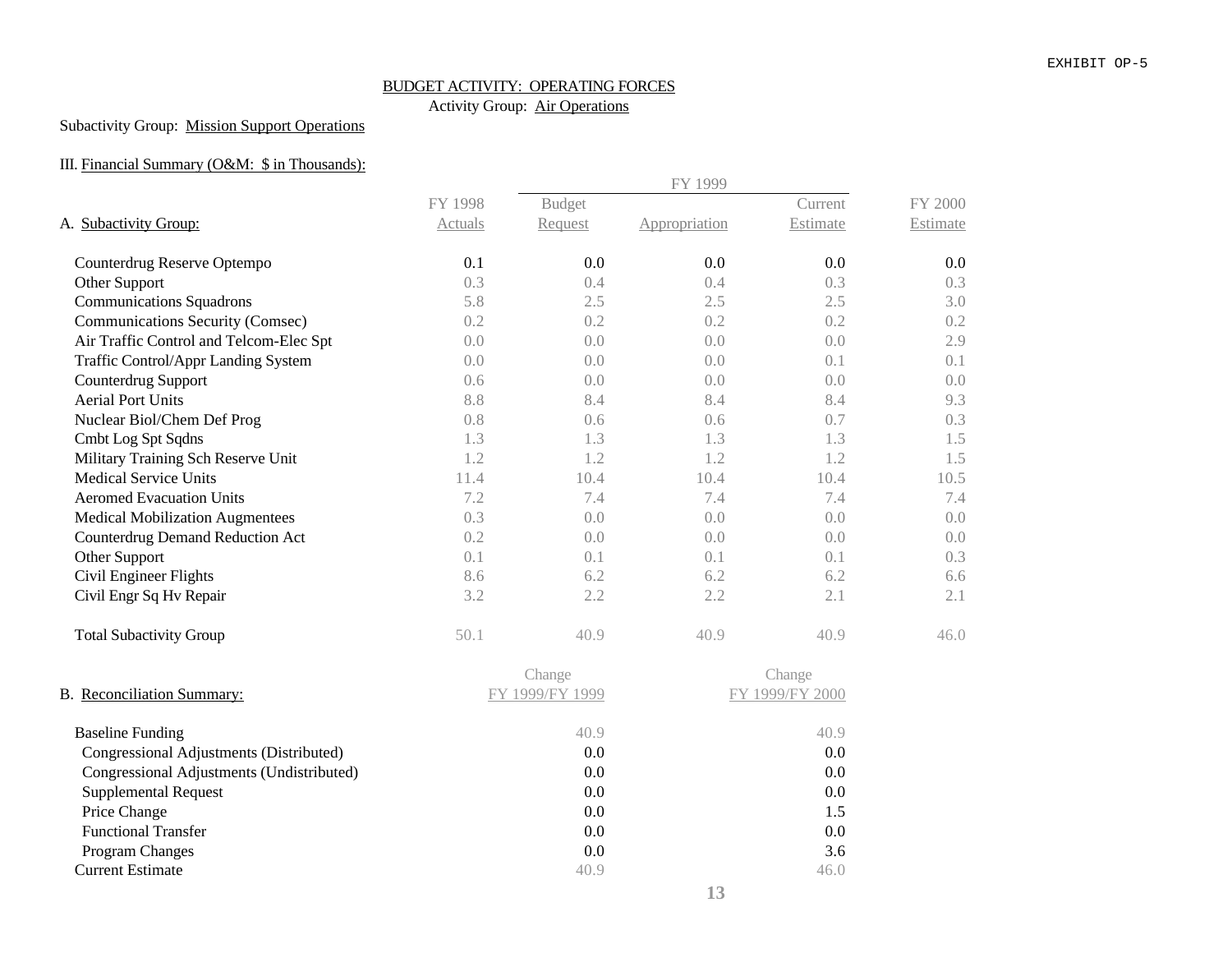Operations and Maintenance, Air Force Reserve Budget Activity: Operating Forces Activity Group: Air Operations Subactivity Group – Mission Support Operations

## C. Reconciliation: Increases and Decreases:

|                                                                                                                                                                                                                       | \$40.9   |
|-----------------------------------------------------------------------------------------------------------------------------------------------------------------------------------------------------------------------|----------|
|                                                                                                                                                                                                                       | $\Omega$ |
|                                                                                                                                                                                                                       | \$40.9   |
|                                                                                                                                                                                                                       | \$40.9   |
|                                                                                                                                                                                                                       | $+1.5$   |
|                                                                                                                                                                                                                       | $+5.0$   |
| a. Civilian Personnel Realignment. Internal realignment of civilian personnel between sub-activity groups to                                                                                                          | $+4.6$   |
| b. Transfers manpower from AMC to AFRC. Transfers one Tanker Airlift Control Element (TALCE) and the<br>communications to support six Mobile Initial Communication Kits (MICKS) to AFRC. ---------------------------- | $+.4$    |
|                                                                                                                                                                                                                       | $-1.4$   |
| a. Miscellaneous. Decrease in supplies, materials and other purchases for various programs.                                                                                                                           | $-1.4$   |
|                                                                                                                                                                                                                       | \$46.0   |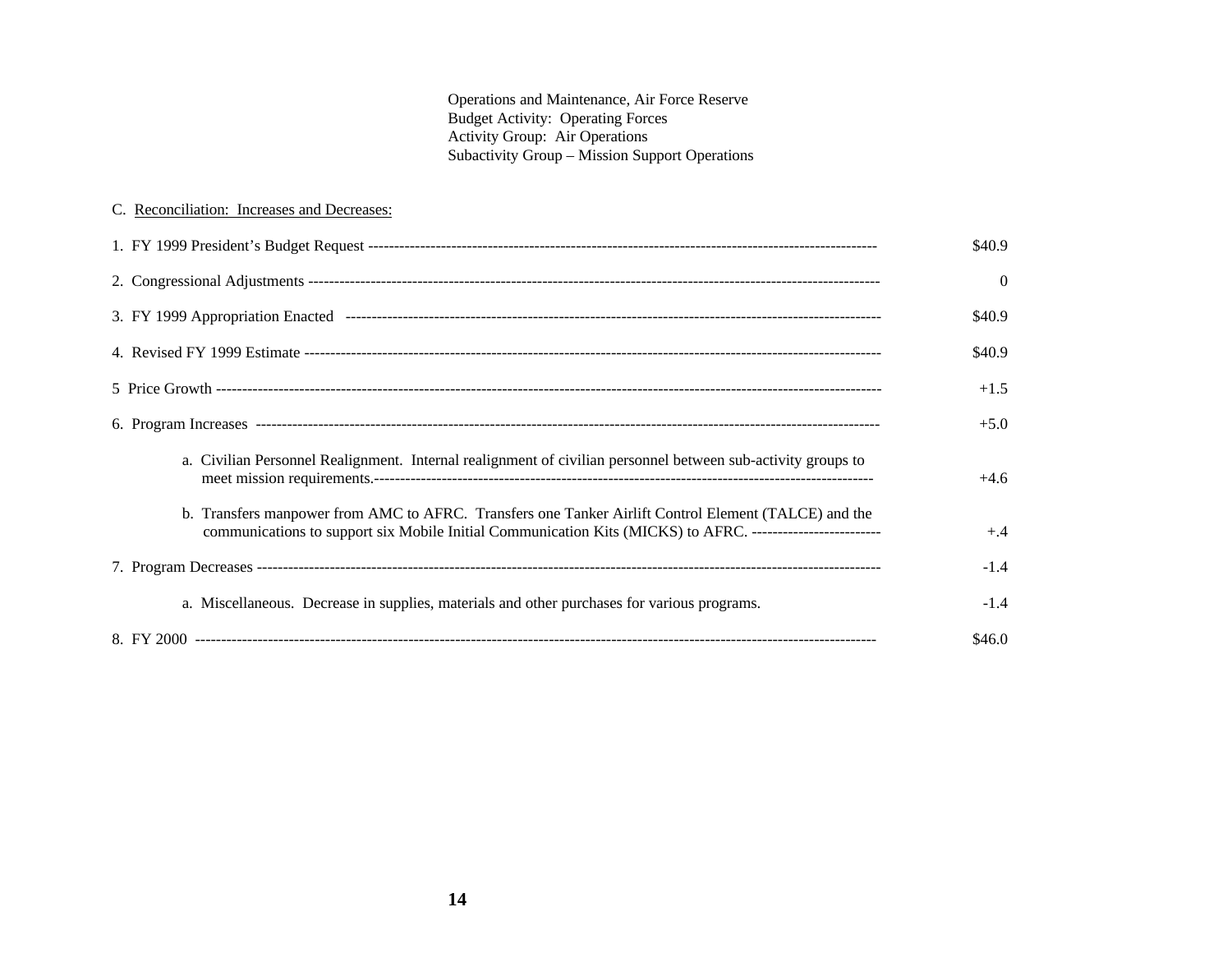Operations and Maintenance, Air Force Reserve **EXHIBIT OP-5** Budget Activity: Operating Forces Activity Group: Air Operations Subactivity Group: Mission Support Operations

## IV. Performance Criteria and Evaluation:

| <b>Mission Support Units</b>          | FY 1998 | FY 1999 | FY 2000 |
|---------------------------------------|---------|---------|---------|
| Numbered Air Force                    | 3       | 3       |         |
| Aerial Port Squadron                  | 42      | 42      | 42      |
| <b>Aeromedical Staging Unit</b>       | 24      | 22      | 22      |
| <b>Aeromedical Evacuation Unit</b>    | 18      | 17      | 17      |
| Medical Unit                          | 40      | 35      | 35      |
| Medical Services Squadron             | 0       | 0       | 0       |
| Civil Engineering Unit                | 42      | 42      | 42      |
| Red Horse Squadron                    |         |         |         |
| Combat Logistics Support Squadron     | 6       | n       |         |
| <b>Communications Unit</b>            | 39      | 33      | 33      |
| Intelligence Flight                   |         |         | 2       |
| <b>Ground Combat Readiness Center</b> |         |         |         |
| Military Training Squadron            |         |         |         |
| <b>MWR Squadron</b>                   | 18      | 16      | 16      |
| Security Police Unit                  | 35      | 35      | 35      |
| <b>Special Operations Squadron</b>    |         |         | 2       |
| <b>Transportation Liason Flight</b>   |         |         |         |
| <b>USAF Contingency Hospital</b>      |         |         |         |
| <b>Reserve Support Squadron</b>       |         |         |         |
| <b>Combat Communications Squadron</b> |         |         |         |
| <b>Combat Operations Squadron</b>     |         |         |         |
| Combat Camera Squadron                |         |         |         |
| <b>Total Mission Support Units</b>    | 284     | 269     | 269     |

**15**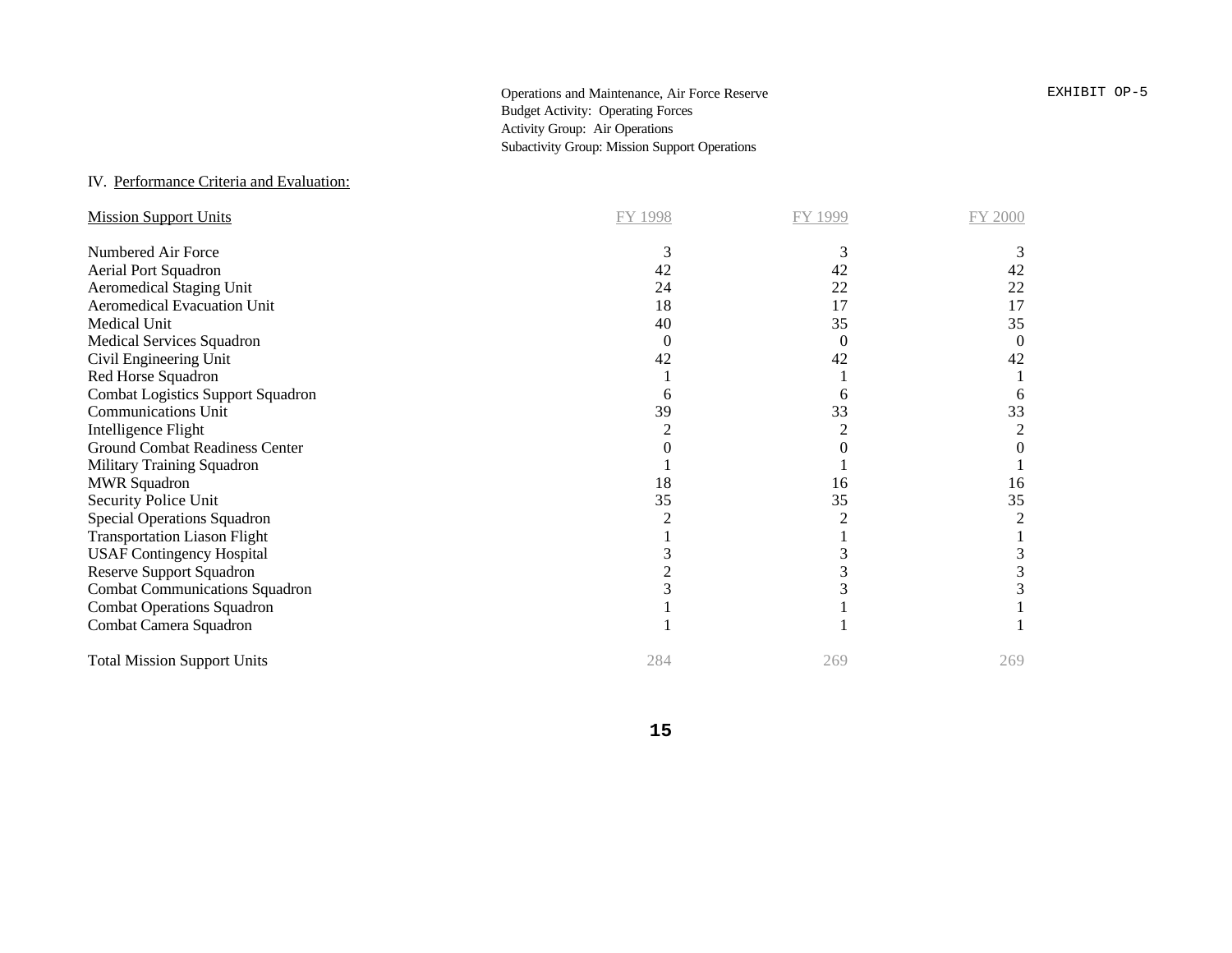## Operations and Maintenance, Air Force Reserve Budget Activity Operating Forces Activity Group Air Operations

# Subactivity Group Mission Support Operations

| V. Personnel Summary:                          | FY 1998          | FY 1999          | <b>FY 2000</b>   | Change<br>FY99-00 |
|------------------------------------------------|------------------|------------------|------------------|-------------------|
| Reserve Drill Strength (Total)                 | 34,425           | 35,698           | 35,847           | <u>149</u>        |
| Officer                                        | 8,526            | 8,991            | 9,073            | 82                |
| Enlisted                                       | 25,899           | 26,707           | 26,774           | 67                |
| (Military Technicians Included Above - Memo)   | (576)            | (556)            | (570)            | $-14$             |
| Reservists on Full-Time Active Duty (Total)    | <u>61</u>        | 201              | 256              | $\overline{55}$   |
| Officer                                        | 30               | 107              | 122              | 15                |
| Enlisted                                       | 31               | 94               | 134              | 40                |
| Civilian End Strength (Total)                  | 659              | 720              | 733              | <u>13</u>         |
| U.S. Direct Hire                               | 659              | 720              | 733              | 13                |
| <b>Non-SOF Technicians</b>                     | (576)            | (556)            | (570)            | 14                |
| <b>SOF Technicians</b>                         | $\left( \right)$ | $\left( \right)$ | $\left( \right)$ | (0)               |
| Civilian Workyears (Total)                     | 696              | 608              | 726              | 118               |
| U.S. Direct Hire                               | 696              | 608              | 726              | 118               |
| (Military Technicians Included - Memo)         | (0)              | (0)              | (0)              | (0)               |
| (Reimbursable Civilians Included Above - Memo) | (0)              | (0)              | (0)              | (0)               |

| VI. Outyear Impact Summary:         | FY 2001 | FY 2002 | FY 2003 | FY 2004 | FY 2005 |
|-------------------------------------|---------|---------|---------|---------|---------|
| $O\&M$ (\$ in Millions)             | 48.0 S  | 50.2 \$ | 51.7 \$ | 54.0 \$ | 55.9    |
| Reserve Drill Strength              | 35.868  | 35.868  | 35.868  | 35,868  | 35,868  |
| Reservists on Full-Time Active Duty | 256     | 256     | 256     | 256     | 256     |
| Civilian End Strength               | 749     | 749     | 749     | 749     | 749     |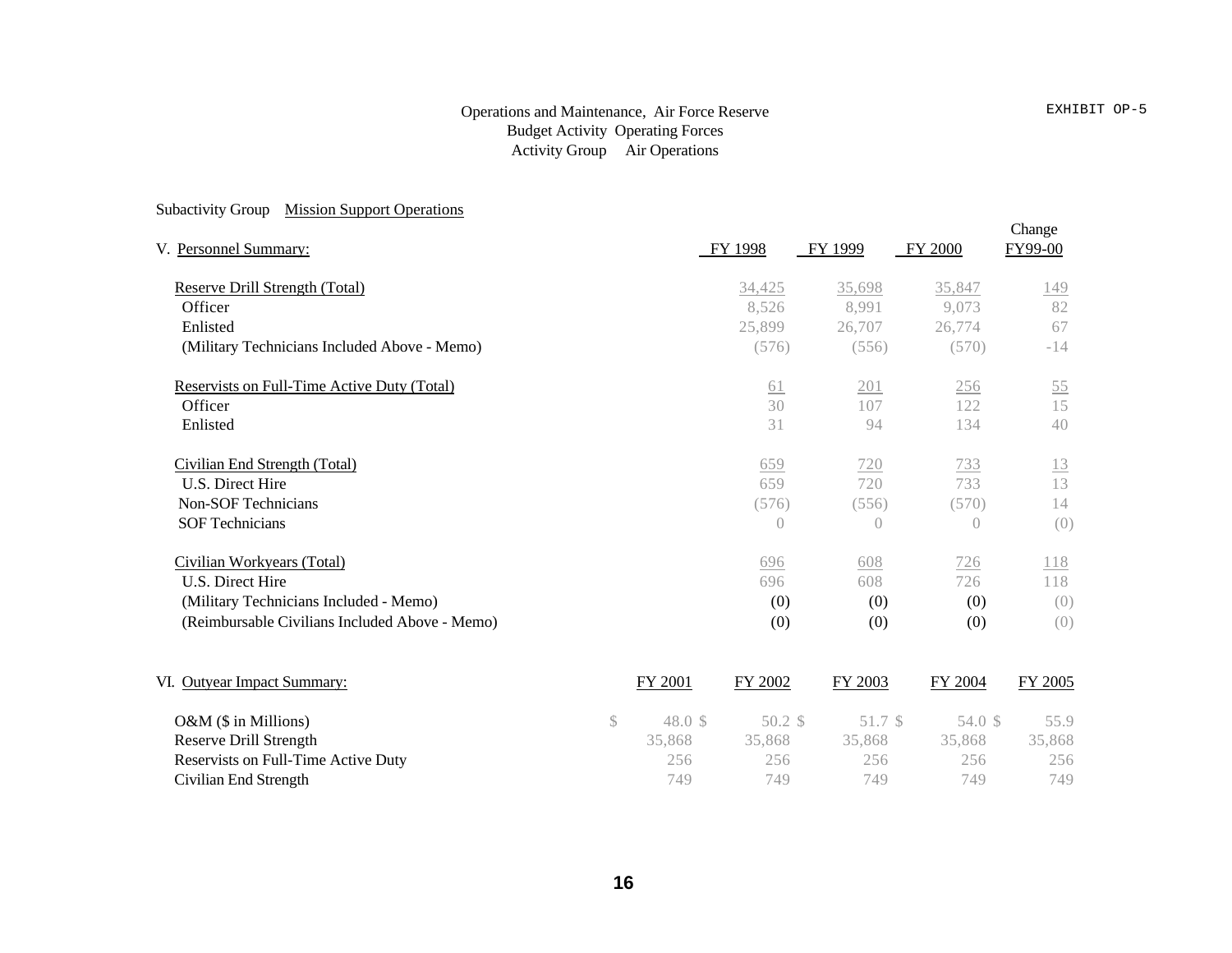#### Operation and Maintenance, Air Force Reserve Budget Activity Operating Forces Activity Group Air Operations Subactivity Group Mission Support Operations

|                                             |                | Price          | Program   |             | Price          | Program     |             |
|---------------------------------------------|----------------|----------------|-----------|-------------|----------------|-------------|-------------|
| VII. OP-32 Line Item (Dollars in Thousands) | <b>FY98</b>    | Growth         | Growth    | <b>FY99</b> | Growth         | Growth      | FY2000      |
| CIVILIAN PERSONNEL COMPENSATION             |                |                |           |             |                |             |             |
| 101 EXECUTIVE GENERAL SCHEDULE              | 31,149         | 1,249          | $-6,590$  | 25,808      | 1,197          | 4,345       | 31,350      |
| 103 WAGE BOARD                              | 0              | 0              | 1,640     | 1,640       | 73             | 92          | 1,805       |
| 110 UNEMPLOYMENT COMP                       | $-1$           | $\mathbf 0$    | 1         | $\Omega$    | $\Omega$       | $\Omega$    | $\mathbf 0$ |
| 199 TOTAL COMPENSATION                      | 31,148         | 1,249          | $-4,949$  | 27,448      | 1,271          | 4,436       | 33,155      |
| TRAVEL                                      |                |                |           |             |                |             |             |
| 308 TRAVEL OF PERSONS                       | 946            | 10             | -94       | 862         | 13             | -9          | 866         |
| 399 TOTAL TRAVEL                            | 946            | 10             | $-94$     | 862         | 13             | -9          | 866         |
| WORKING CAPITAL FUND (SUPPLIES & MATERIALS) |                |                |           |             |                |             |             |
| 401 DFSC FUEL                               | 92             | -8             | 87        | 171         | $-43$          | 42          | 170         |
| 414 AIR FORCE MANAGED SUPPLIES/MATERIALS    | 611            | $\overline{2}$ | $-506$    | 107         | $\overline{4}$ | -8          | 103         |
| 415 DLA MANAGED SUPPLIES/MATERIALS          | 1,826          | $-18$          | 180       | 1,988       | 93             | -84         | 1,997       |
| 416 GSA MANAGED SUPPLIES/MATERIALS          | 286            | 3              | 111       | 400         | 6              | $-4$        | 402         |
| 417 LOCAL PROC DWCF MANAGED SUPL MAT        | 1.304          | 14             | 506       | 1,824       | 27             | $-23$       | 1,828       |
| 499 TOTAL FUND SUPPLIES MATERIALS           | 4,119          | -6             | 377       | 4,490       | 88             | -78         | 4,500       |
| <b>WORKING CAPITAL FUND</b>                 |                |                |           |             |                |             |             |
| 506 DLA DWCF EQUIPMENT                      | 683            | $-7$           | 323       | 999         | 47             | $-162$      | 884         |
| 507 GSA MANAGED EQUIPMENT                   | 1.049          | 12             | 460       | 1,521       | 23             | $-203$      | 1,341       |
| 599 TOTAL FUND EQUIPMENT                    | 1,732          | 5              | 783       | 2,520       | 70             | $-365$      | 2,225       |
| <b>OTHER FUND PURCHASES</b>                 |                |                |           |             |                |             |             |
| 671 COMMUNICATION SERVICES(DISA)            | $\overline{2}$ | 0              | $-2$      | 0           | 0              | $\mathbf 0$ | 0           |
| 699 TOTAL OTHER REVOLVING FUND PURCH        | $\overline{2}$ | $\Omega$       | $-2$      | $\Omega$    | $\mathbf 0$    | $\mathbf 0$ | 0           |
| TRANSPORTATION                              |                |                |           |             |                |             |             |
| 771 COMMERCIAL TRANSPORTATION               | 18             | 0              | $-2$      | 16          | $\mathbf 0$    | $\mathbf 0$ | 16          |
| 799 TOTAL TRANSPORTATION                    | 18             | $\Omega$       | $-2$      | 16          | $\mathbf 0$    | 0           | 16          |
| OTHER PURCHASES                             |                |                |           |             |                |             |             |
| 914 PURCHASED COMMUNICATIONS (NON-DWCF)     | 207            | 2              | $-191$    | 18          | $\mathbf 0$    | 0           | 18          |
| 915 RENTS (NON-GSA)                         | 39             | 0              | 39        | 78          | $\mathbf{1}$   | $-2$        | 77          |
| 920 SUPPLIES & MATERIALS (NON-DWCF)         | 6,056          | 67             | $-3,838$  | 2,285       | 34             | $-390$      | 1,929       |
| 921 PRINTING & REPRODUCTION                 | 141            | $\overline{2}$ | $-118$    | 25          | 0              | 0           | 25          |
| 922 EQUIPMENT MAINTENANCE BY CONTRACT       | 89             | $\mathbf{1}$   | 103       | 193         | 3              | -3          | 193         |
| 923 FACILITY MAINTENANCE BY CONTRACT        | 43             | $\mathbf 0$    | $-43$     | $\mathbf 0$ | $\mathbf 0$    | $\Omega$    | $\mathbf 0$ |
| 924 MEDICAL SUPPLIES                        | 1,074          | 40             | $-360$    | 754         | 29             | $-25$       | 758         |
| 925 EQUIPMENT (NON-DWCF)                    | 3,266          | 36             | $-2,421$  | 881         | 13             | $-38$       | 856         |
| 989 OTHER CONTRACTS                         | 1,223          | 13             | 120       | 1,356       | 20             | $-22$       | 1,354       |
| 999 TOTAL OTHER PURCHASES                   | 12,138         | 161            | $-6,709$  | 5,590       | 102            | -482        | 5,210       |
| TOTAL MISSION SUPPORT                       | 50,103         | 1,419          | $-10,596$ | 40,926      | 1,543          | 3,503       | 45,972      |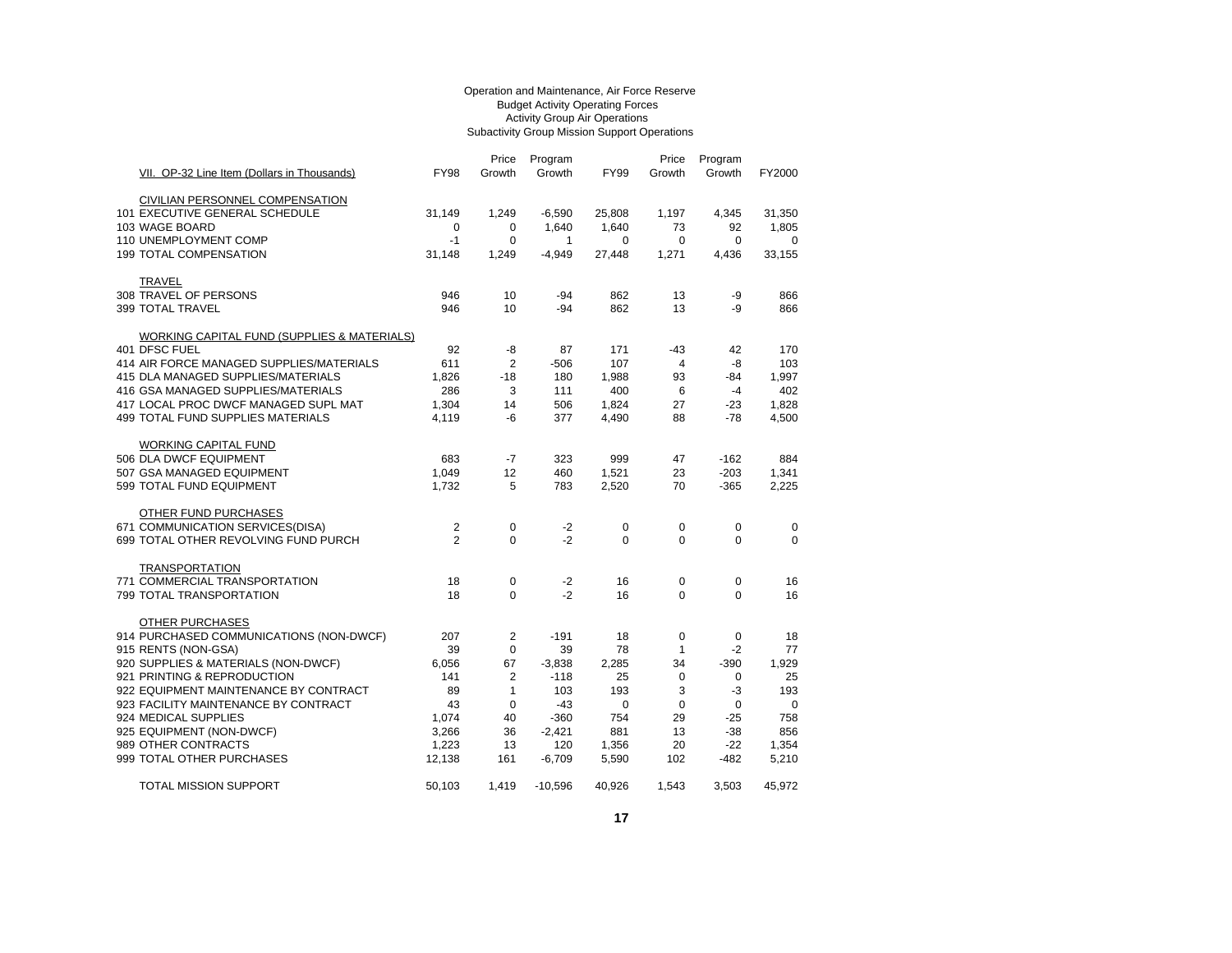Operations and Maintenance, Air Force Reserve Budget Activity: Operating Forces Activity Group: Air Operations Subactivity Group – Base Support

 I. Narrative Description: This program provides for costs in support of base operations, base communications and real property maintenance for the Air Force Reserve. Included are activities such as utilities, communications, custodial services, snow removal, fire protection, food service and supply services at Air Force Reserve bases.

#### II. Force Structure Summary:

The funds provide base operations and base communications for Reserve bases, including buildings, roads and grounds, and airfields as required for the training of Reservists. They also provide for utilities, communications and other base services such as command-wide ADPE support, indicia mail, security, personnel and finance support, transportation, and supply operations.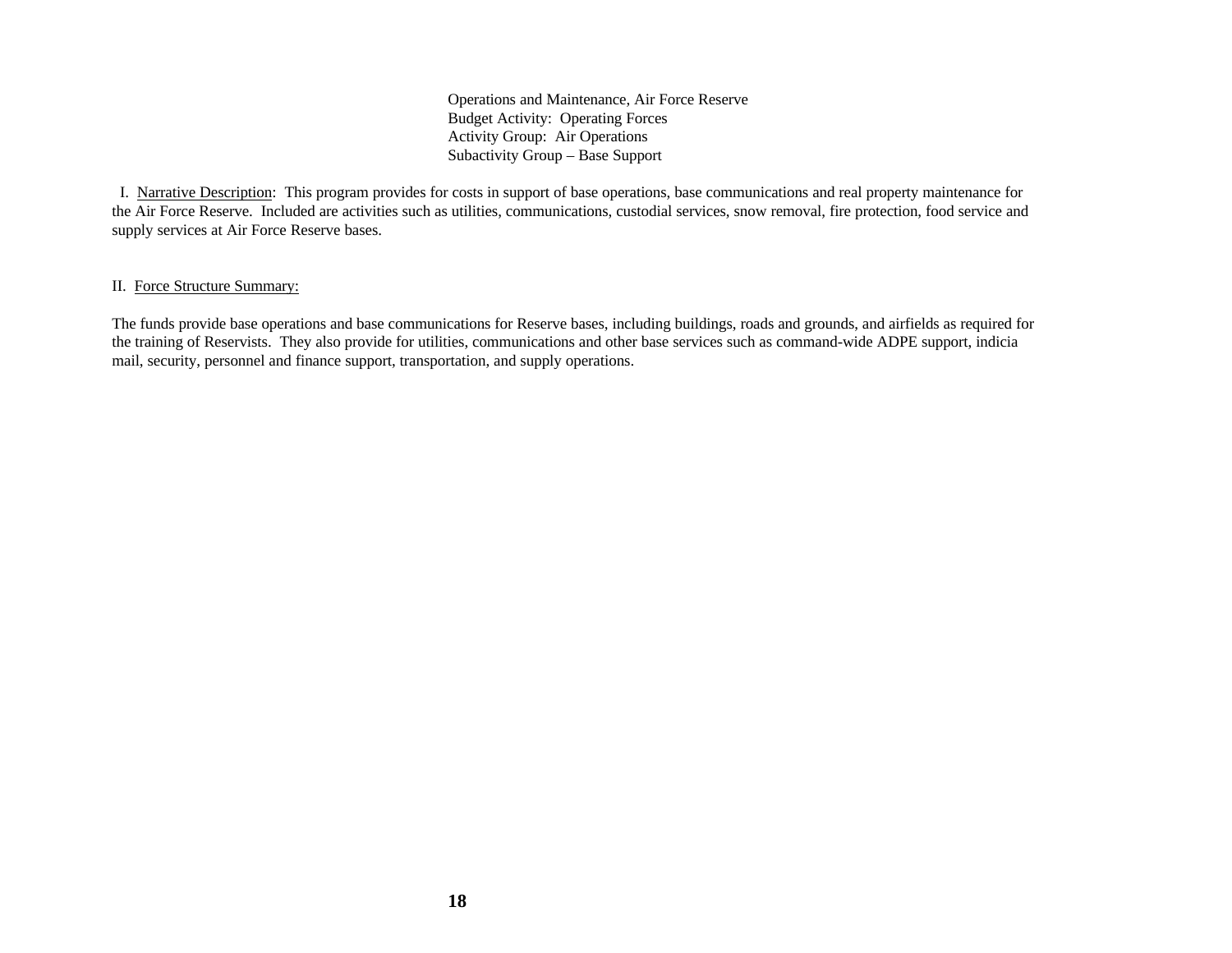#### EXHIBIT OP-5

## BUDGET ACTIVITY: OPERATING FORCES

## Activity Group: Air Operations

## Subactivity Group: Base Support

## III. Financial Summary (O&M: \$ in Thousands):

|                                           |                |                 | FY 1999       |                 |          |
|-------------------------------------------|----------------|-----------------|---------------|-----------------|----------|
|                                           | FY 1998        | <b>Budget</b>   |               | Current         | FY 2000  |
| A. Subactivity Group:                     | <b>Actuals</b> | Request         | Appropriation | Estimate        | Estimate |
| <b>Environmental Compliance</b>           | 12.5           | 15.2            | 15.2          | 15.2            | 11.3     |
| <b>Base Communications</b>                | 39.1           | 33.1            | 33.1          | 34.5            | 53.2     |
| <b>Base Operations</b>                    | 109.4          | 118.5           | 118.5         | 116.3           | 113.7    |
| <b>Environmental Conservation</b>         | 1.3            | 1.7             | 1.7           | 1.7             | 1.7      |
| <b>Pollution Prevention</b>               | 3.3            | 2.8             | 2.8           | 2.9             | 3.4      |
| <b>RPS</b>                                | 54.0           | 52.3            | 52.3          | 53.0            | 52.6     |
| <b>Total Subactivity Group</b>            | 219.6          | 223.6           | 223.6         | 223.6           | 235.9    |
|                                           |                | Change          |               | Change          |          |
| B. Reconciliation Summary:                |                | FY 1999/FY 1999 |               | FY 1999/FY 2000 |          |
| <b>Baseline Funding</b>                   |                | 223.6           |               | 223.6           |          |
| Congressional Adjustments (Distributed)   |                | 0.0             |               | 0.0             |          |
| Congressional Adjustments (Undistributed) |                | 0.0             |               | 0.0             |          |
| <b>Supplemental Request</b>               |                | $0.0\,$         |               | 0.0             |          |
| Price Change                              |                | 0.0             |               | 7.4             |          |
| <b>Functional Transfer</b>                |                | $0.0\,$         |               | 15.8            |          |
| Program Changes                           |                | 0.0             |               | $-10.9$         |          |
| <b>Current Estimate</b>                   |                | 223.6           |               | 235.9           |          |

**19**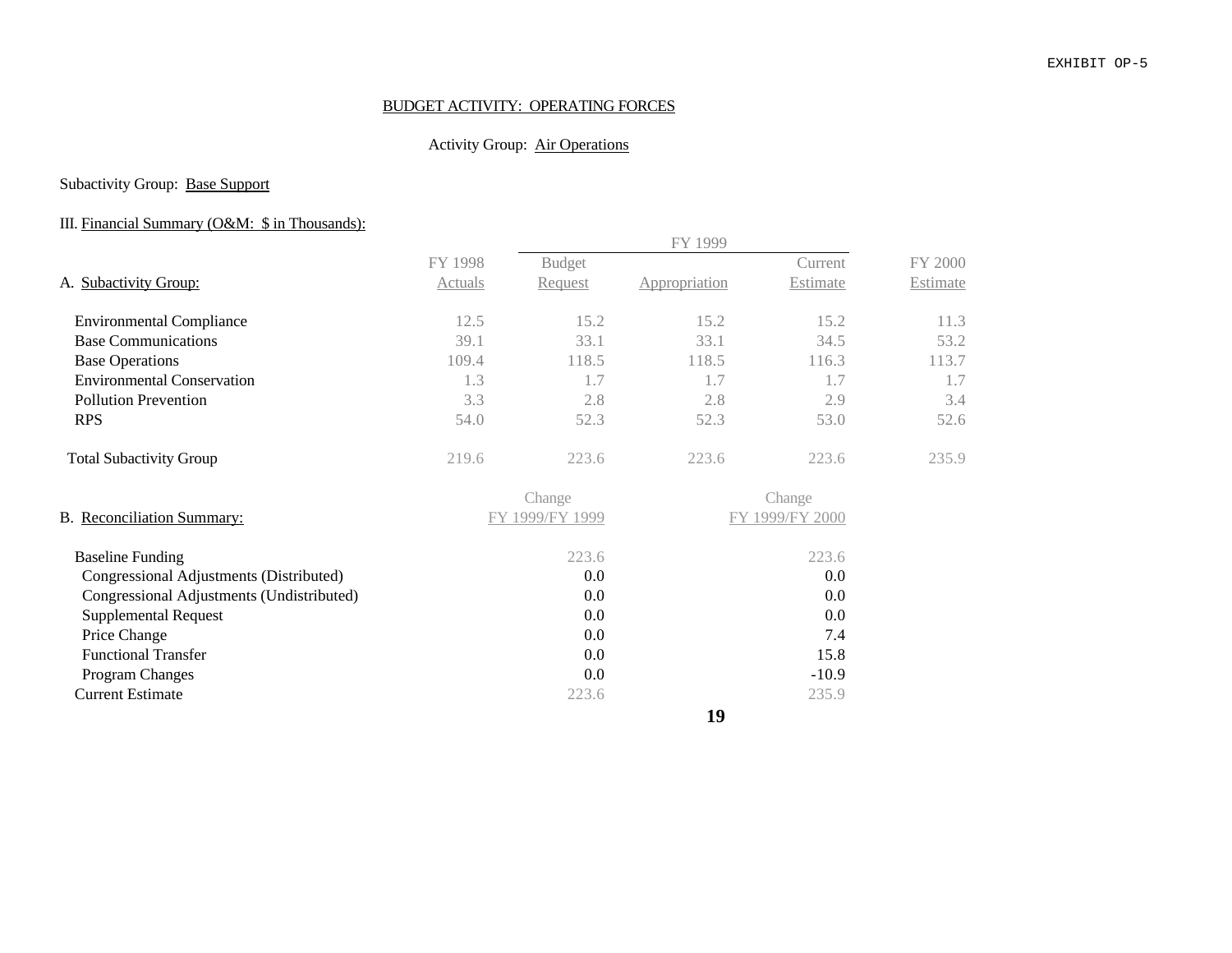Operations and Maintenance, Air Force Reserve Budget Activity: Operating Forces Activity Group: Air Operations Subactivity Group: Base Support

| C. Reconciliation: Increases and Decreases:                                                                                                                                                                                                                                                                                                                                                                                                                                                                                                                                                                                                                                                              |                  |
|----------------------------------------------------------------------------------------------------------------------------------------------------------------------------------------------------------------------------------------------------------------------------------------------------------------------------------------------------------------------------------------------------------------------------------------------------------------------------------------------------------------------------------------------------------------------------------------------------------------------------------------------------------------------------------------------------------|------------------|
|                                                                                                                                                                                                                                                                                                                                                                                                                                                                                                                                                                                                                                                                                                          | \$223.6          |
|                                                                                                                                                                                                                                                                                                                                                                                                                                                                                                                                                                                                                                                                                                          | $\theta$         |
|                                                                                                                                                                                                                                                                                                                                                                                                                                                                                                                                                                                                                                                                                                          | \$223.6          |
|                                                                                                                                                                                                                                                                                                                                                                                                                                                                                                                                                                                                                                                                                                          | \$223.6          |
|                                                                                                                                                                                                                                                                                                                                                                                                                                                                                                                                                                                                                                                                                                          | $+7.4$           |
|                                                                                                                                                                                                                                                                                                                                                                                                                                                                                                                                                                                                                                                                                                          | $+15.8$          |
| a. Information Technology. Funding transferred from Reserve Personnel, Air Force to implement a command-<br>wide/cross-functional strategy to provide IT capability within AFRC. Manpower reductions and shrinking budgets<br>have increased reliance on technology to do our jobs. This funding is required to purchase computers and related<br>equipment needed to maintain compatibility within the AFRC and the Air Force. --------------------------<br>b. Transfer of funding from the Other Procurement, Air Force appropriation to the O&M accounts to provide for the<br>leasing of vehicles. This change complies with Congressional direction that it is more cost effective to lease rather | $+15.0$<br>$+.8$ |
|                                                                                                                                                                                                                                                                                                                                                                                                                                                                                                                                                                                                                                                                                                          | $+3.6$           |
| a. Travel. Travel increase due to reengineering of the lodging with a civilian reduction. Lodging is now contracted<br>out and increased costs will be passed on to travelers necessitating a need in increased travel funding. ------------                                                                                                                                                                                                                                                                                                                                                                                                                                                             | $+3.6$           |
|                                                                                                                                                                                                                                                                                                                                                                                                                                                                                                                                                                                                                                                                                                          | $-14.5$          |
| a. Civilian Personnel Realignment. Internal realignment of civilian personnel between sub-activity groups to meet                                                                                                                                                                                                                                                                                                                                                                                                                                                                                                                                                                                        | $-11.3$          |
| b. Environmental Compliance. Funding realigned to other higher priority Air Force Requirements -----------------                                                                                                                                                                                                                                                                                                                                                                                                                                                                                                                                                                                         | $-3.2$           |
| 9. FY 2000                                                                                                                                                                                                                                                                                                                                                                                                                                                                                                                                                                                                                                                                                               | \$235.9          |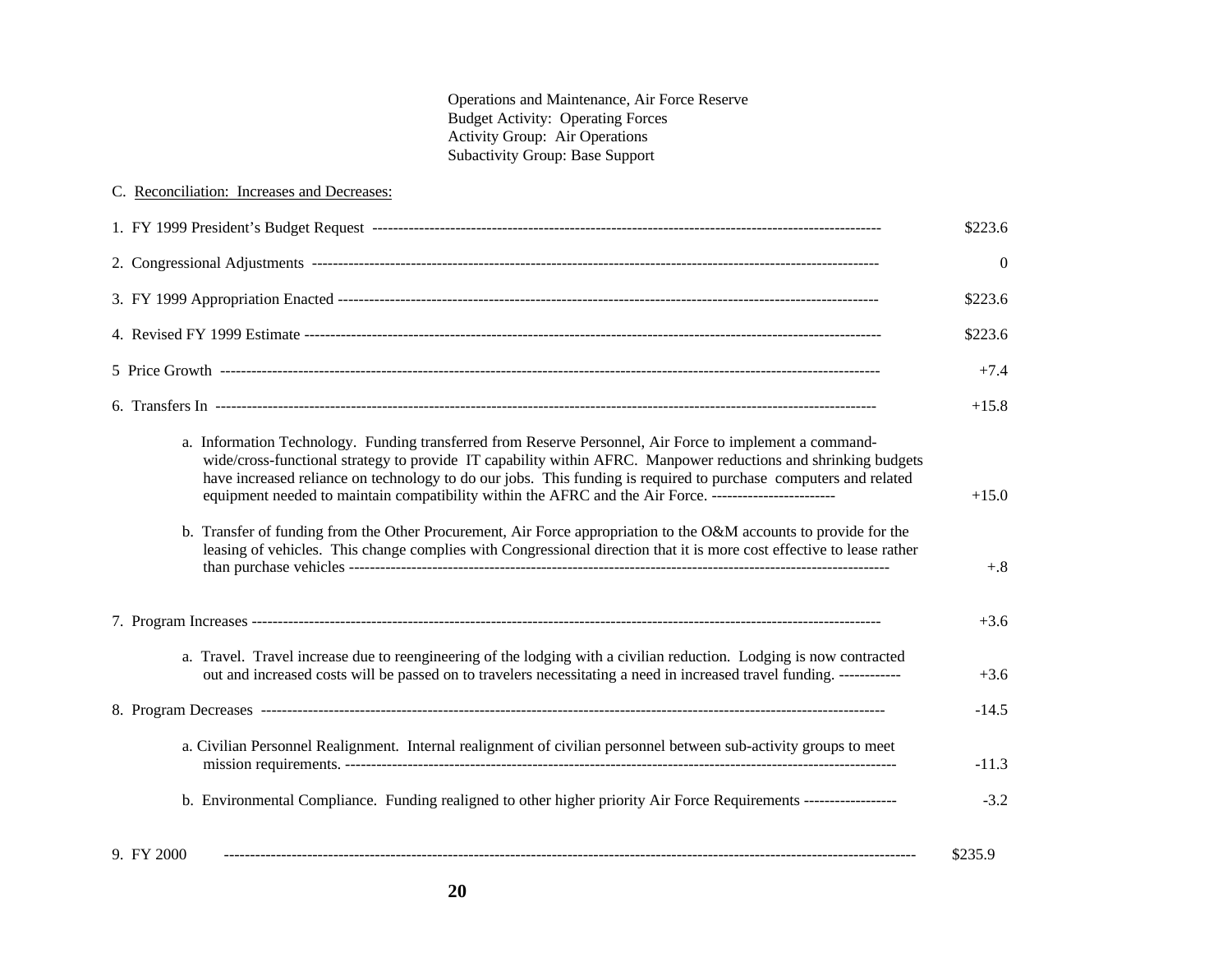Operations and Maintenance, Air Force Reserve Budget Activity: Operating Forces Activity Group: Air Operations Subactivity Group: Base Support

| Performance Criteria and Evaluation:   | <b>FY 1998</b>   | <b>FY 1999</b>   | <b>FY 2000</b>   |
|----------------------------------------|------------------|------------------|------------------|
| <b>Total Civilian End Strength</b>     | 2,775            | 2,652            | $\mathbf{0}$     |
| <b>Administration</b>                  |                  |                  |                  |
| Military Personnel E/S                 | $\mathbf{0}$     | $\boldsymbol{0}$ | $\boldsymbol{0}$ |
| Civilian Personnel E/S                 | 2,224            | 2,125            | $\boldsymbol{0}$ |
| Total Personnel E/S                    | 2,224            | 2,125            | $\boldsymbol{0}$ |
| Number of Bases, Total                 | 13               | 13               | 13               |
| (CONUS)                                | 13               | 13               | 13               |
| (O/S)                                  | $\overline{0}$   | $\overline{0}$   | $\Omega$         |
| Number of Motor Vehicles, Total        | 3,821            | 3,821            | 3,821            |
| (Owned)                                | 3,572            | 3,572            | 3,572            |
| (Leased)                               | 249              | 249              | 249              |
| Number of Miles Driven                 | 3,785,479        | 3,785,479        | 3,785,479        |
| <b>Other Engineering Support</b>       |                  |                  |                  |
| Military Personnel E/S                 | $\mathbf{0}$     | $\boldsymbol{0}$ | $\mathbf{0}$     |
| Civilian Personnel E/S                 | 551              | 527              | $\mathbf{0}$     |
| Total Personnel E/S                    | 551              | 527              | $\overline{0}$   |
| Facilities Supported (000 Sq Ft)       | 10,581           | 10,581           | 10,581           |
| <b>Operation of Utilities</b>          |                  |                  |                  |
| Military Personnel E/S                 | $\boldsymbol{0}$ | $\boldsymbol{0}$ | $\boldsymbol{0}$ |
| Civilian Personnel E/S                 | $\boldsymbol{0}$ | $\boldsymbol{0}$ | $\boldsymbol{0}$ |
| Total Personnel E/S                    | $\boldsymbol{0}$ | $\overline{0}$   | $\overline{0}$   |
| Electricity (MWH), Total               | 132,750          | 132,750          | 132,750          |
| Heating (MBTU)                         | 703,000          | 703,000          | 703,000          |
| Water, Plants & Systems (000 Gal)      | 618,000          | 615,000          | 600,000          |
| Sewage & Waste Systems (000 Gal)       | 483,000          | 480,000          | 475,000          |
| Air Conditioning & Refrigeration (Ton) | $\boldsymbol{0}$ | $\boldsymbol{0}$ | $\mathbf{0}$     |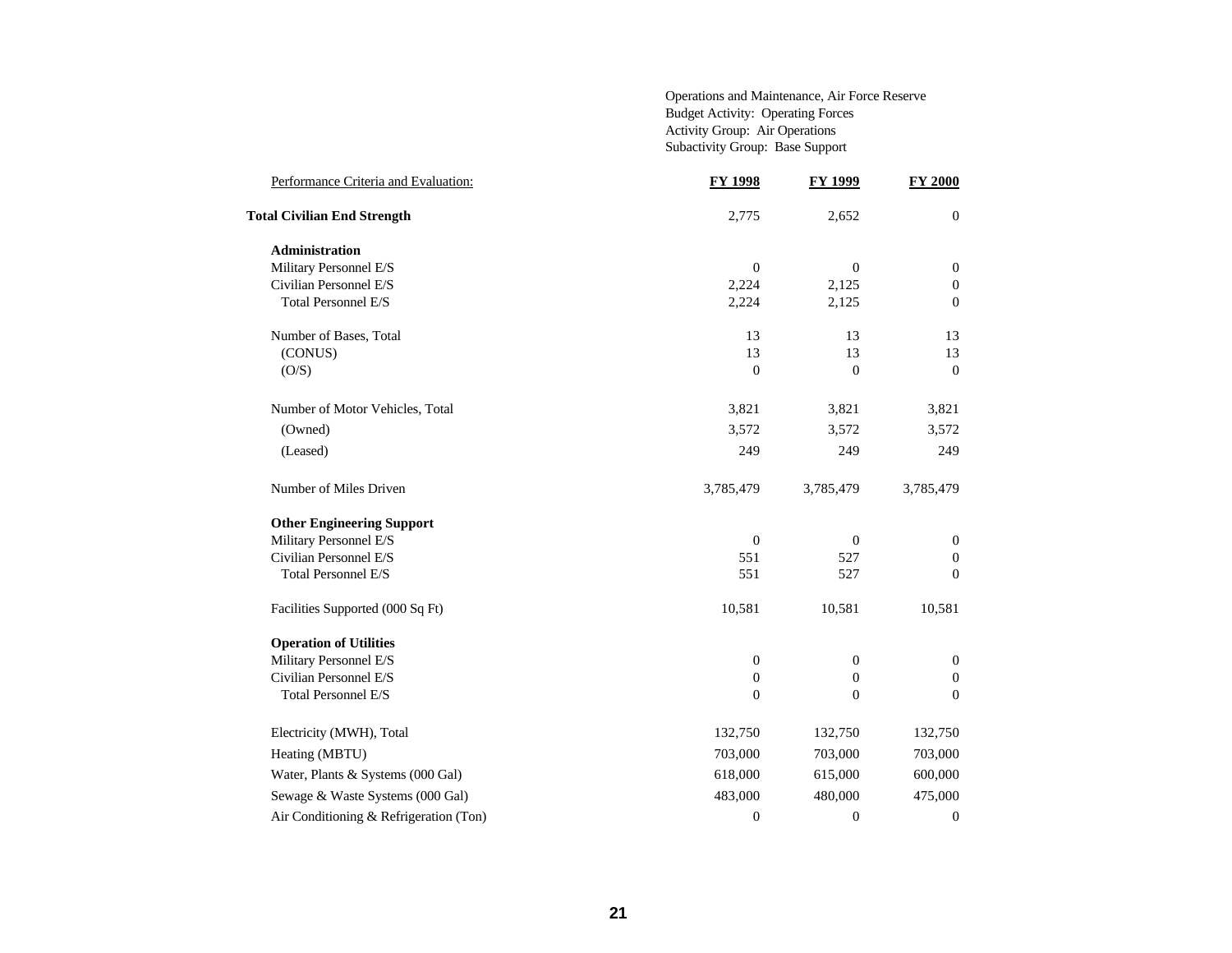# Activity Group: Air Operations EXHIBIT OP-5

# Subactivity Group: Base Support

| V. Personnel Summary:                          | FY 1998                        | FY 1999          | <b>FY 2000</b>   | FY99-00         |
|------------------------------------------------|--------------------------------|------------------|------------------|-----------------|
| Reserve Drill Strength (Total)                 | 36                             | 69               | 69               | $\overline{0}$  |
| Officer                                        | 14                             | 12               | 12               | $\bigcap$       |
| Enlisted                                       | 22                             | 57               | 57               | $\bigcirc$      |
| (Military Technicians Included Above - Memo)   | (103)                          | (84)             | (86)             | $\mathfrak{2}$  |
| Reservists on Full-Time Active Duty (Total)    | $\overline{0}$                 | $\overline{0}$   | $\overline{0}$   | $\overline{0}$  |
| Officer                                        | $\overline{0}$                 | $\left( \right)$ | $\bigcirc$       | $\overline{0}$  |
| Enlisted                                       | $\overline{0}$                 | $\overline{0}$   | $\left( \right)$ | $\bigcap$       |
| Civilian End Strength (Total)                  | 2,701                          | 2,465            | 2,462            |                 |
| U.S. Direct Hire                               | 2,701                          | 2,465            | 2,462            | $\frac{-3}{-3}$ |
| <b>Non-SOF Technicians</b>                     | (103)                          | (84)             | (86)             | $\overline{2}$  |
| <b>SOF Technicians</b>                         | $\theta$                       | $\overline{0}$   | $\overline{0}$   | (0)             |
| Civilian Workyears (Total)                     | 2,705                          | 2,597            | 2,461            | $-136$          |
| U.S. Direct Hire                               | 2,705                          | 2,597            | 2,461            | $-136$          |
| (Military Technicians Included - Memo)         | (0)                            | (0)              | (0)              | (0)             |
| (Reimbursable Civilians Included Above - Memo) | (0)                            | (0)              | (0)              | (0)             |
| VI. Outyear Impact Summary:<br>FY 2001         | FY 2002                        | FY 2003          | <b>FY 2004</b>   | FY 2005         |
| O&M (\$ in Millions)<br>\$                     | 227.0 \$<br>224.6 <sup>°</sup> | 241.8 \$         | $244.1$ \$       | 251.6           |
| <b>Reserve Drill Strength</b>                  | 69<br>69                       | 69               | 69               | 69              |
| Reservists on Full-Time Active Duty            | $\bigcap$<br>$\bigcap$         | $\bigcap$        | $\bigcirc$       | $\bigcap$       |
| Civilian End Strength<br>2,280                 | 2,296                          | 2,294            | 2,294            | 2,294           |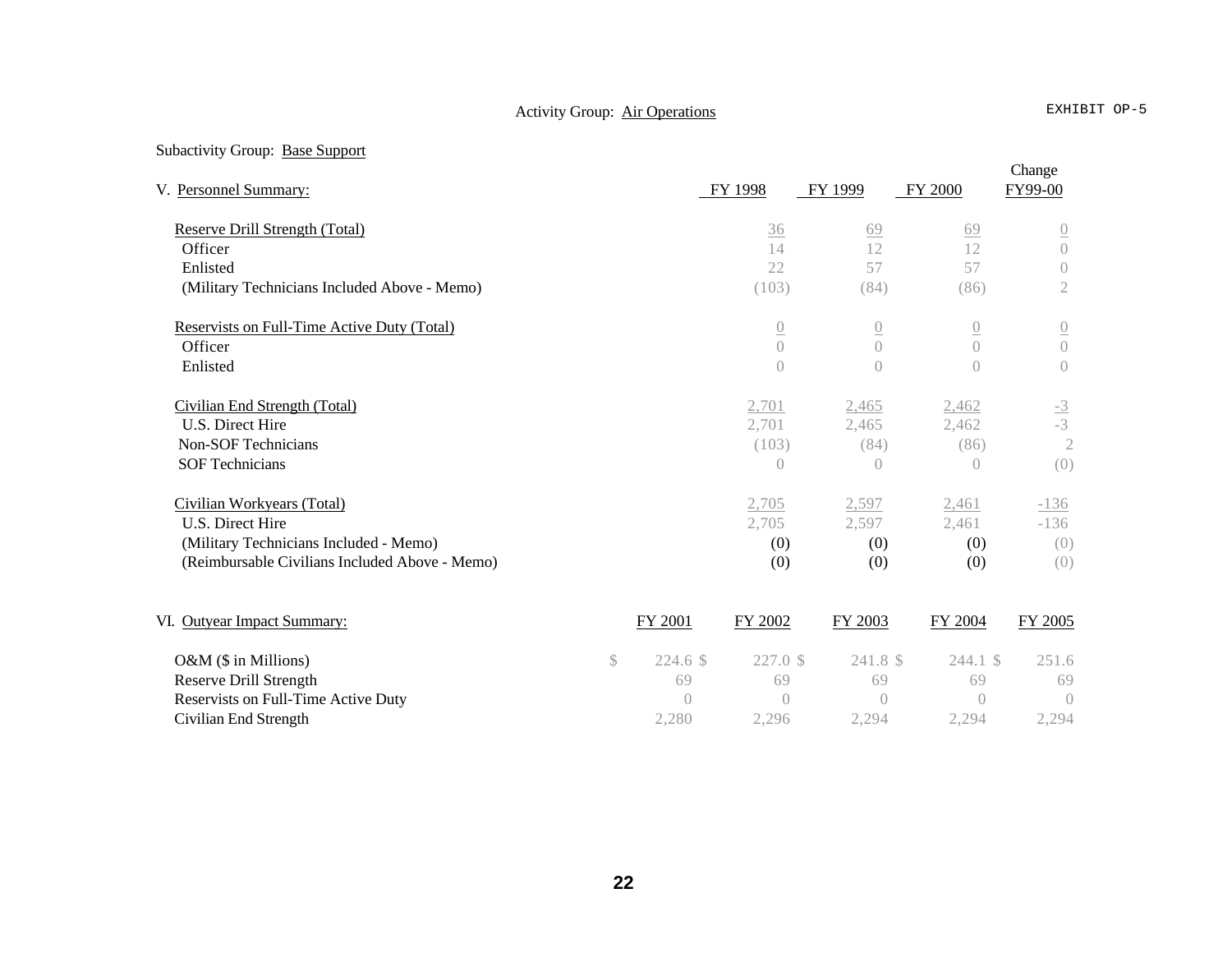#### Operation and Maintenance, Air Force Reserve Budget Activity Operating Forces Activity Group Air Operations Subactivity Group Base Support

|                                             |         | Price          | Program   |         | Price       | Program     |         |
|---------------------------------------------|---------|----------------|-----------|---------|-------------|-------------|---------|
| VII. OP-32 Line Item (Dollars in Thousands) | FY 1998 | Growth         | Growth    | FY 1999 | Growth      | Growth      | FY 2000 |
|                                             |         |                |           |         |             |             |         |
| CIVILIAN PERSONNEL COMPENSATION             |         |                |           |         |             |             |         |
| 101 EXECUTIVE GENERAL SCHEDULE              | 133,319 | 5,346          | $-31,960$ | 106,705 | 4,951       | $-8,349$    | 103,307 |
| 103 WAGE BOARD                              | 0       | 0              | 24,877    | 24,877  | 1,110       | $-3,695$    | 22,292  |
| 107 SEPARATION INCENTIVES                   | 208     | $\mathbf 0$    | 878       | 1,086   | 0           | 314         | 1,400   |
| 110 UNEMPLOYMENT COMP                       | 10      | $\mathbf 0$    | $-10$     | 0       | $\mathbf 0$ | $\mathbf 0$ | 0       |
| <b>199 TOTAL COMPENSATION</b>               | 133,537 | 5,346          | $-6,215$  | 132,668 | 6,061       | $-11,730$   | 126,999 |
|                                             |         |                |           |         |             |             |         |
| <b>TRAVEL</b>                               |         |                |           |         |             |             |         |
| 308 TRAVEL OF PERSONS                       | 2,137   | 24             | 146       | 2,307   | 35          | 3,590       | 5,932   |
| 399 TOTAL TRAVEL                            | 2.137   | 24             | 146       | 2,307   | 35          | 3,590       | 5,932   |
|                                             |         |                |           |         |             |             |         |
| WORKING CAPITAL FUND (SUPPLIES & MATERIALS) |         |                |           |         |             |             |         |
| 401 DFSC FUEL                               | 1,082   | $-95$          | $-111$    | 876     | $-222$      | 225         | 879     |
| 414 AIR FORCE MANAGED SUPPLIES/MATERIALS    | 692     | 3              | $-540$    | 155     | 6           | $-33$       | 128     |
| 415 DLA MANAGED SUPPLIES/MATERIALS          | 689     | $-7$           | 556       | 1,238   | 58          | 346         | 1,642   |
| 416 GSA MANAGED SUPPLIES/MATERIALS          | 193     | $\overline{2}$ | 172       | 367     | 6           | 109         | 482     |
| 417 LOCAL PROC DWCF MANAGED SUPL MAT        | 876     | 10             | 713       | 1,599   | 24          | 491         | 2.114   |
| 499 TOTAL FUND SUPPLIES MATERIALS           | 3,532   | $-88$          | 791       | 4,235   | $-128$      | 1,138       | 5,245   |
|                                             |         |                |           |         |             |             |         |
| WORKING CAPITAL FUND                        |         |                |           |         |             |             |         |
| 506 DLA DWCF EQUIPMENT                      | 926     | -9             | 21        | 938     | 44          | $-46$       | 936     |
| 507 GSA MANAGED EQUIPMENT                   | 1,454   | 16             | -3        | 1,467   | 22          | $-25$       | 1,464   |
| 599 TOTAL FUND EQUIPMENT                    | 2,380   | $\overline{7}$ | 18        | 2,405   | 66          | $-71$       | 2,400   |
|                                             |         |                |           |         |             |             |         |
| OTHER FUND PURCHASES                        |         |                |           |         |             |             |         |
| 671 COMMUNICATION SERVICES(DISA)            | 902     | $-5$           | 506       | 1,403   | 227         | $-222$      | 1,408   |
| 699 TOTAL OTHER REVOLVING FUND PURCH        | 902     | $-5$           | 506       | 1,403   | 227         | $-222$      | 1,408   |
|                                             |         |                |           |         |             |             |         |
| <b>TRANSPORTATION</b>                       |         |                |           |         |             |             |         |
| 771 COMMERCIAL TRANSPORTATION               | 568     | 6              | 174       | 748     | 11          | $-10$       | 749     |
| 799 TOTAL TRANSPORTATION                    | 568     | 6              | 174       | 748     | 11          | $-10$       | 749     |
|                                             |         |                |           |         |             |             |         |
| OTHER PURCHASES                             |         |                |           |         |             |             |         |
| 913 PURCHASED UTILITIES (NON-DWCF)          | 13,044  | 143            | 2,407     | 15,594  | 234         | $-176$      | 15,652  |
| 914 PURCHASED COMMUNICATIONS (NON-DWCF)     | 6,343   | 70             | 609       | 7,022   | 105         | $-79$       | 7,048   |
| 915 RENTS (NON-GSA)                         | 815     | 9              | -88       | 736     | 11          | -8          | 739     |
| 920 SUPPLIES & MATERIALS (NON-DWCF)         | 8,441   | 93             | $-6,973$  | 1,561   | 23          | -286        | 1,298   |
| 921 PRINTING & REPRODUCTION                 | 485     | 5              | 139       | 629     | 9           | $-5$        | 633     |
| 922 EQUIPMENT MAINTENANCE BY CONTRACT       | 1,280   | 14             | 1,142     | 2,436   | 37          | $-41$       | 2,432   |
| 923 FACILITY MAINTENANCE BY CONTRACT        | 7.744   | 85             | 1,113     | 8,942   | 134         | $-705$      | 8,371   |
| 924 MEDICAL SUPPLIES                        | 6       | 0              | -1        | 5       | 0           | $\mathbf 0$ | 5       |
| 925 EQUIPMENT (NON-DWCF)                    | 6,997   | 77             | $-3,959$  | 3,115   | 47          | 12,982      | 16,144  |
| 989 OTHER CONTRACTS                         | 31,355  | 345            | 2,411     | 34,111  | 512         | 2,026       | 36,649  |
| 998 OTHER COSTS                             | 58      | $\mathbf{1}$   | 5,630     | 5,689   | 85          | $-1,571$    | 4,203   |
| 999 TOTAL OTHER PURCHASES                   | 76,568  | 842            | 2,430     | 79,840  | 1,198       | 12,136      | 93,174  |
|                                             |         |                |           |         |             |             |         |
| <b>TOTAL BASE SUPPORT</b>                   | 219,624 | 6.132          | $-2,150$  | 223,606 | 7.470       | 4,831       | 235,907 |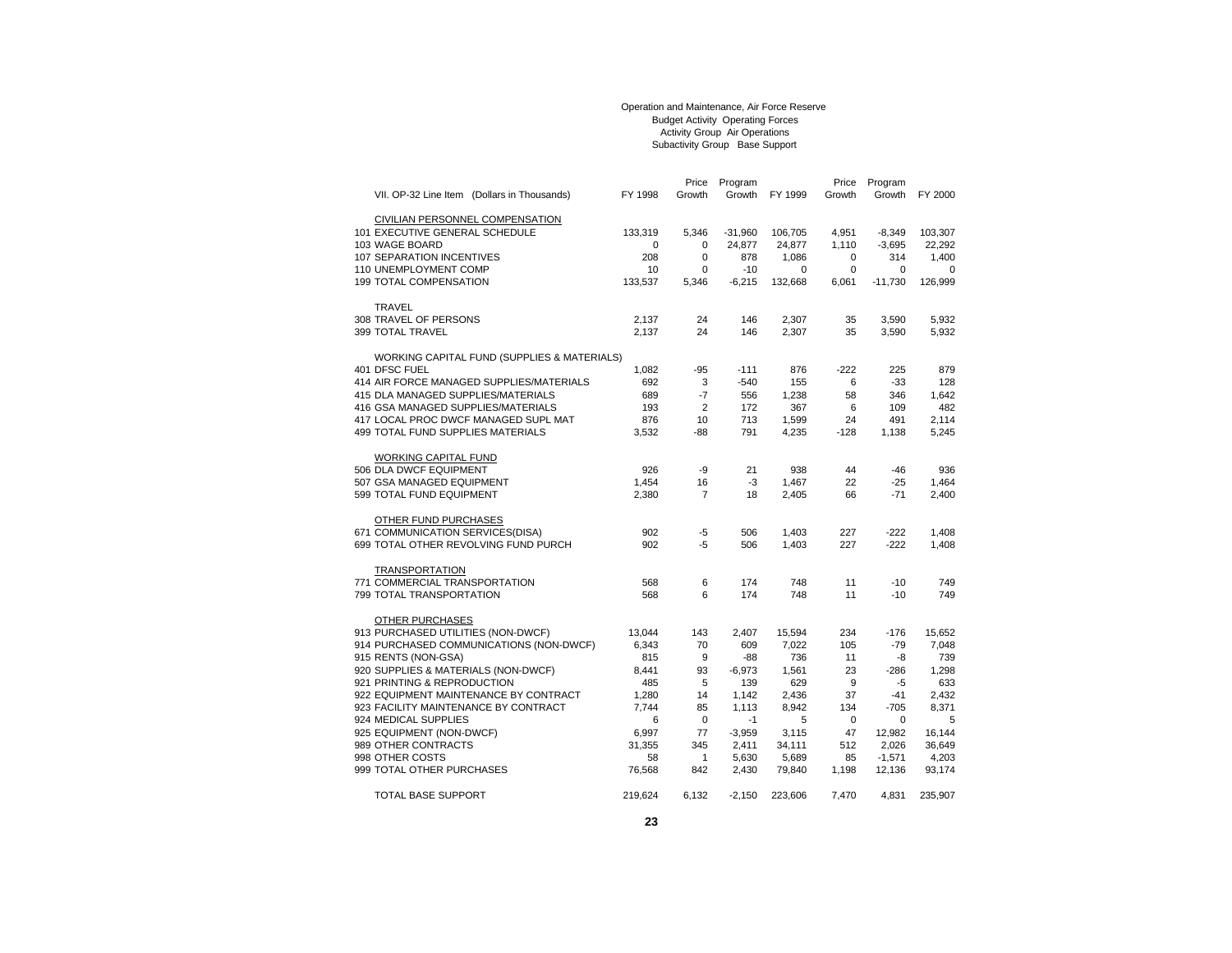#### Operations and Maintenance, Air Force Reserve Budget Activity: Operating Forces Activity Group: Air Operations Subactivity Group: Real Property Maintenance

I. Narrative Description: This activity group provides for costs in support of real property maintenance for the Air Force Reserve. Included are activities such as utilities, communications, custodial services, snow removal, fire protection, food service and supply services Air Force Reserve bases.

| II. Force Structure Summary: | 1998<br>FV | FY 1999 | 2000 |
|------------------------------|------------|---------|------|
| <b>Flying Units</b>          | 62         | 60      | 60   |
| <b>Mission Support Units</b> | 284        | 269     | 269  |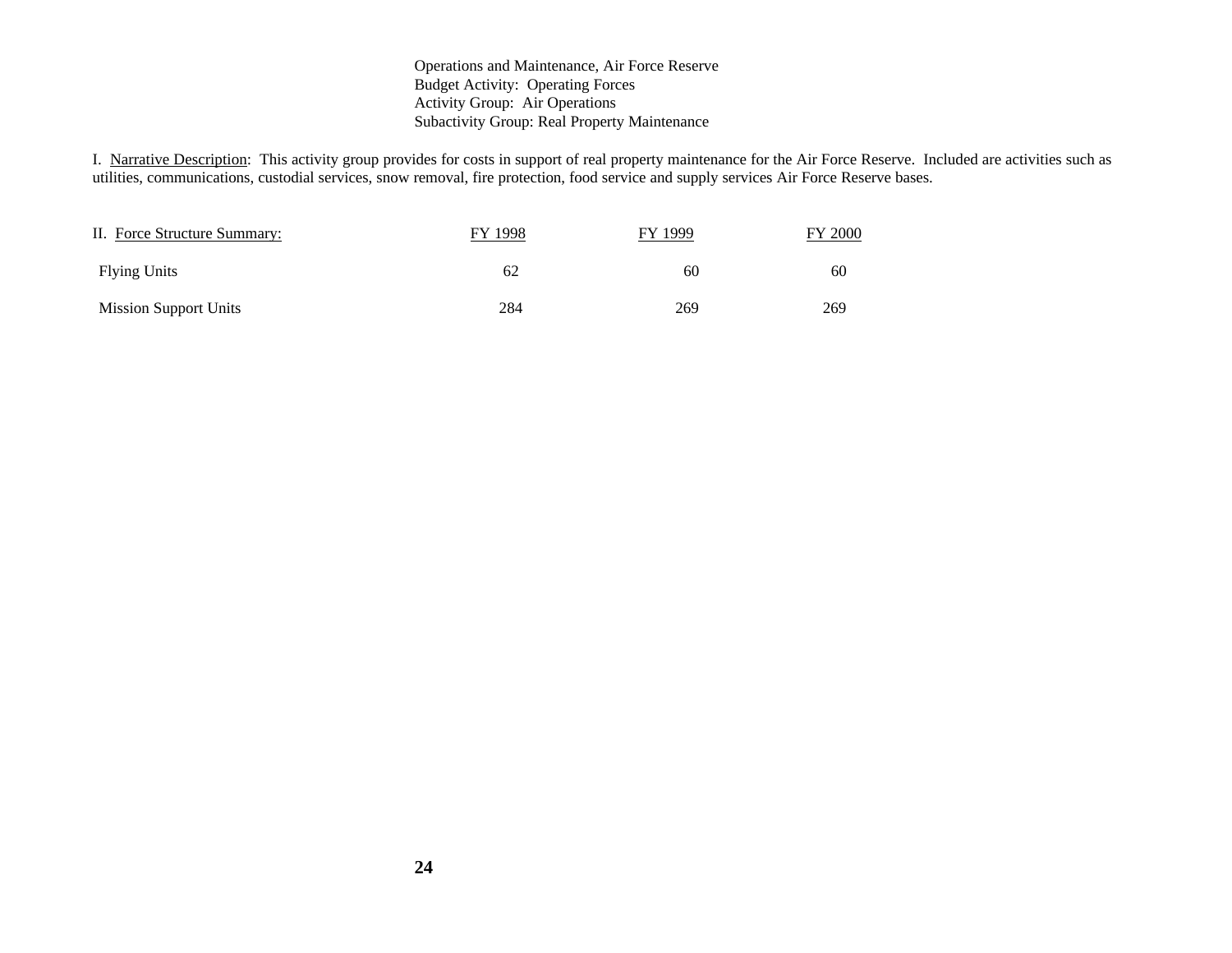#### EXHIBIT OP-5

## BUDGET ACTIVITY: OPERATING FORCES

## Activity Group: Air Operations

## Subactivity Group: Real Property Maintenance

## III. Financial Summary (O&M: \$ in Thousands):

|                                           |         |                 | FY 1999       |                 |          |
|-------------------------------------------|---------|-----------------|---------------|-----------------|----------|
|                                           | FY 1998 | <b>Budget</b>   |               | Current         | FY 2000  |
| A. Subactivity Group:                     | Actuals | <u>Request</u>  | Appropriation | <b>Estimate</b> | Estimate |
| Minor Construction (RPM)                  | 9.4     | 5.5             | 5.5           | 5.5             | 0.8      |
| Maint And Repair (RPM)-Other              | 56.3    | 54.4            | 54.4          | 55.1            | 37.0     |
| Demolition/Disp of Excess Facility        | 0.1     | 0.7             | 0.7           | 0.0             | 0.7      |
| <b>Total Subactivity Group</b>            | 65.8    | 60.6            | 60.6          | 60.6            | 38.5     |
|                                           |         | Change          |               | Change          |          |
| B. Reconciliation Summary:                |         | FY 1999/FY 1999 |               | FY 1999/FY 2000 |          |
| <b>Baseline Funding</b>                   |         | 60.6            |               | 60.6            |          |
| Congressional Adjustments (Distributed)   |         | 0.0             |               | 0.0             |          |
| Congressional Adjustments (Undistributed) |         | 0.0             |               | 0.0             |          |
| <b>Supplemental Request</b>               |         | 0.0             |               | 0.0             |          |
| Price Change                              |         | 0.0             |               | 1.5             |          |
| <b>Functional Transfer</b>                |         | $0.0\,$         |               | $-12.2$         |          |
| <b>Program Changes</b>                    |         | 0.0             |               | $-11.4$         |          |
| <b>Current Estimate</b>                   |         | 60.6            |               | 38.5            |          |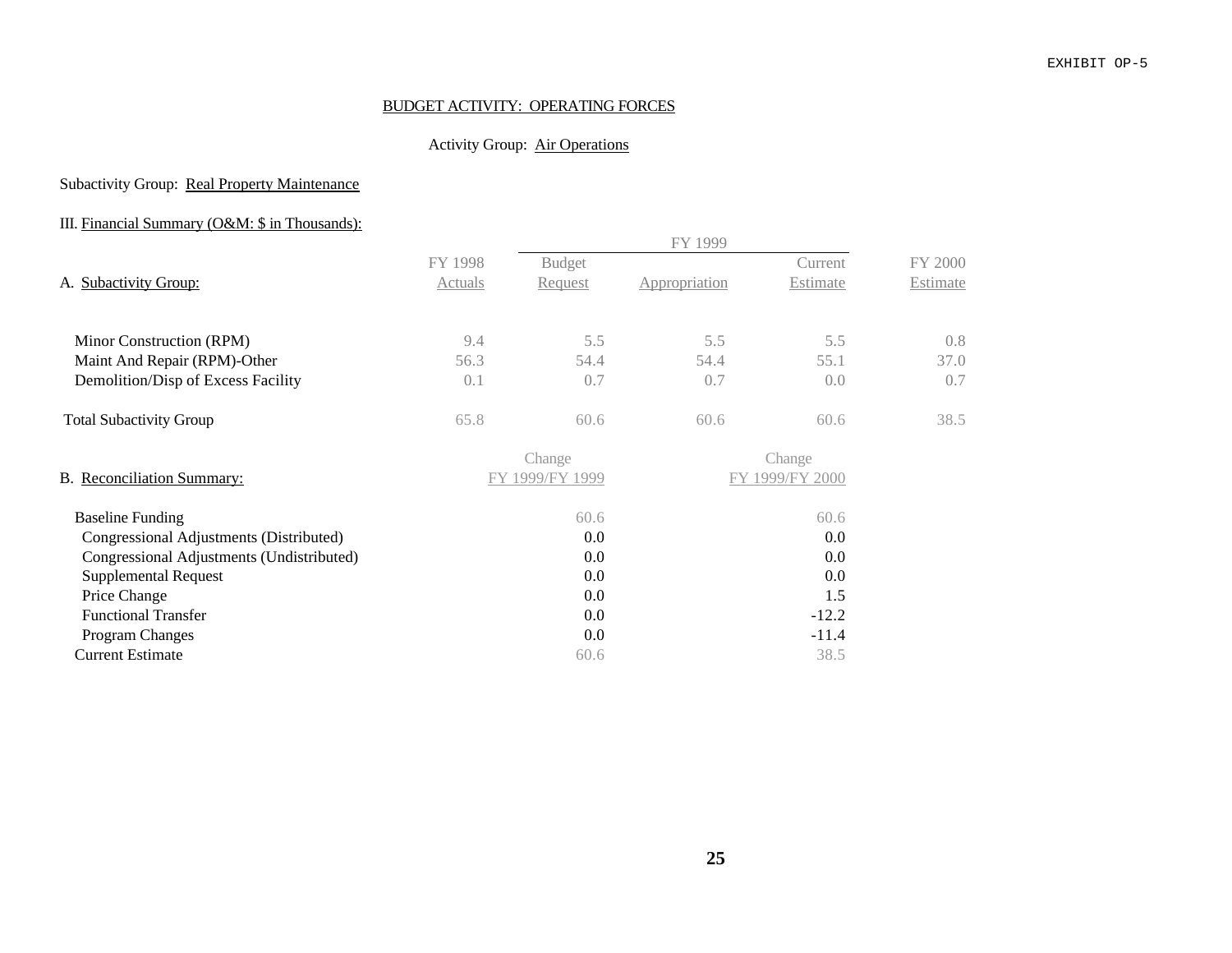| Operations and Maintenance, Air Force Reserve                                                                                                                                                                                                                                                                                                                                                                                                                         |                |
|-----------------------------------------------------------------------------------------------------------------------------------------------------------------------------------------------------------------------------------------------------------------------------------------------------------------------------------------------------------------------------------------------------------------------------------------------------------------------|----------------|
| <b>Budget Activity: Operating Forces</b><br>Activity Group: Air Operations                                                                                                                                                                                                                                                                                                                                                                                            |                |
| Subactivity Group: Real Property Maintenance                                                                                                                                                                                                                                                                                                                                                                                                                          |                |
| C. Reconciliation: Increases and Decreases:                                                                                                                                                                                                                                                                                                                                                                                                                           |                |
|                                                                                                                                                                                                                                                                                                                                                                                                                                                                       | \$60.6         |
|                                                                                                                                                                                                                                                                                                                                                                                                                                                                       | $\overline{0}$ |
|                                                                                                                                                                                                                                                                                                                                                                                                                                                                       | \$60.6         |
|                                                                                                                                                                                                                                                                                                                                                                                                                                                                       | \$60.6         |
|                                                                                                                                                                                                                                                                                                                                                                                                                                                                       | $-12.2$        |
| a. In FY 2000, the Department has followed recent congressional practice and budgeted funds (DoD-wide \$1,845 million) in<br>the Quality of Life (QOL) Enhancements, Defense appropriation. Funds added in the presidential increase and funds<br>budgeted for repair and maintenance of QOL-type facilities are included in this account to give it special emphasis and to<br>encourage better management of the funds by giving them a two-year life. ------------ | $-12.2$        |
|                                                                                                                                                                                                                                                                                                                                                                                                                                                                       | $+1.5$         |
|                                                                                                                                                                                                                                                                                                                                                                                                                                                                       | $+5.3$         |
| a. Civilian Personnel Realignment. Internal realignment of civilian personnel between sub-activity groups to meet mission                                                                                                                                                                                                                                                                                                                                             | $+5.3$         |
|                                                                                                                                                                                                                                                                                                                                                                                                                                                                       | $-16.7$        |
| a. Real Property Maintenance. Decreases AFRC O&M Real Property Maintenance funding to one percent of Plant<br>Replacement Value (PRV) in accordance with Air Force funding levels. In addition, the calculation for determining the<br>amount of PRV for the Reserve was adjusted to remove facilities outside of the cantonment areas at Reserve bases (March,                                                                                                       | $-16.7$        |
|                                                                                                                                                                                                                                                                                                                                                                                                                                                                       | \$38.5         |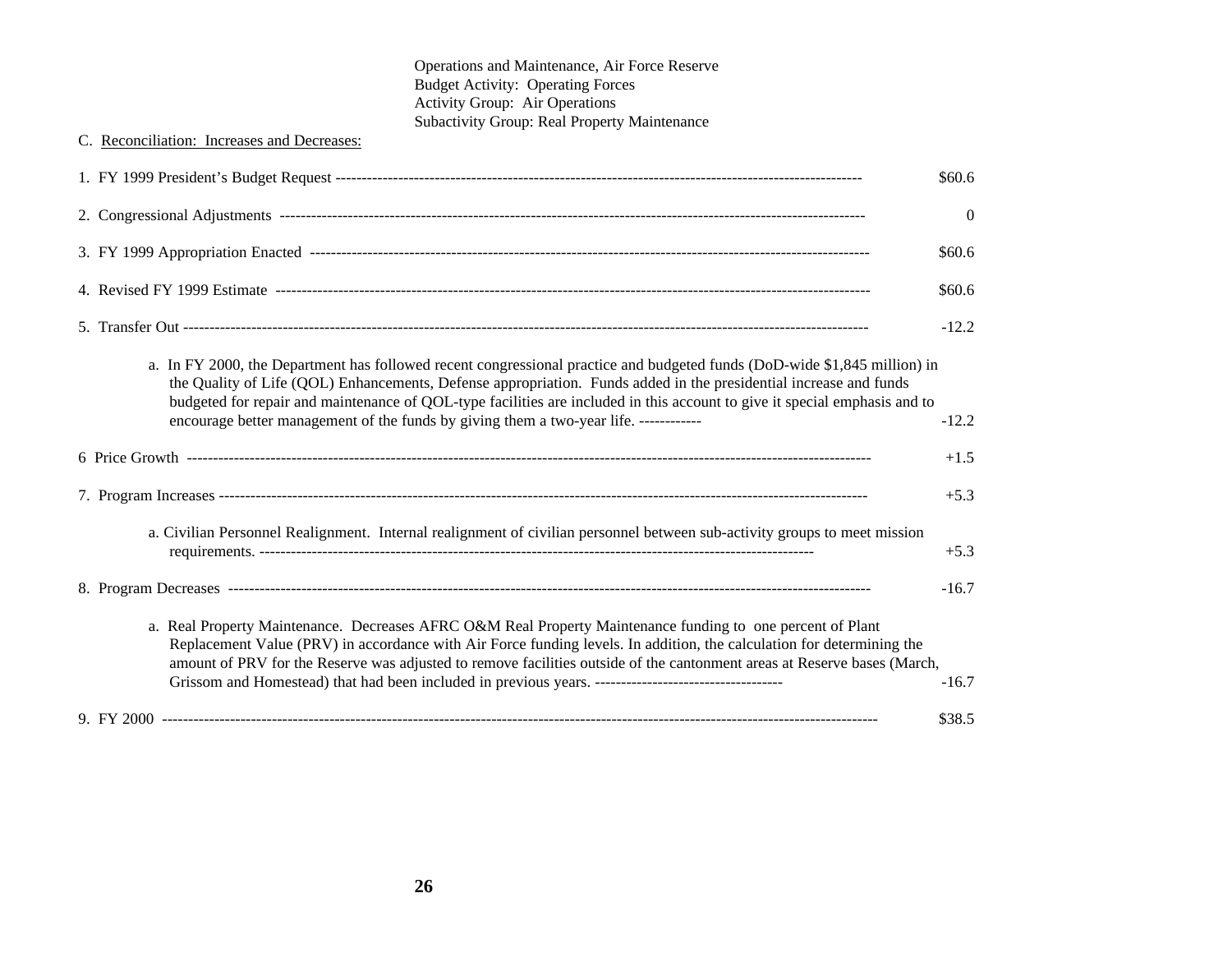# BUDGET ACTIVITY: OPERATING FORCES EXHIBIT OP-5

## Activity Group: Air Operations

## Subactivity Group: Real Property Maintenance

| V. Personnel Summary:                          |              |                  | FY 1998        | FY 1999          | FY 2000          | Change<br>FY99-00 |
|------------------------------------------------|--------------|------------------|----------------|------------------|------------------|-------------------|
| Reserve Drill Strength (Total)                 |              |                  | $\overline{0}$ | $\overline{0}$   | $\overline{0}$   | $\underline{0}$   |
| Officer                                        |              |                  | $\bigcap$      | $\bigcap$        | $\bigcap$        | $\overline{0}$    |
| Enlisted                                       |              |                  | $\bigcap$      | $\bigcap$        | $\bigcap$        | $\bigcirc$        |
| (Military Technicians Included Above - Memo)   |              |                  | $\overline{0}$ | $\overline{0}$   | $\left( \right)$ | $\Large{0}$       |
| Reservists on Full-Time Active Duty (Total)    |              |                  | $\overline{0}$ | $\overline{0}$   | $\overline{0}$   | $\underline{0}$   |
| Officer                                        |              |                  | $\overline{0}$ | $\overline{0}$   | $\bigcap$        | $\overline{0}$    |
| Enlisted                                       |              |                  | $\overline{0}$ | $\left( \right)$ | $\bigcap$        | $\overline{0}$    |
| Civilian End Strength (Total)                  |              |                  | 540            | 536              | 536              | $\underline{0}$   |
| U.S. Direct Hire                               |              |                  | 540            | 536              | 536              | $\overline{0}$    |
| <b>Non-SOF Technicians</b>                     |              |                  | (0)            | (0)              | (0)              | (0)               |
| <b>SOF Technicians</b>                         |              |                  | (0)            | (0)              | (0)              | (0)               |
| (Military Technicians Included - Memo)         |              |                  | (0)            | (0)              | (0)              | (0)               |
| (Reimbursable Civilians Included Above - Memo) |              |                  | (0)            | (0)              | (0)              | (0)               |
| Civilian Workyears (Total)                     |              |                  | 536            | 536              | 536              | $\underline{0}$   |
| U.S. Direct Hire                               |              |                  | 536            | 536              | 536              | $\bigcirc$        |
| (Military Technicians Included - Memo)         |              |                  | (0)            | (0)              | (0)              | (0)               |
| (Reimbursable Civilians Included Above - Memo) |              |                  | (0)            | (0)              | (0)              | (0)               |
| VI. Outyear Impact Summary:                    |              | FY 2001          | FY 2002        | FY 2003          | FY 2004          | FY 2005           |
| O&M (\$ in Millions)                           | $\mathbb{S}$ | 51.9 \$          | 52.0 \$        | 56.3 \$          | 63.3 \$          | 71.1              |
| <b>Reserve Drill Strength</b>                  |              | $\left( \right)$ | $\bigcirc$     | $\left( \right)$ | $\bigcirc$       | $\bigcirc$        |
| Reservists on Full-Time Active Duty            |              | $\bigcap$        | $\bigcap$      | $\bigcap$        | $\bigcap$        | $\left( \right)$  |
| Civilian End Strength                          |              | 536              | 520            | 520              | 520              | 520               |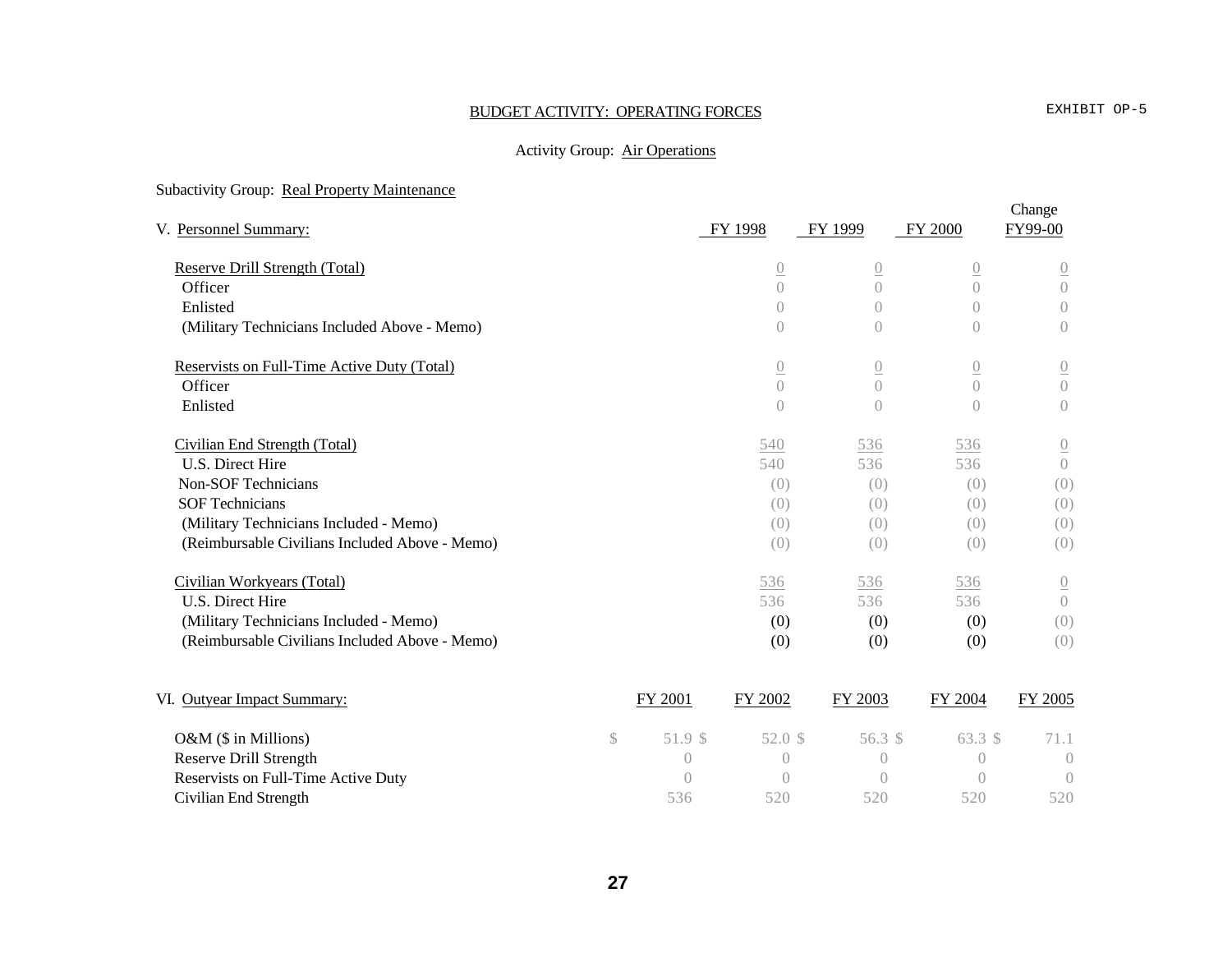#### Operation and Maintenance, Air Force Reserve Budget Activity Operating Forces Activity Group Air Operations Subactivity Group Real Property Maintenance

|                                                        |         | Price          | Program        |          | Price          | Program   |             |
|--------------------------------------------------------|---------|----------------|----------------|----------|----------------|-----------|-------------|
| VII. OP-32 Line Item (Dollars in Thousands)            | FY 1998 | Growth         | Growth         | FY 1999  | Growth         | Growth    | FY 2000     |
|                                                        |         |                |                |          |                |           |             |
| <b>CIVILIAN PERSONNEL COMPENSATION</b>                 |         |                |                |          |                |           |             |
| 101 EXECUTIVE GENERAL SCHEDULE                         | 22,517  | 903            | $-13,917$      | 9,503    | 441            | 1,666     | 11,610      |
| 103 WAGE BOARD                                         | 0       | 0              | 13,936         | 13,936   | 622            | 3,591     | 18,149      |
| 107 SEPARATION INCENTIVES                              | 50      | 0              | $-50$          | 0        | 0              | 0         | 0           |
| 110 UNEMPLOYMENT COMP                                  | 8       | 0              | -8             | $\Omega$ | $\Omega$       | 0         | $\Omega$    |
| <b>199 TOTAL COMPENSATION</b>                          | 22,575  | 903            | $-39$          | 23,439   | 1,062          | 5,258     | 29,759      |
|                                                        |         |                |                |          |                |           |             |
| <b>TRAVEL</b>                                          |         |                |                |          |                |           |             |
| 308 TRAVEL OF PERSONS                                  | 60      | 1              | 20             | 81       | 1              | $-3$      | 79          |
| 399 TOTAL TRAVEL                                       | 60      | 1              | 20             | 81       | $\mathbf{1}$   | $-3$      | 79          |
|                                                        |         |                |                |          |                |           |             |
| <b>WORKING CAPITAL FUND (SUPPLIES &amp; MATERIALS)</b> |         |                |                |          |                |           |             |
| 401 DFSC FUEL                                          | 53      | -5             | 366            | 414      | $-105$         | 100       | 409         |
| 414 AIR FORCE MANAGED SUPPLIES/MATERIALS               | $-49$   | 0              | 49             | 0        | 0              | $\Omega$  | $\Omega$    |
| 415 DLA MANAGED SUPPLIES/MATERIALS                     | 251     | $-3$           | 108            | 356      | 17             | $-139$    | 234         |
| 416 GSA MANAGED SUPPLIES/MATERIALS                     | 71      | 1              | 28             | 100      | 2              | $-36$     | 66          |
| 417 LOCAL PROC DWCF MANAGED SUPL MAT                   | 322     | 4              | 131            | 457      | $\overline{7}$ | $-163$    | 301         |
| 499 TOTAL FUND SUPPLIES MATERIALS                      | 648     | $-3$           | 682            | 1,327    | $-80$          | $-237$    | 1,010       |
| <b>WORKING CAPITAL FUND</b>                            |         |                |                |          |                |           |             |
| 506 DLA DWCF EQUIPMENT                                 | 253     | $-3$           | $-126$         | 124      | 6              | $-4$      | 126         |
| 507 GSA MANAGED EQUIPMENT                              | 396     | 4              | $-205$         | 195      | 3              | $-2$      | 196         |
| 599 TOTAL FUND EQUIPMENT                               | 649     | $\overline{2}$ | $-332$         | 319      | 9              | -6        | 322         |
|                                                        |         |                |                |          |                |           |             |
| <b>OTHER PURCHASES</b>                                 |         |                |                |          |                |           |             |
| 915 RENTS (NON-GSA)                                    | 14      | 0              | 15             | 29       | 0              | 0         | 29          |
| 920 SUPPLIES & MATERIALS (NON-DWCF)                    | 2,787   | 31             | $-1,743$       | 1,075    | 16             | $-222$    | 869         |
| 921 PRINTING & REPRODUCTION                            | 0       | 0              | 5              | 5        | 0              | 0         | 5           |
| 922 EQUIPMENT MAINTENANCE BY CONTRACT                  | 17      | 0              | $\overline{7}$ | 24       | 0              | 3         | 27          |
| 923 FACILITY MAINTENANCE BY CONTRACT                   | 37,959  | 418            | $-5,186$       | 33,191   | 498            | $-28,428$ | 5,261       |
| 925 EQUIPMENT (NON-DWCF)                               | 413     | 5              | $-343$         | 75       | $\overline{1}$ | $-4$      | 72          |
| 989 OTHER CONTRACTS                                    | 674     | $\overline{7}$ | 369            | 1,050    | 16             | $-26$     | 1,040       |
| 998 OTHER COSTS                                        | 0       | 0              | 1              | 1        | 0              | $\Omega$  | $\mathbf 1$ |
| 999 TOTAL OTHER PURCHASES                              | 41,864  | 461            | $-6,875$       | 35,450   | 532            | $-28,678$ | 7,304       |
|                                                        |         |                |                |          |                |           |             |
| TOTAL REAL PROPERTY MAINTENANCE                        | 65,796  | 1,363          | $-6,543$       | 60,616   | 1,525          | $-23,667$ | 38,474      |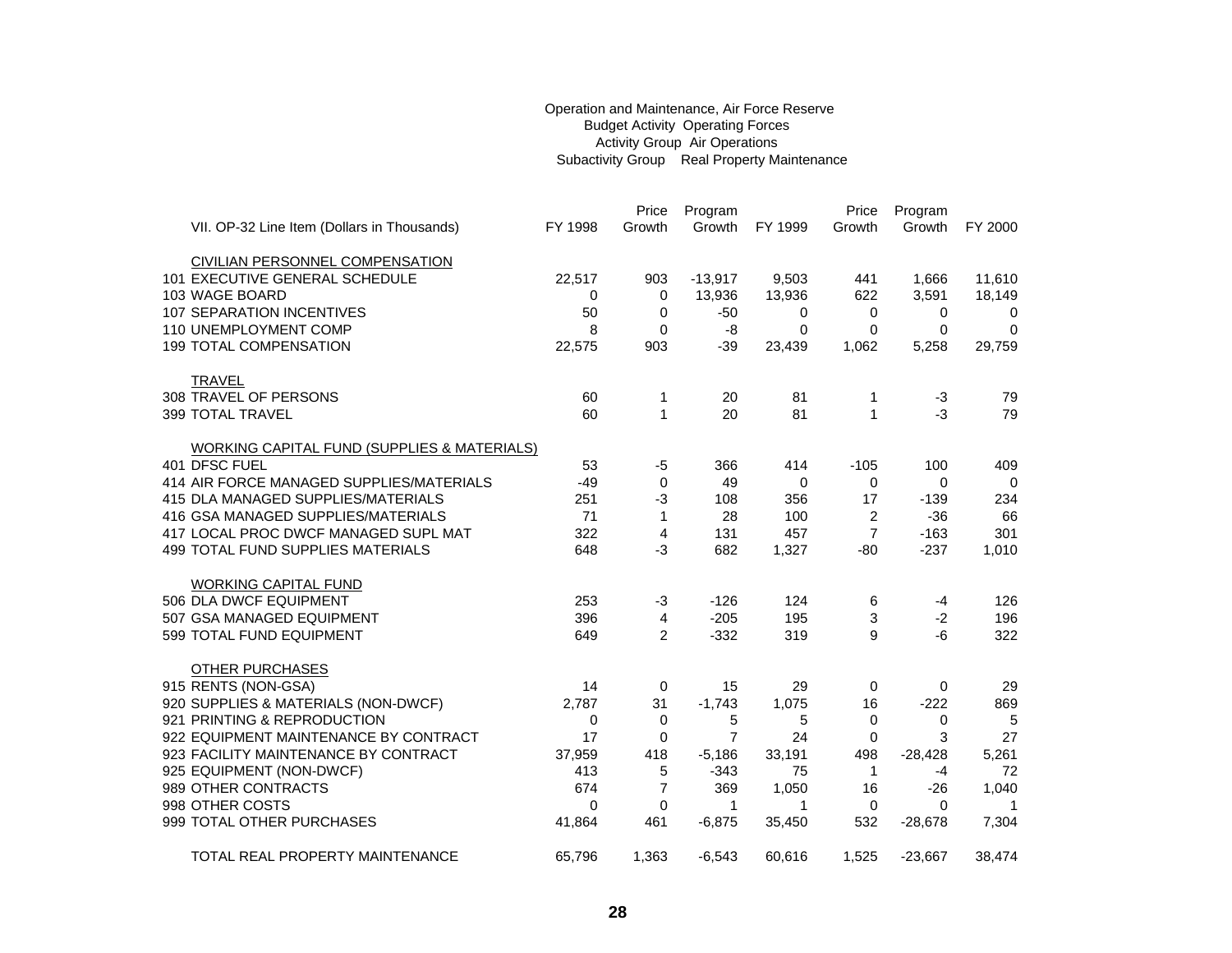Operations and Maintenance, Air Force Reserve Budget Activity: Operating Forces Activity Group: Air Operations Subactivity Group – Depot Maintenance

#### I. Description of Operations Financed:

Provides funds for depot level maintenance and repair performed on aircraft, engines, vehicles, and other major items of equipment. Includes all work associated with repair, overhaul, corrosion control, reclamation, assembly and disassembly, inspection testing, contractor furnished supplies and equipment, and Government Furnished Materials (GFM) procured from revolving funds in support of the Air Force Reserve. This activity includes funds from which the Air Force Reserve reimburses the Air Force Materiel Command (AFMC) for depot level maintenance on aircraft and other equipment. This estimate provides funds for depot maintenance, including corrective maintenance of aircraft, equipment and accessories, electronic and communications equipment, vehicles, and other equipment. Depot level maintenance includes repair, overhaul, reclamation, manufacture, assembly and disassembly, inspection, and testing, including contractor-furnished supplies and equipment incident to maintenance service performed under contract. It also includes Government Furnished Materials (GFM) procured from Air Force Revolving Funds and consumed by the depots in support of the Air National Guard.

#### II. Force Structure Summary:

 Depot maintenance funds will provide for the maintenance and repair of Air Force Reserve assets that will include aircraft, engines, electronic and communications equipment, vehicles, and other equipment items.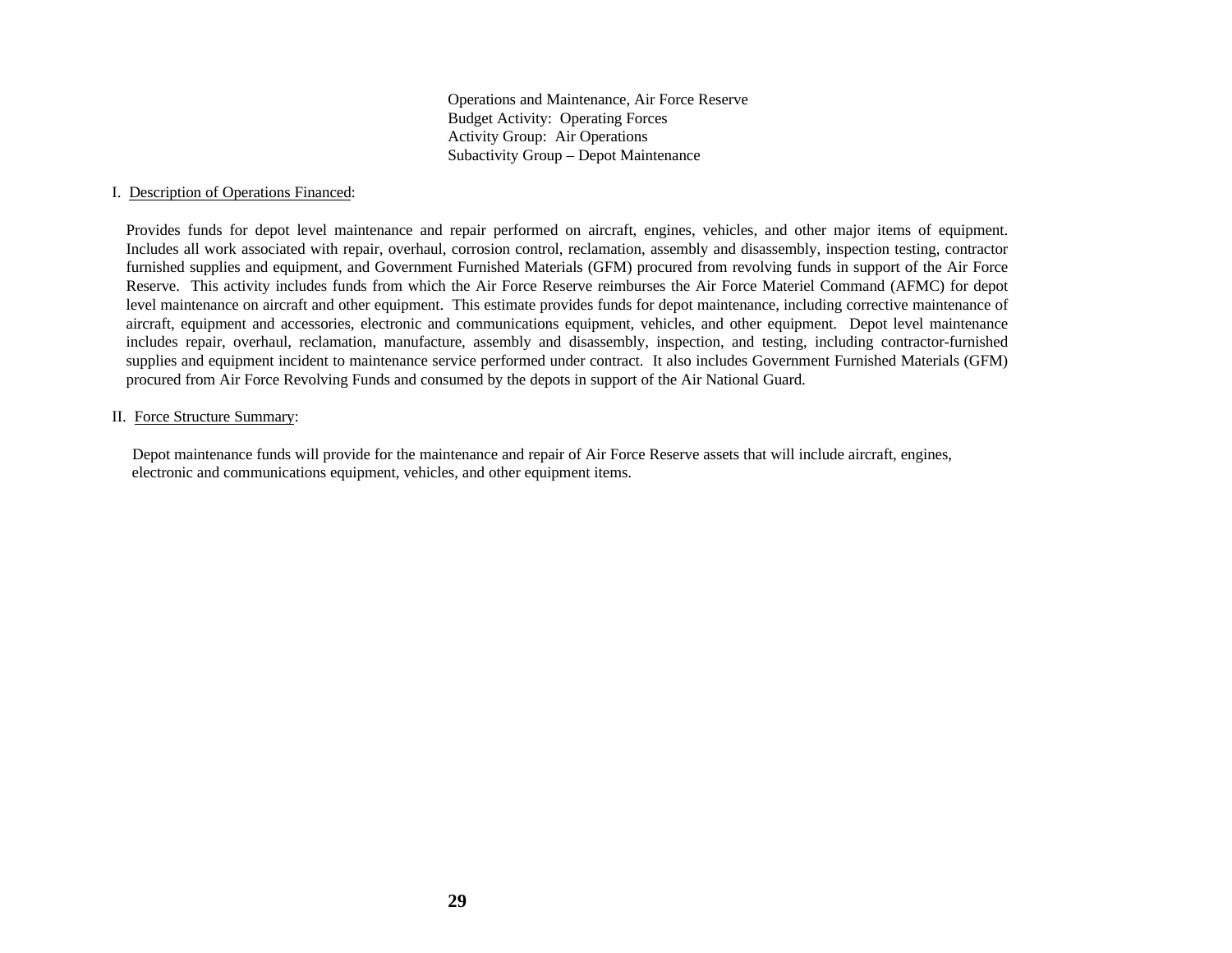## BUDGET ACTIVITY: OPERATING FORCES

# Activity Group: Air Operations

## Subactivity Group: Depot Maintenance

# III. Financial Summary (O&M: \$ in Thousands):

|                                           |         |                 | FY 1999       |                 |          |
|-------------------------------------------|---------|-----------------|---------------|-----------------|----------|
|                                           | FY 1998 | <b>Budget</b>   |               | Current         | FY 2000  |
| A. Subactivity Group:                     | Actuals | Request         | Appropriation | Estimate        | Estimate |
| KC-135 Squadrons (AFR-EQ)                 | 49.4    | 50.2            | 50.2          | 50.2            | 52.7     |
| B-52 Squadrons (AFR)                      | 10.9    | 9.6             | 9.6           | 9.6             | 10.4     |
| A-10 Squadrons (AFR)                      | 5.4     | 2.3             | 2.3           | 2.3             | 2.4      |
| F-16 Squadrons (AFR)                      | 4.0     | 12.7            | 12.7          | 12.7            | 15.9     |
| OA-10 Squadrons (AFR)                     | 0.0     | 0.9             | 0.9           | 0.9             | 0.9      |
| Aerospace Rescue/Recovery (AFR)           | 7.8     | 7.0             | 7.0           | 7.0             | 6.6      |
| Weather Service (AFR)                     | 3.0     | 3.8             | 3.8           | 3.8             | 3.7      |
| C-141 Strat Alft Sq (AFR-EQ)              | 45.6    | 30.4            | 30.4          | 30.4            | 33.1     |
| C-5 Strat Alft Sq (AFR-EQ)                | 63.0    | 126.7           | 126.7         | 126.7           | 93.8     |
| C-130 Tactical Alft Sq (AFR)              | 32.4    | 54.9            | 54.9          | 54.9            | 45.9     |
| Management Hq (AFR)                       | 0.0     | 0.0             | 0.0           | 0.0             | 0.0      |
| <b>Total Subactivity Group</b>            | 221.5   | 298.5           | 298.5         | 298.5           | 265.4    |
|                                           |         | Change          |               | Change          |          |
| B. Reconciliation Summary:                |         | FY 1999/FY 1999 |               | FY 1999/FY 2000 |          |
| <b>Baseline Funding</b>                   |         | 298.5           |               | 298.5           |          |
| Congressional Adjustments (Distributed)   |         | 0.0             |               | 0.0             |          |
| Congressional Adjustments (Undistributed) |         | 0.0             |               | 0.0             |          |
| <b>Supplemental Request</b>               |         | 0.0             |               | 0.0             |          |
| Price Change                              |         | 0.0             |               | $-17.6$         |          |
| <b>Functional Transfer</b>                |         | 0.0             |               | 0.0             |          |
| Program Changes                           |         | 0.0             |               | $-15.5$         |          |
| <b>Current Estimate</b>                   |         | 298.5           |               | 265.4           |          |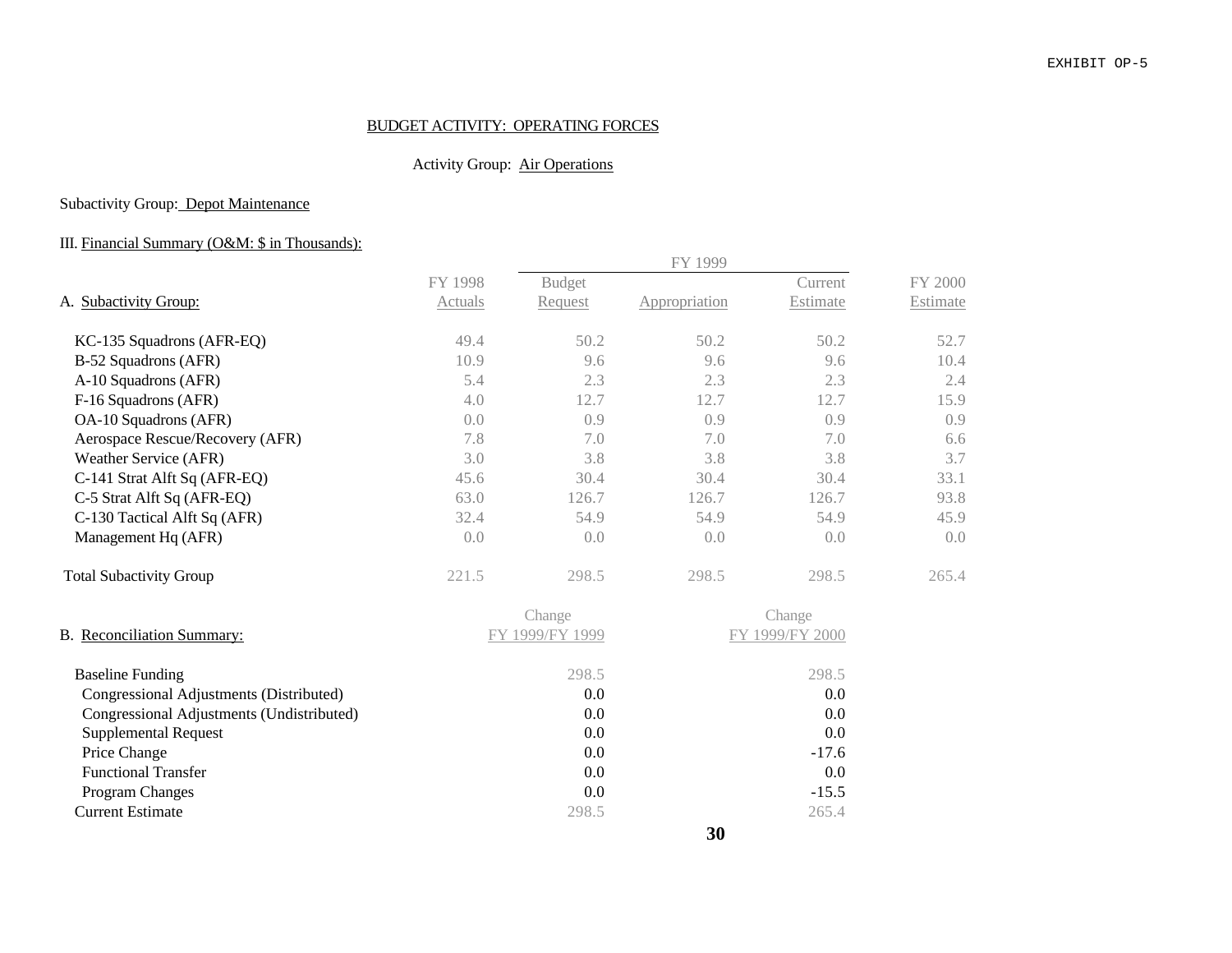Operations and Maintenance, Air Force Reserve Budget Activity: Operating Forces Activity Group: Air Operations Subactivity Group – Depot Maintenance

| C. Reconciliation: Increases and Decreases:                                                                                                                                                                                    |          |
|--------------------------------------------------------------------------------------------------------------------------------------------------------------------------------------------------------------------------------|----------|
|                                                                                                                                                                                                                                | \$298.5  |
|                                                                                                                                                                                                                                | $\Omega$ |
|                                                                                                                                                                                                                                | \$298.5  |
|                                                                                                                                                                                                                                | \$298.5  |
|                                                                                                                                                                                                                                | $-17.6$  |
|                                                                                                                                                                                                                                | $+12.8$  |
| a. Increase in scheduled maintenance for various weapon systems as a result of deferred maintenance from previous                                                                                                              | $+9.8$   |
| b. F-16 Service Life Improvement Program & Service Life Extension Program. F-16 Pre-Block 40 aircraft are<br>developing structural cracks that must be repaired. An estimated 152 aircraft could be grounded due to structural | $+3.0$   |
|                                                                                                                                                                                                                                | $-28.3$  |
|                                                                                                                                                                                                                                | $-25.2$  |
| b. Depot Maintenance. Adjustment made to DPEM program to redirect funding to maintain AF Core Capabilities.----                                                                                                                | $-3.1$   |
|                                                                                                                                                                                                                                | \$265.4  |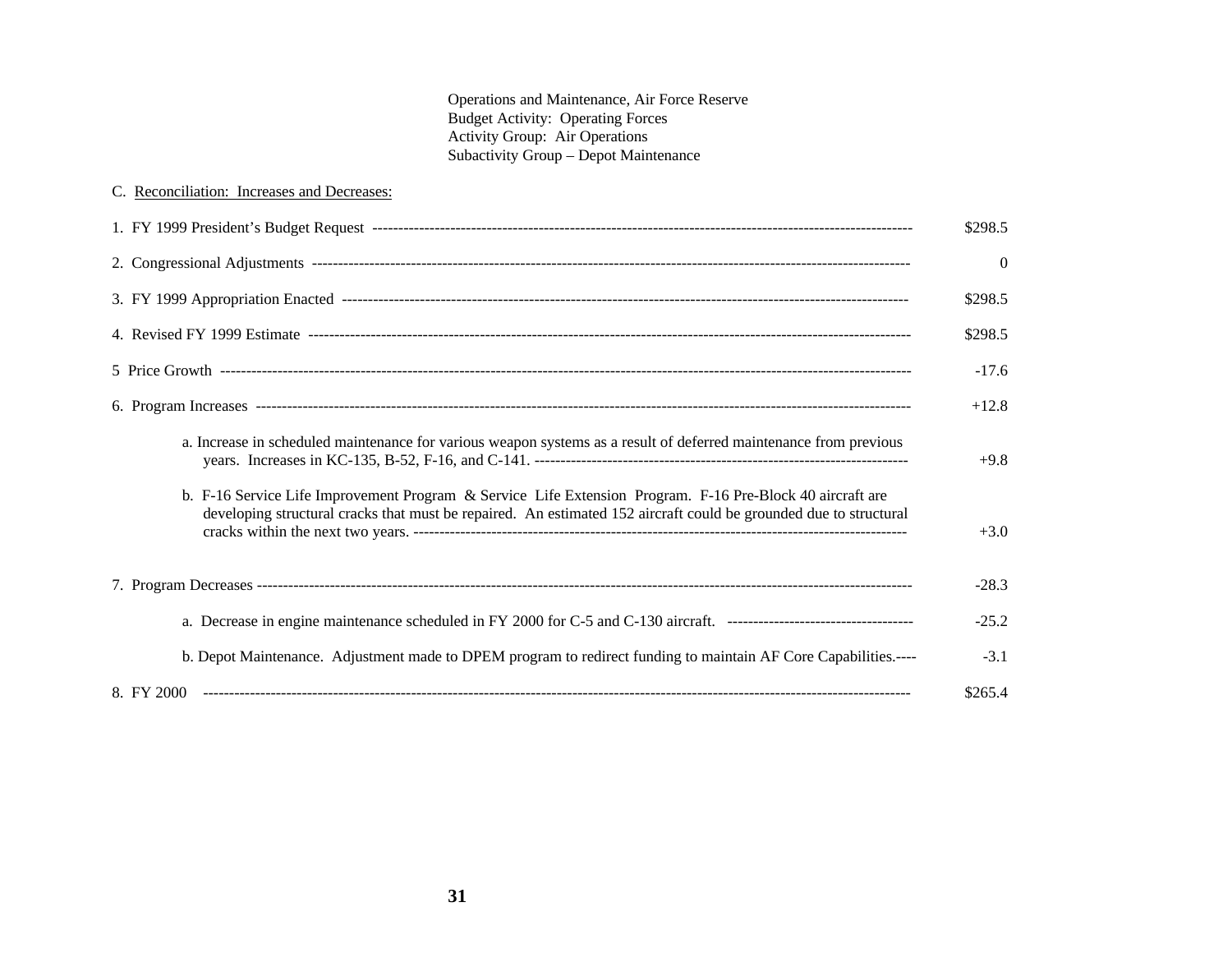#### Operations and Maintenance, Air Force Reserve Budget Activity Operating Forces Activity Group Air Operations

|              |            |                  |                                                               |                                                          | Subactiv<br>Change                                                     |
|--------------|------------|------------------|---------------------------------------------------------------|----------------------------------------------------------|------------------------------------------------------------------------|
|              |            |                  |                                                               |                                                          | FY99-00                                                                |
|              |            |                  |                                                               |                                                          | $\overline{0}$                                                         |
|              |            | $\overline{0}$   | $\overline{0}$                                                | $\overline{0}$                                           | $\sqrt{a}$                                                             |
|              |            | $\left( \right)$ | $\bigcirc$                                                    | $\overline{O}$                                           | $\left( \right)$                                                       |
|              |            | (0)              | (0)                                                           | (0)                                                      | (0)                                                                    |
|              |            |                  |                                                               |                                                          | $\underline{0}$                                                        |
|              |            | $\left( \right)$ | $\left( \right)$                                              | $\overline{O}$                                           | $\sqrt{a}$                                                             |
|              |            | $\left( \right)$ | $\bigcirc$                                                    | $\bigcirc$                                               | $\left( \right)$                                                       |
|              |            | $\underline{0}$  | $\underline{()}$                                              | $\underline{0}$                                          | $\underline{0}$                                                        |
|              |            | $\bigcap$        | $\overline{0}$                                                | $\overline{0}$                                           | $\bigcap$                                                              |
|              |            | (0)              | (0)                                                           | (0)                                                      | (0)                                                                    |
|              |            | (0)              | (0)                                                           | (0)                                                      | (0)                                                                    |
|              |            | (0)              | (0)                                                           | (0)                                                      | (0)                                                                    |
|              |            | (0)              | (0)                                                           | (0)                                                      | (0)                                                                    |
|              |            |                  | $\underline{0}$                                               | $\underline{0}$                                          | $\underline{0}$                                                        |
|              |            | $\bigcap$        | $\overline{0}$                                                | $\overline{0}$                                           | $\overline{0}$                                                         |
|              |            | (0)              | (0)                                                           | (0)                                                      | (0)                                                                    |
|              |            | (0)              | (0)                                                           | (0)                                                      | (0)                                                                    |
|              |            | FY 2002          | FY 2003                                                       | FY 2004                                                  | FY 2005                                                                |
| $\mathbb{S}$ | $265.1$ \$ |                  |                                                               |                                                          | 270.1                                                                  |
|              | $\bigcirc$ | $\overline{0}$   | $\left( \right)$                                              | $\bigcirc$                                               | $\left( \right)$                                                       |
|              | $\bigcirc$ | $\overline{0}$   | $\left( \right)$                                              | $\left( \right)$                                         | $\overline{0}$                                                         |
|              | $\bigcirc$ | $\bigcirc$       | $\overline{0}$                                                | $\bigcirc$                                               | $\left( \right)$                                                       |
|              |            | <b>FY 2001</b>   | FY 1998<br>$\overline{0}$<br>$\overline{0}$<br>$\overline{0}$ | FY 1999<br>$\underline{0}$<br>$\underline{0}$<br>286.4\$ | FY 2000<br>$\underline{0}$<br>$\underline{0}$<br>$271.1$ \$<br>264.7\$ |

# **32**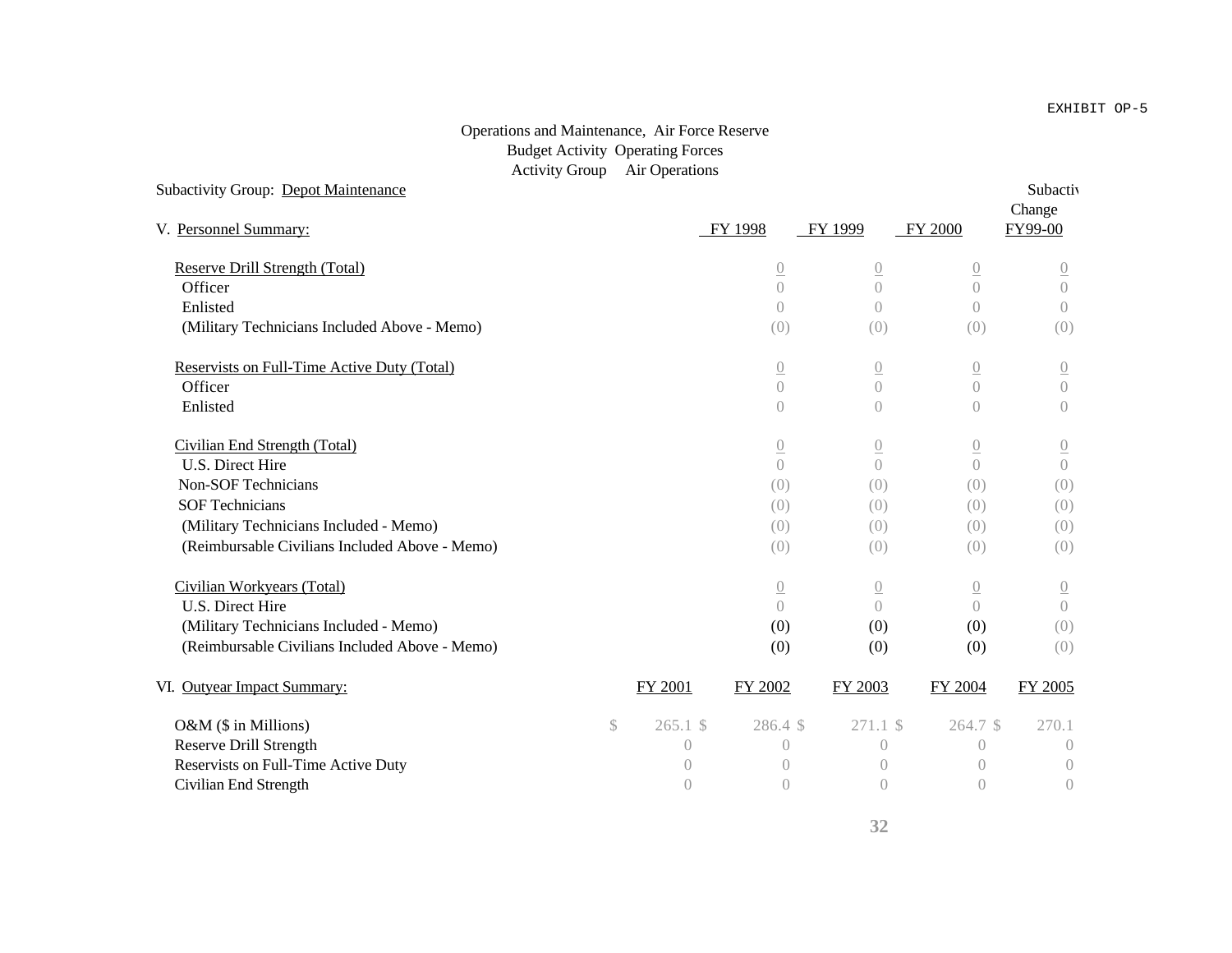# Operation and Maintenance, Air Force Reserve Budget Activity Operating Forces Activity Group Air Operations Subactivity Group Depot Maintenance Price Program **Price Program**

| VII. OP-32 Line Item (Dollars in Thousands) | FY 1998 | Growth   | Growth   | FY 1999 | Growth    | Growth    | FY 2000 |
|---------------------------------------------|---------|----------|----------|---------|-----------|-----------|---------|
| OTHER FUND PURCHASES                        |         |          |          |         |           |           |         |
| 661 AF DEPOT MAINTENANCE - ORGANIC          | 0       | 0        | 266,819  | 266.819 | $-17.610$ | $-14.005$ | 235.204 |
| 662 AF DEPOT MAINT CONTRACT                 | 221.546 | -9.083   | -180.789 | 31.674  |           | -1.449    | 30.225  |
| 699 TOTAL OTHER FUND PURCHASES              | 221.546 | $-9.083$ | 86.030   | 298.493 | $-17.610$ | -15.454   | 265.429 |
|                                             |         |          |          |         |           |           |         |
| TOTAL DEPOT MAINTENANCE                     | 221.546 | -9.083   | 86.030   | 298.493 | -17.610   | -15.454   | 265.429 |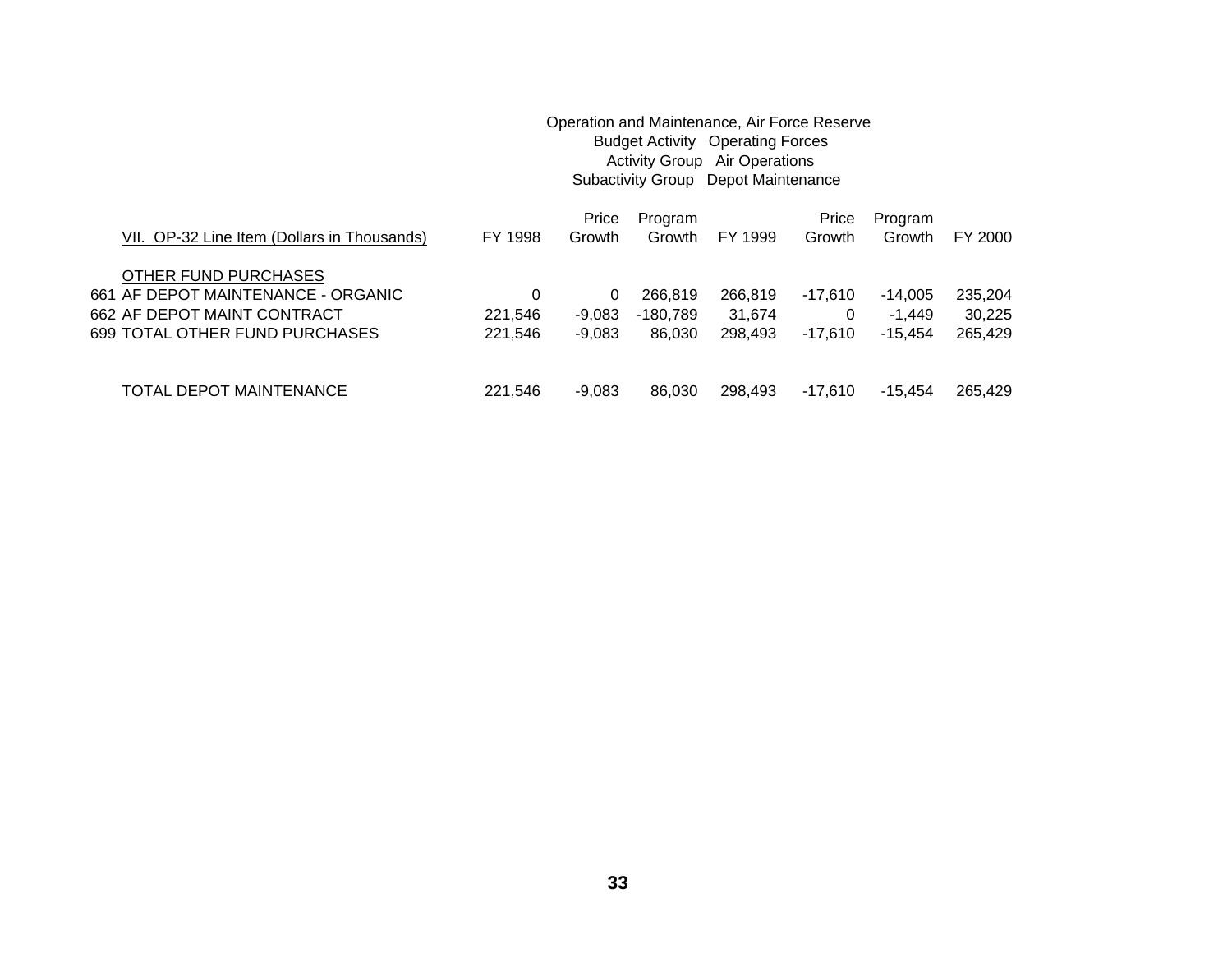#### Operations and Maintenance, Air Force Reserve Budget Activity: Administration & Service-wide Activities Activity Group: Service-wide Activities Subactivity Group: Administration

 I. Narrative Description: This subactivity provides funds for the support of the staff and office functions performed at the Office of Air Force Reserve, the Headquarters Air Force Reserve Command, and the Reserve Numbered Air Forces in Georgia, Texas, and California.

| II. Force Structure Summary:        | FY 1998 | FY 1999 | <b>FY 2000</b> |
|-------------------------------------|---------|---------|----------------|
| Civilian End Strength               | 661     | 641     | 609            |
| Reservists on Full-Time Active Duty | 327     | 267     | 291            |

**34**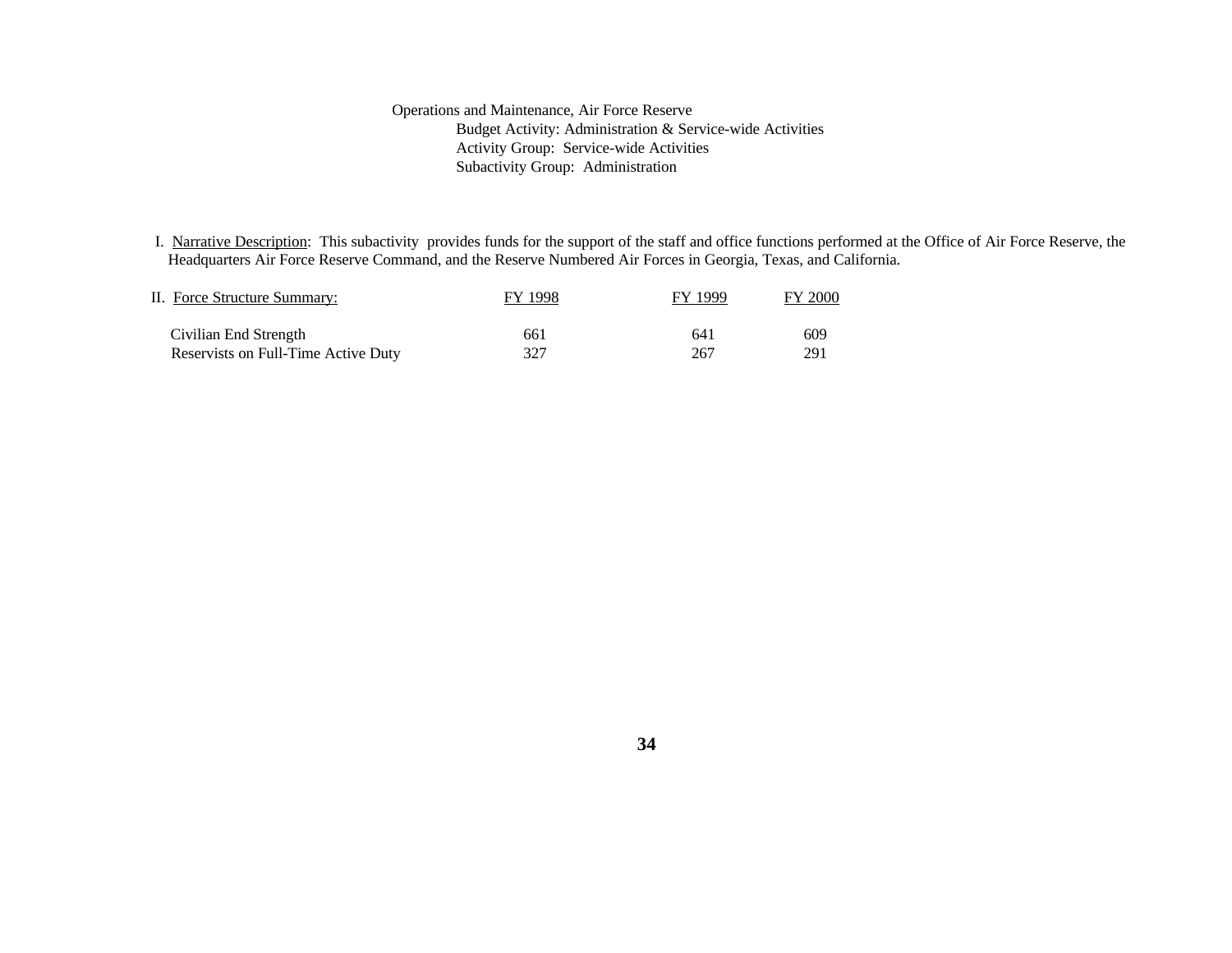## BUDGET ACTIVITY: ADMIN & SERVICEWIDE ACTIVITIES

## Activity Group: Servicewide Activities

## Subactivity Group: **Administration**

# III. Financial Summary (O&M: \$ in Thousands):

|                                |               |         |               |                 |              | FY 1999       |              |                 |              |          |  |
|--------------------------------|---------------|---------|---------------|-----------------|--------------|---------------|--------------|-----------------|--------------|----------|--|
|                                |               | FY 1998 |               | <b>Budget</b>   |              |               |              | Current         |              | FY 2000  |  |
| A. Subactivity Group:          |               | Actuals |               | Request         |              | Appropriation |              | Estimate        |              | Estimate |  |
| Res Readiness Spt              | $\$\,$        | 15.8    | $\mathbb{S}$  | 11.6            | \$           | 11.6          | \$           | 12.3            | \$           | 11.9     |  |
| Mgt Hq                         | $\mathcal{S}$ | 34.5    | $\mathcal{S}$ | 34.4            | $\mathbb{S}$ | 34.4          | $\mathbb{S}$ | 33.7            | $\mathbb{S}$ | 34.9     |  |
| <b>Total Subactivity Group</b> | $\mathbb{S}$  | 50.3    | \$            | 46.0            | \$           | 46.0          | \$           | 46.0            | $\mathbb{S}$ | 46.8     |  |
|                                |               |         | Change        |                 |              |               | Change       |                 |              |          |  |
| B. Reconciliation Summary:     |               |         |               | FY 1999/FY 1999 |              |               |              | FY 1999/FY 2000 |              |          |  |
| <b>Baseline Funding</b>        |               |         | \$            | 46.0            |              |               | S.           | 46.0            |              |          |  |
| Congressional Adjustments      |               |         | \$            | 0.0             |              |               | \$           | 0.0             |              |          |  |
| <b>Supplemental Request</b>    |               |         |               | 0.0             |              |               |              | 0.0             |              |          |  |
| Price Change                   |               |         | \$            | 0.0             |              |               |              | 1.9             |              |          |  |
| <b>Functional Transfer</b>     |               |         | D             | 0.0             |              |               | \$           | 0.0             |              |          |  |
| Program Changes                |               |         | \$            | 0.0             |              |               | $-$ \$       | 1.1             |              |          |  |
| <b>Current Estimate</b>        |               |         | \$            | 46.0            |              |               | $\mathbb{S}$ | 46.8            |              |          |  |
|                                |               |         |               |                 |              | 35            |              |                 |              |          |  |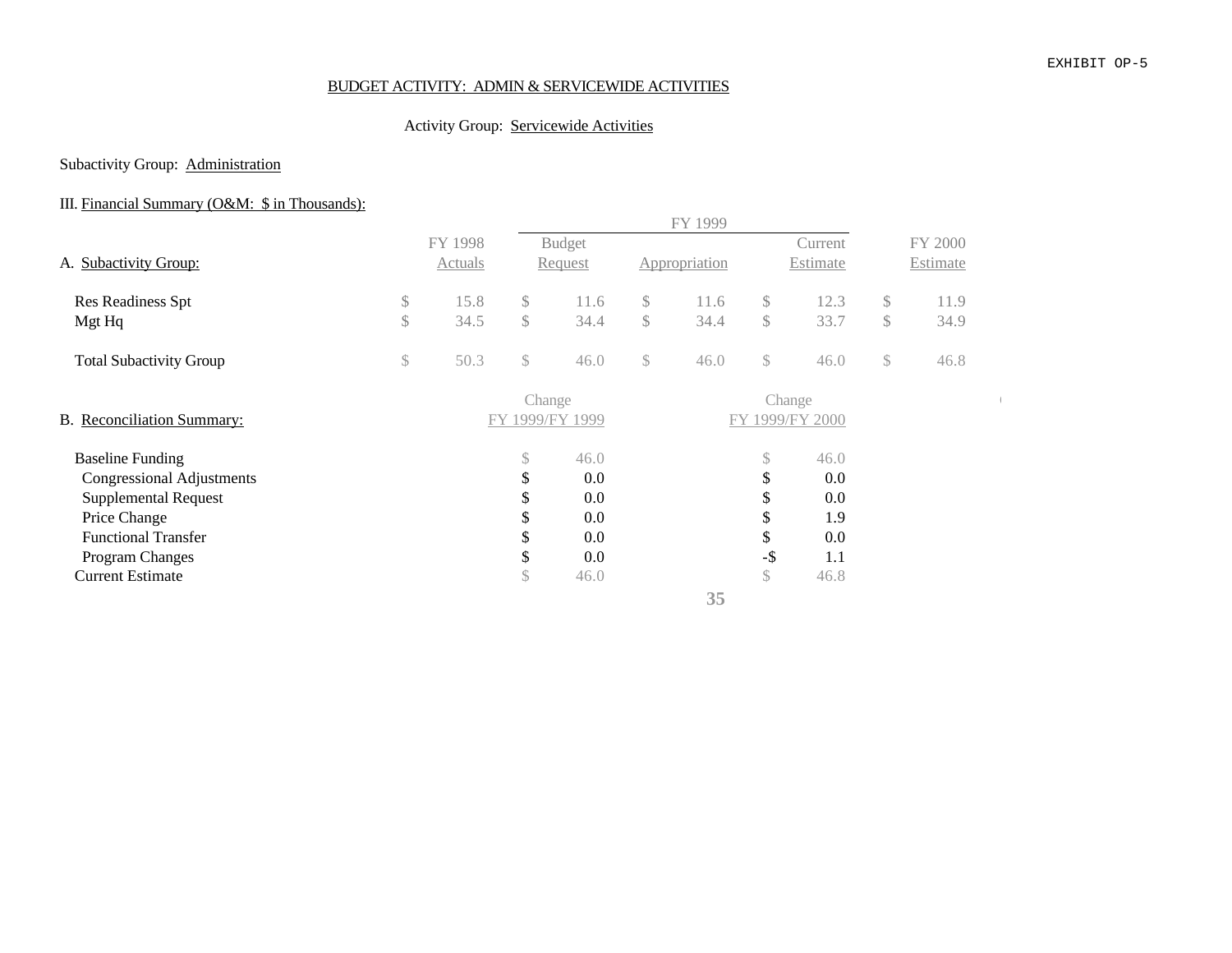Operations and Maintenance, Air Force Reserve Budget Activity: Administration & Service-wide Activities Activity Group: Service-wide Activities Subactivity Group: Administration

## C. Reconciliation: Increases and Decreases:

|                                                                                                            | \$46.0   |
|------------------------------------------------------------------------------------------------------------|----------|
|                                                                                                            | $\Omega$ |
|                                                                                                            | \$46.0   |
|                                                                                                            | \$46.0   |
|                                                                                                            | $+1.9$   |
|                                                                                                            | $+1.3$   |
| a. HQ AFRC Furnishings. Furnishings necessary for scheduled renovation of HQ AFRC at Robins AFB, GA ------ | $+1.3$   |
|                                                                                                            | $-2.4$   |
|                                                                                                            |          |
|                                                                                                            | $-.4$    |
| b. Civilian Personnel Realignment. Internal realignment of civilian personnel between sub-                 | $-2.0$   |
|                                                                                                            | \$46.8   |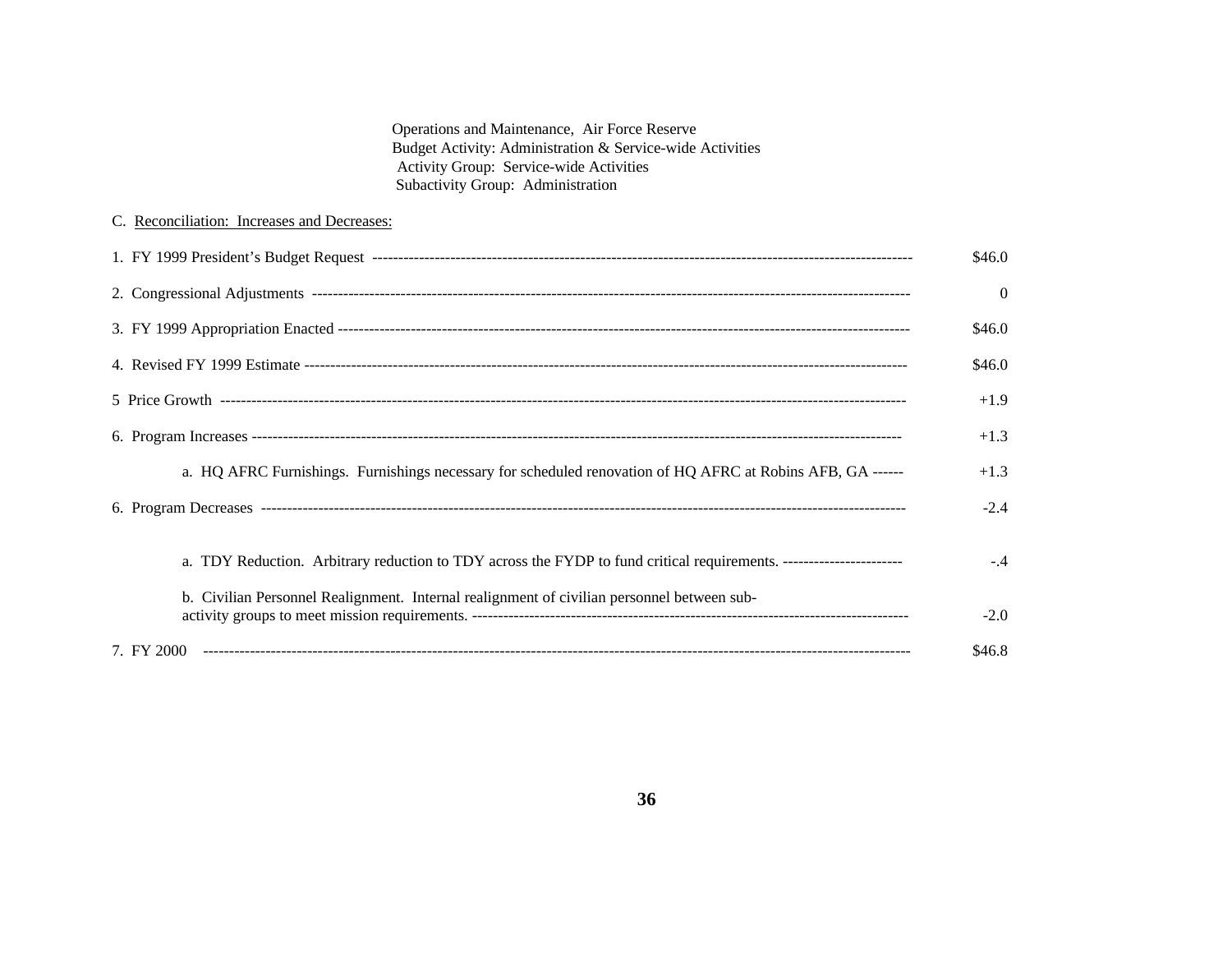## Subactivity Group **Administration**

| V. Personnel Summary:                          | <b>FY 1998</b> | <b>FY 1999</b>    | <b>FY 2000</b> | Change<br>FY99-00 |                |
|------------------------------------------------|----------------|-------------------|----------------|-------------------|----------------|
| Reserve Drill Strength (Total)                 | 2,537          | 2,521             | 2,521          | $\overline{0}$    |                |
| Officer                                        | 1,126          | 1,180             | 1,180          | $\overline{0}$    |                |
| Enlisted                                       | 1,411          | 1,341             | 1,341          | $\left( \right)$  |                |
| (Military Technicians Included Above - Memo)   | $\bigcirc$     | $\left( \right)$  | $\bigcirc$     | $\overline{0}$    |                |
| Reservists on Full-Time Active Duty (Total)    | 327            | 267               | 291            | $\underline{24}$  |                |
| Officer                                        | 185            | 179               | 182            | 3                 |                |
| Enlisted                                       | 142            | 88                | 109            | 21                |                |
| Civilian End Strength (Total)                  | 661            | 641               | 609            | $-32$             |                |
| U.S. Direct Hire                               | 661            | 641               | 609            | $-32$             |                |
| <b>Non-SOF Technicians</b>                     | (214)          | (170)             | (170)          | (0)               |                |
| <b>SOF Technicians</b>                         | $\bigcap$      | $\left( \right)$  | $\bigcap$      | (0)               |                |
| <b>Total Technicians</b>                       | (214)          | (170)             | (170)          | (0)               |                |
| Civilian Workyears (Total)                     | 681            | 645               | 625            | $-20$             |                |
| U.S. Direct Hire                               | 681            | 645               | 625            | $-20$             |                |
| (Military Technicians Included - Memo)         | (0)            | (0)               | (0)            | (0)               |                |
| (Reimbursable Civilians Included Above - Memo) | (0)            | (0)               | (0)            | (0)               |                |
| VI. Outyear Impact Summary:                    | FY 2001        | FY 2002           | FY 2003        | FY 2004           | <b>FY 2005</b> |
| $O&M$ (\$ in Millions)                         | \$<br>47.6~\$  | 49.6 <sup>°</sup> | 51.2 \$        | 51.8 \$           | 53.8           |
| <b>Reserve Drill Strength</b>                  | 2,501          | 2,505             | 2,505          | 2,505             | 2,505          |

Reservists on Full-Time Active Duty 12 and 2012 312 312 312 312 312 312 Civilian End Strength 608 608 608 608 608 608 608 608 608

**37**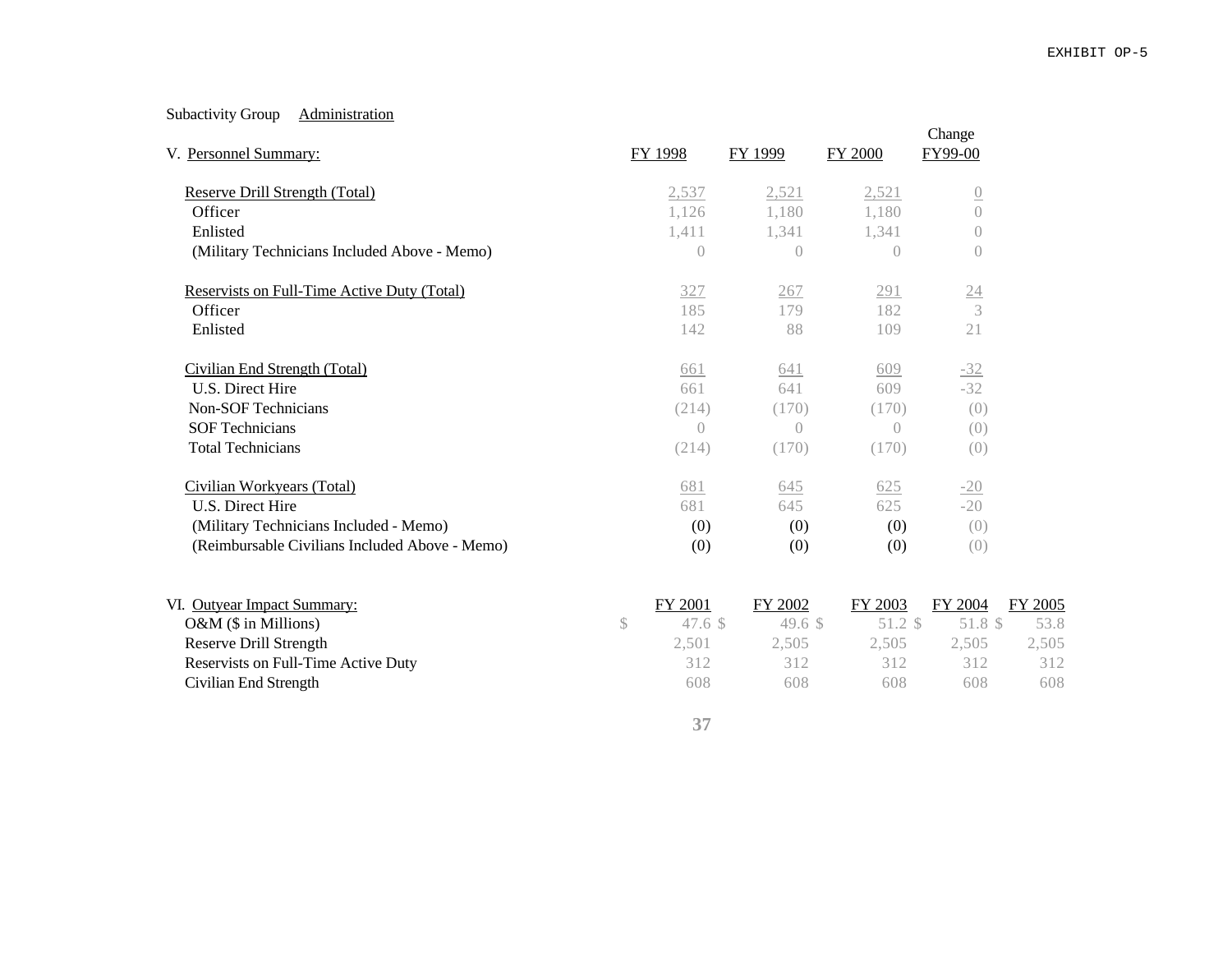#### Operation and Maintenance, Air Force Reserve Budget Activity Admin & Servicewide Activities Activity Group Servicewide Activities Subactivity Group Administration

| VII. OP-32 Line Item (Dollars in Thousands) | FY 1998     | Price<br>Growth | Program<br>Growth | FY 1999        | Price<br>Growth | Program<br>Growth | FY 2000        |
|---------------------------------------------|-------------|-----------------|-------------------|----------------|-----------------|-------------------|----------------|
|                                             |             |                 |                   |                |                 |                   |                |
| <b>CIVILIAN PERSONNEL COMPENSATION</b>      |             |                 |                   |                |                 |                   |                |
| 101 EXECUTIVE GENERAL SCHEDULE              | 41,431      | 1,661           | $-2,730$          | 40,362         | 1,873           | $-1,948$          | 40,287         |
| 103 WAGE BOARD                              | 0           | 0               | 80                | 80             | 4               | 115               | 199            |
| <b>107 SEPARATION INCENTIVES</b>            | 25          | $\mathbf 0$     | 450               | 475            | $\Omega$        | $-181$            | 294            |
| 110 UNEMPLOYMENT COMP                       | $-1$        | $\mathbf 0$     | 1                 | 0              | $\mathbf 0$     | 0                 | $\mathbf 0$    |
| 199 TOTAL COMPENSATION                      | 41,455      | 1,661           | $-2,199$          | 40,917         | 1,876           | $-2,013$          | 40,780         |
| <b>TRAVEL</b>                               |             |                 |                   |                |                 |                   |                |
| 308 TRAVEL OF PERSONS                       | 4,301       | 47              | $-1,581$          | 2,767          | 42              | -427              | 2,382          |
| 399 TOTAL TRAVEL                            | 4,301       | 47              | $-1,581$          | 2,767          | 42              | $-427$            | 2,382          |
| WORKING CAPITAL FUND (SUPPLIES & MATERIALS) |             |                 |                   |                |                 |                   |                |
| 401 DFSC FUEL                               | 5           | 0               | 3                 | 8              | -2              | 2                 | 8              |
| 414 AIR FORCE MANAGED SUPPLIES/MATERI/      | $-1$        | 0               | 3                 | $\overline{2}$ | 0               | 0                 | $\overline{2}$ |
| 415 DLA MANAGED SUPPLIES/MATERIALS          | 14          | 0               | 69                | 83             | 4               | -4                | 83             |
| 416 GSA MANAGED SUPPLIES/MATERIALS          | 3           | 0               | 19                | 22             | 0               | 0                 | 22             |
| 417 LOCAL PROC DWCF MANAGED SUPL MAT        | 17          | 0               | 87                | 104            | 2               | $-2$              | 104            |
| 499 TOTAL FUND SUPPLIES MATERIALS           | 38          | $\Omega$        | 181               | 219            | $\overline{4}$  | $-4$              | 219            |
| <b>WORKING CAPITAL FUND</b>                 |             |                 |                   |                |                 |                   |                |
| 506 DLA DWCF EQUIPMENT                      | 4           | 0               | 17                | 21             | 1               | $\mathbf{1}$      | 23             |
| 507 GSA MANAGED EQUIPMENT                   | 8           | 0               | 27                | 35             | 1               | $-1$              | 35             |
| 599 TOTAL FUND EQUIPMENT                    | 12          | 0               | 44                | 56             | $\overline{2}$  | 0                 | 58             |
| <b>TRANSPORTATION</b>                       |             |                 |                   |                |                 |                   |                |
| 771 COMMERCIAL TRANSPORTATION               | 153         | $\mathbf{2}$    | $-105$            | 50             | 1               | $-1$              | 50             |
| 799 TOTAL TRANSPORTATION                    | 153         | 2               | $-105$            | 50             | $\mathbf{1}$    | $-1$              | 50             |
| <b>OTHER PURCHASES</b>                      |             |                 |                   |                |                 |                   |                |
| 914 PURCHASED COMMUNICATIONS (NON-DV        | 261         | 3               | 12                | 276            | 4               | -3                | 277            |
| 915 RENTS (NON-GSA)                         | 3           | 0               | 15                | 18             | 0               | 0                 | 18             |
| 920 SUPPLIES & MATERIALS (NON-DWCF)         | 1,402       | 15              | $-1,104$          | 313            | 5               | $-58$             | 260            |
| 921 PRINTING & REPRODUCTION                 | 160         | $\overline{2}$  | $-139$            | 23             | 0               | 0                 | 23             |
| 922 EQUIPMENT MAINTENANCE BY CONTRAC        | 26          | 0               | 101               | 127            | 2               | $-3$              | 126            |
| 924 MEDICAL SUPPLIES                        | $\mathbf 0$ | 0               | 3                 | 3              | $\mathbf 0$     | 0                 | 3              |
| 925 EQUIPMENT (NON-DWCF)                    | 2,048       | 23              | $-1,710$          | 361            | 5               | -14               | 352            |
| 989 OTHER CONTRACTS                         | 422         | 5               | 445               | 872            | 13              | $-20$             | 865            |
| 998 OTHER COSTS                             | 0           | $\mathbf 0$     | $\mathbf 0$       | 0              | $\mathbf 0$     | 1,406             | 1,406          |
| 999 TOTAL OTHER PURCHASES                   | 4,322       | 48              | $-2,377$          | 1,993          | 30              | 1,307             | 3,330          |
| <b>TOTAL ADMINISTRATION</b>                 | 50.281      | 1,758           | $-6.037$          | 46,002         | 1.954           | $-1,137$          | 46.819         |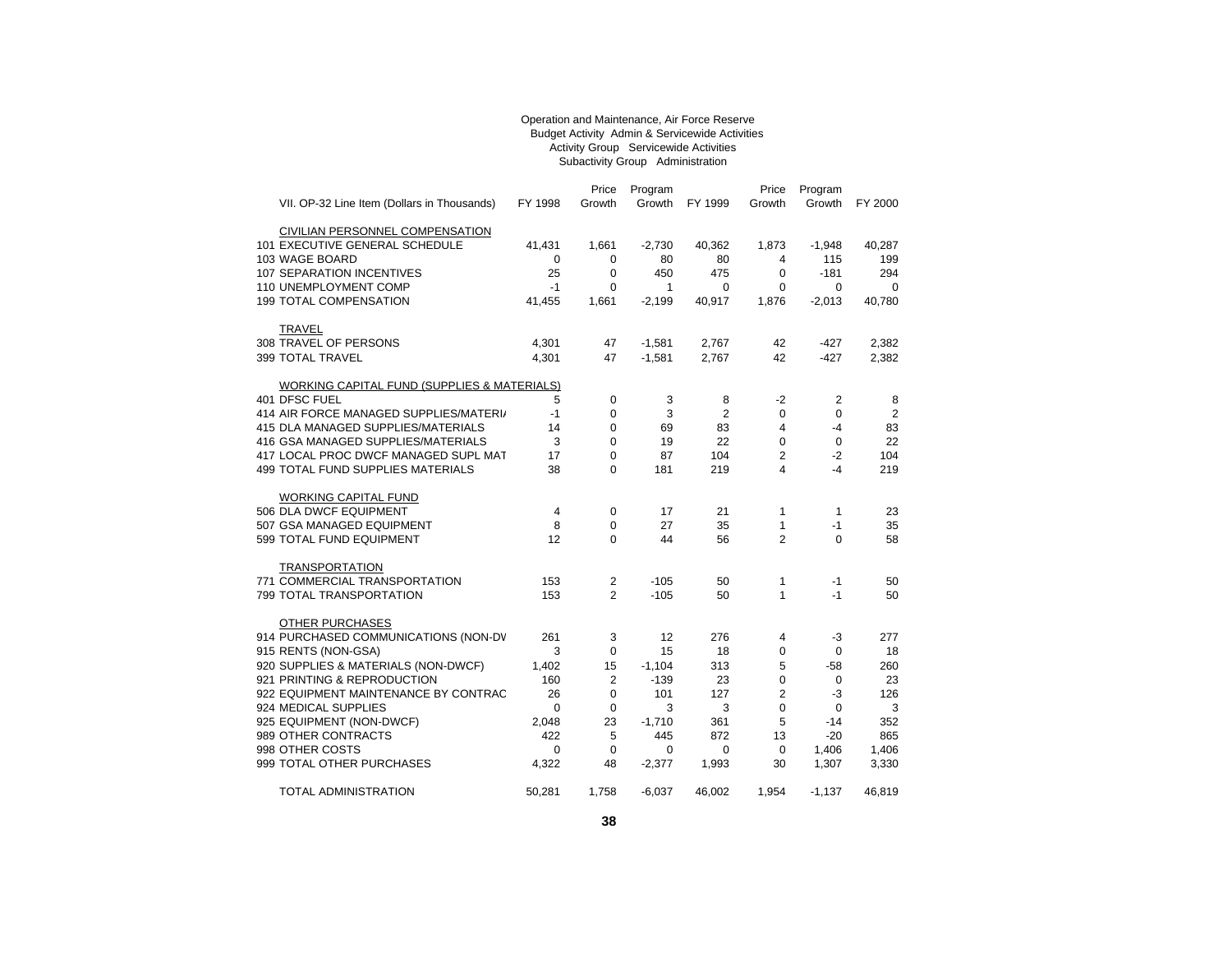Operations and Maintenance, Air Force Reserve Budget Activity: Administration & Service-wide Activities Activity Group: Service-wide Activities Subactivity Group: Military Manpower and Personnel Management (ARPC)

 I. Narrative Description: The ARPC administers and participates in the development of policies, plans and programs applicable to Reserve personnel management, mobilization and administration. The Center performs personnel records maintenance for all Air Force Reserve and Air National Guard personnel not on extended active duty and those assigned or attached to ARPC. It also maintains records of enlistment in Air Force ROTC and, at graduation, issues commissions and orders officers to active duty.

| II. Force Structure Summary:        | 1998 | FY 1999 | FY 2000 |
|-------------------------------------|------|---------|---------|
| Civilian End Strength               | 416  | 388     | 376     |
| Reservists on Full-Time Active Duty |      |         |         |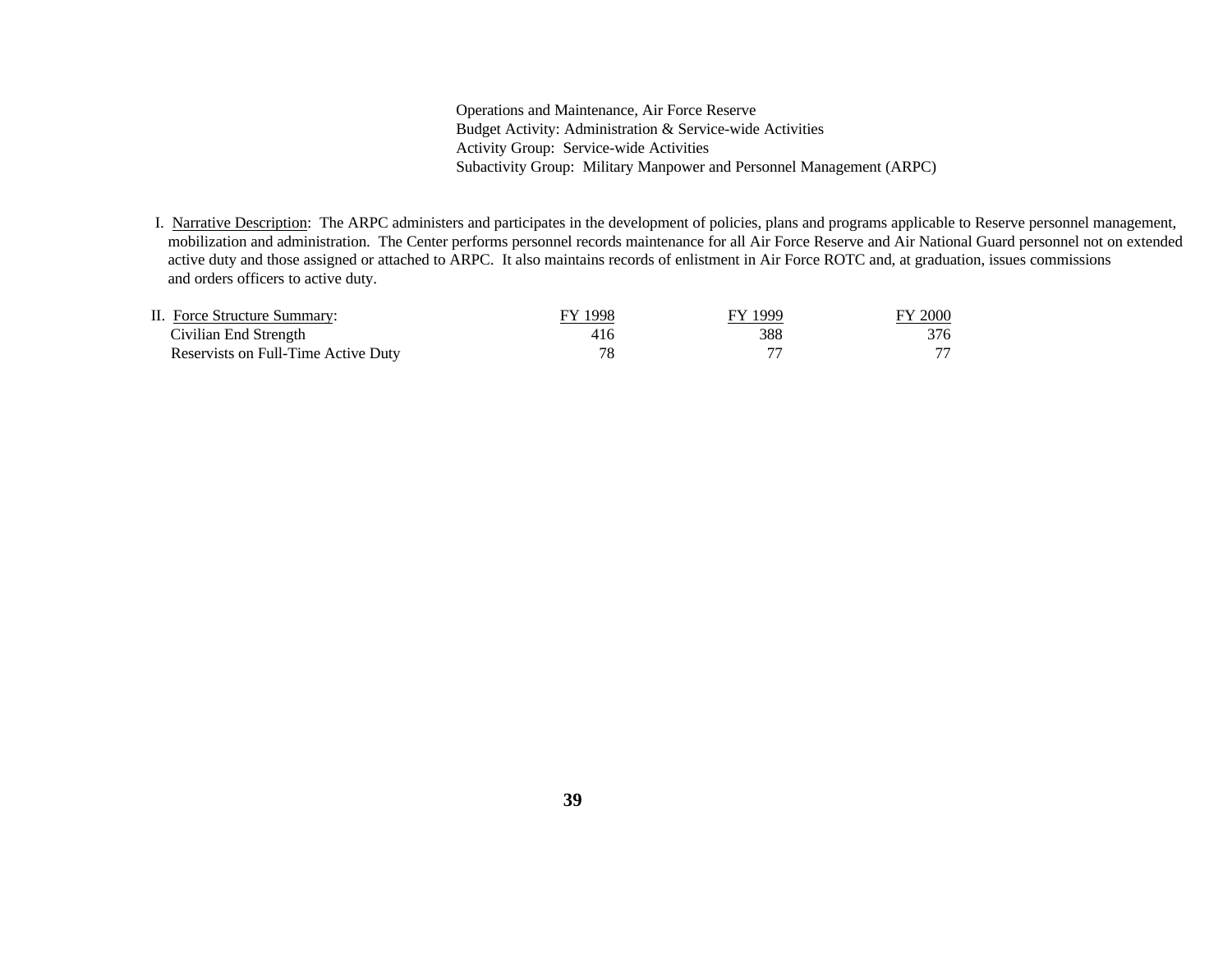## BUDGET ACTIVITY: ADMIN & SERVICEWIDE ACTIVITIES

## Activity Group: Servicewide Activities

## Subactivity Group: Military Manpower and Personnel Managment (ARPC)

# III. Financial Summary (O&M: \$ in Thousands):

|                                                                                                                                                                                                                                                |              |                    |                                                  |                                                 |              | FY 1999       |                                                |                                                         |    |                     |  |
|------------------------------------------------------------------------------------------------------------------------------------------------------------------------------------------------------------------------------------------------|--------------|--------------------|--------------------------------------------------|-------------------------------------------------|--------------|---------------|------------------------------------------------|---------------------------------------------------------|----|---------------------|--|
| A. Subactivity Group:<br>Personnel Adm<br><b>Total Subactivity Group</b><br><b>Baseline Funding</b><br><b>Congressional Adjustments</b><br><b>Supplemental Request</b><br>Price Change<br><b>Functional Transfer</b><br><b>Program Changes</b> |              | FY 1998<br>Actuals |                                                  | <b>Budget</b><br>Request                        |              | Appropriation |                                                | Current<br>Estimate                                     |    | FY 2000<br>Estimate |  |
|                                                                                                                                                                                                                                                | $\mathbb{S}$ | 20.0               | $\mathbb{S}$                                     | 20.2                                            | $\mathbb{S}$ | 20.2          | $\mathbb{S}$                                   | 20.2                                                    | \$ | 20.3                |  |
|                                                                                                                                                                                                                                                | \$           | 20.0               | \$                                               | 20.2                                            | $\mathbb{S}$ | 20.2          | \$                                             | 20.2                                                    | \$ | 20.3                |  |
| B. Reconciliation Summary:                                                                                                                                                                                                                     |              |                    | Change                                           | FY 1999/FY 1999                                 |              |               | Change                                         | FY 1999/FY 2000                                         |    | Chang               |  |
| <b>Current Estimate</b>                                                                                                                                                                                                                        |              |                    | \$<br>\$<br>\$<br>\$<br>\$<br>\$<br>$\mathbb{S}$ | 20.2<br>0.0<br>0.0<br>0.0<br>0.0<br>0.0<br>20.2 |              |               | \$<br>\$<br>\$<br>¢<br>D<br>\$<br>$-$ \$<br>\$ | 20.2<br>$0.0\,$<br>$0.0\,$<br>0.8<br>0.0<br>0.7<br>20.3 |    |                     |  |
|                                                                                                                                                                                                                                                |              |                    |                                                  | 40                                              |              |               |                                                |                                                         |    |                     |  |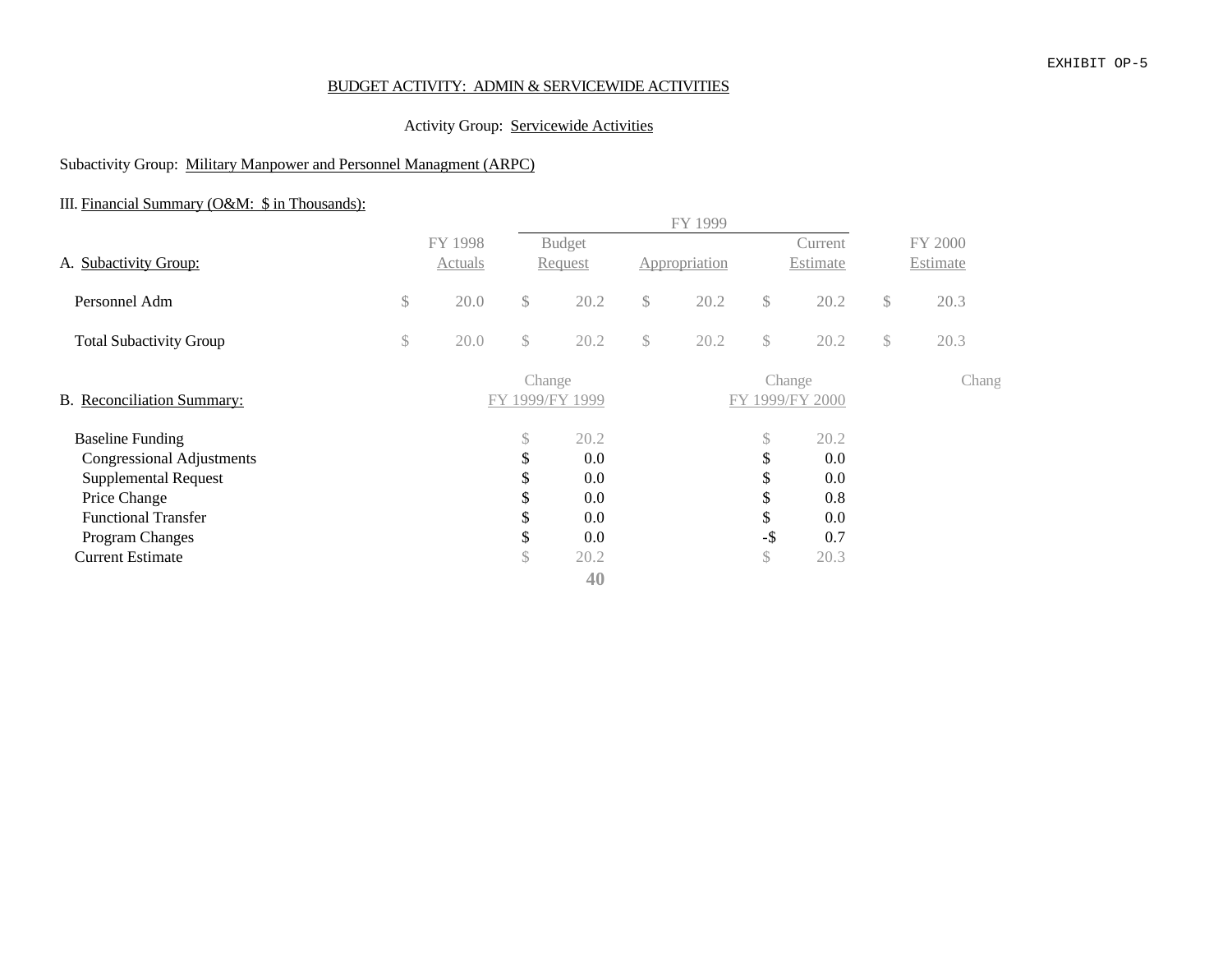Operations and Maintenance, Air Force Reserve Budget Activity: Administration & Service-wide Activities Activity Group: Service-wide Activities Subactivity Group: Military Manpower and Personnel Management (ARPC)

#### C. Reconciliation: Increases and Decreases:

|                                                                                            | \$20.2   |
|--------------------------------------------------------------------------------------------|----------|
|                                                                                            | $\Omega$ |
|                                                                                            | \$20.2   |
|                                                                                            | \$20.2   |
|                                                                                            | $+.8$    |
|                                                                                            | $-7$     |
| a. Civilian Personnel Realignment. Internal realignment of civilian personnel between sub- | $-7$     |
|                                                                                            | \$20.3   |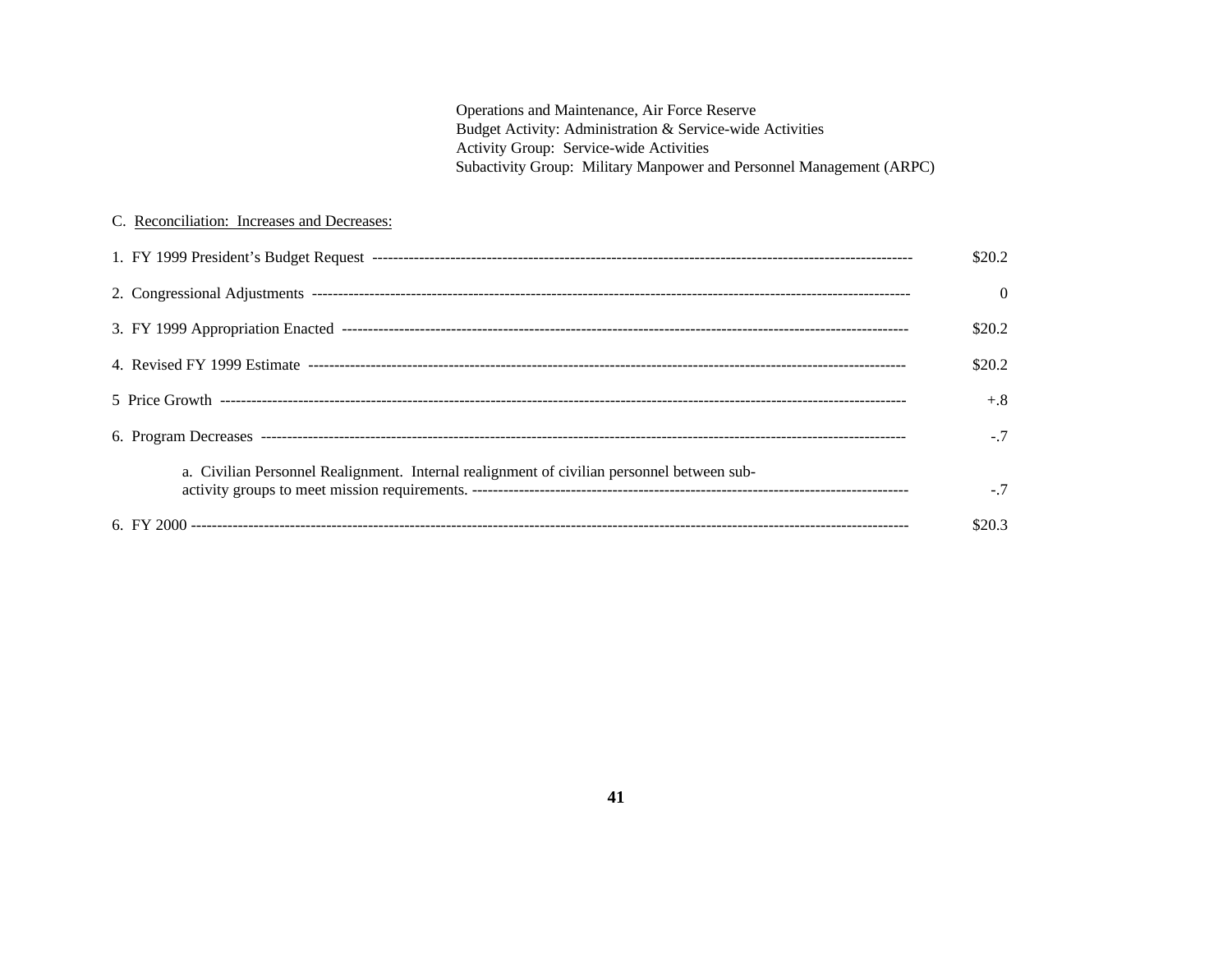#### Operations and Maintenance, Air Force Reserve Budget Activity Admin & Servicewide Activities Activity Group Servicewide Activities

#### Subactivity Group Military Manpower and Personnel Management (ARPC)

| V. Personnel Summary:                          | FY 1998        | FY 1999        | FY 2000    | Change<br>FY99-00 |
|------------------------------------------------|----------------|----------------|------------|-------------------|
| <b>Reserve Drill Strength (Total)</b>          | 1,167          | 1,203          | 1,203      | $\overline{0}$    |
| Officer                                        | 871            | 921            | 921        | $\overline{0}$    |
| Enlisted                                       | 296            | 282            | 282        | 0                 |
| (Military Technicians Included Above - Memo)   | (0)            | (0)            | (0)        | $\theta$          |
| Reservists on Full-Time Active Duty (Total)    | $\frac{78}{2}$ | 77             | 77         | $\overline{0}$    |
| Officer                                        | 13             | 16             | 16         | $\bigcap$         |
| Enlisted                                       | 65             | 61             | 61         | $\theta$          |
| Civilian End Strength (Total)                  | 416            | 388            | 376        | $-12$             |
| U.S. Direct Hire                               | 416            | 388            | 376        | $-12$             |
| Non-SOF Technicians                            | (0)            | (0)            | (0)        | (0)               |
| <b>SOF Technicians</b>                         | $\bigcirc$     | $\bigcirc$     | $\bigcirc$ | (0)               |
| (Military Technicians Included - Memo)         | $\bigcap$      | $\overline{0}$ | $\bigcap$  | (0)               |
| (Reimbursable Civilians Included Above - Memo) |                |                |            | (0)               |
| Civilian Workyears (Total)                     | 406            | 403            | 382        | $-21$             |
| U.S. Direct Hire                               | 406            | 403            | 382        | $-21$             |
| (Military Technicians Included - Memo)         | (0)            | (0)            | (0)        | $\bigcap$         |
| (Reimbursable Civilians Included Above - Memo) | (0)            | (0)            | (0)        | $\left( \right)$  |
|                                                |                |                |            |                   |

| VI. Outyear Impact Summary:         | FY 2001          | FY 2002 | FY 2003 | FY 2004 | FY 2005 |
|-------------------------------------|------------------|---------|---------|---------|---------|
| $O\&M$ (\$ in Millions)             | $20.5 \text{ s}$ | 21.2 \$ | 21.9 \$ | 22.9 \$ | 23.7    |
| Reserve Drill Strength              | 1.203            | 1.203   | 1.203   | .203    | .203    |
| Reservists on Full-Time Active Duty |                  |         |         |         |         |
| Civilian End Strength               | 368              | 368     | 368     | 368     | 368     |
|                                     | 42               |         |         |         |         |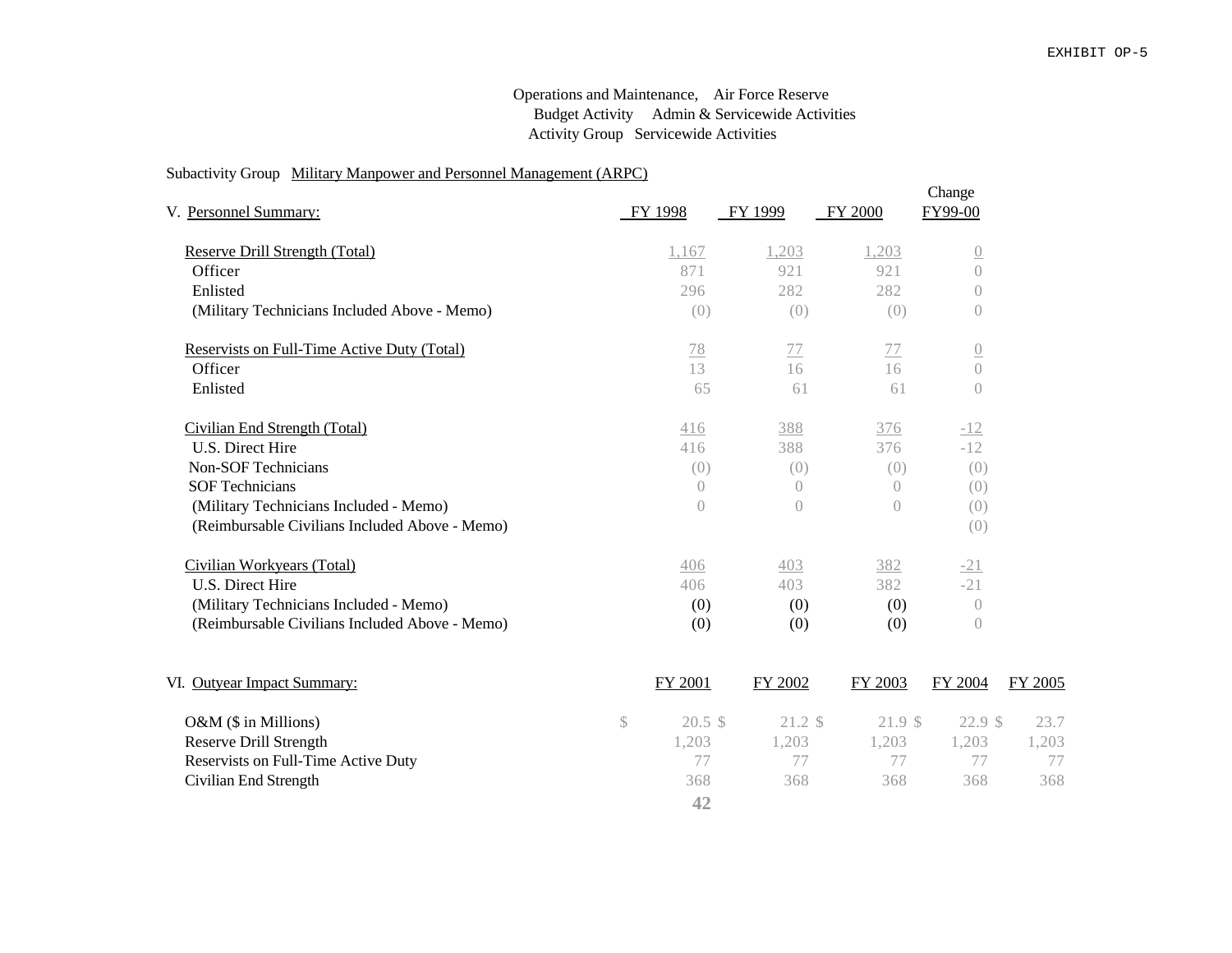#### Operation and Maintenance, Air Force Reserve Budget Activity Admin & Servicewide Activities Activity Group Servicewide Activities Subactivity Group Military Manpower and Personnel Management (ARPC)

|                                                                      |            | Price          | Program        |         | Price          | Program      |                    |
|----------------------------------------------------------------------|------------|----------------|----------------|---------|----------------|--------------|--------------------|
| VII. OP-32 Line Item (Dollars in Thousands)                          | FY 1998    | Growth         | Growth         | FY 1999 | Growth         | Growth       | FY 2000            |
|                                                                      |            |                |                |         |                |              |                    |
| <b>CIVILIAN PERSONNEL COMPENSATION</b>                               |            |                |                |         |                |              |                    |
| 101 EXECUTIVE GENERAL SCHEDULE                                       | 15,891     | 637            | $-577$         | 15,951  | 740            | $-583$       | 16,108             |
| 103 WAGE BOARD                                                       | 0          | 0              | 90             | 90      | 0              | $-90$        | $\mathbf 0$        |
| 199 TOTAL COMPENSATION                                               | 15,891     | 637            | $-487$         | 16,041  | 740            | $-673$       | 16,108             |
|                                                                      |            |                |                |         |                |              |                    |
| TRAVEL                                                               |            |                |                |         |                |              |                    |
| 308 TRAVEL OF PERSONS                                                | 290        | 3              | $-5$           | 288     | 4              | $-2$         | 290                |
| 399 TOTAL TRAVEL                                                     | 290        | 3              | $-5$           | 288     | 4              | $-2$         | 290                |
|                                                                      |            |                |                |         |                |              |                    |
| <b>WORKING CAPITAL FUND (SUPPLIES &amp; MATERIALS)</b>               |            |                |                |         |                |              |                    |
| 415 DLA MANAGED SUPPLIES/MATERIALS                                   | 46         | 0              | 21             | 67      | 3              | $-3$         | 67                 |
| 416 GSA MANAGED SUPPLIES/MATERIALS                                   | 13         | 0              | 6              | 19      | 0              | 0            | 19                 |
| 417 LOCAL PROC DWCF MANAGED SUPL MAT                                 | 58         | $\mathbf{1}$   | 26             | 85      | $\mathbf{1}$   | $\mathbf{1}$ | 87                 |
| 499 TOTAL FUND SUPPLIES MATERIALS                                    | 117        | $\Omega$       | 54             | 171     | 5              | $-3$         | 173                |
|                                                                      |            |                |                |         |                |              |                    |
| <b>WORKING CAPITAL FUND</b>                                          |            |                |                |         |                |              |                    |
| 506 DLA DWCF EQUIPMENT                                               | 21         | 0              | 2              | 23      | 1              | $-1$         | 23                 |
| 507 GSA MANAGED EQUIPMENT                                            | 33         | 0              | $\overline{c}$ | 35      | 1              | $-1$         | 35                 |
| 599 TOTAL FUND EQUIPMENT                                             | 54         | $\Omega$       | 4              | 58      | $\overline{2}$ | $-2$         | 58                 |
|                                                                      |            |                |                |         |                |              |                    |
| <b>TRANSPORTATION</b>                                                |            |                |                |         |                |              |                    |
| 771 COMMERCIAL TRANSPORTATION                                        | 17         | 0              | -6             | 11      | 0              | 0            | 11                 |
| 799 TOTAL TRANSPORTATION                                             | 17         | 0              | $-6$           | 11      | $\mathbf 0$    | $\Omega$     | 11                 |
|                                                                      |            |                |                |         |                |              |                    |
| <b>OTHER PURCHASES</b>                                               |            |                |                |         |                |              |                    |
| 914 PURCHASED COMMUNICATIONS (NON-DWCF)                              | 459        | 5              | 184            | 648     | 10             | $-7$         | 651                |
| 915 RENTS (NON-GSA)                                                  | 0<br>227   | 0              | 34             | 34      | $\mathbf{1}$   | 0            | 35                 |
| 920 SUPPLIES & MATERIALS (NON-DWCF)                                  |            | $\overline{c}$ | $-145$         | 84      | 1              | $-15$        | 70                 |
| 921 PRINTING & REPRODUCTION<br>922 EQUIPMENT MAINTENANCE BY CONTRACT | 102<br>106 | 1<br>1         | 84<br>$-11$    | 187     | 3<br>1         | $-3$         | 187<br>97          |
| 924 MEDICAL SUPPLIES                                                 | 0          | 0              | 1              | 96<br>1 | 0              | 0<br>0       |                    |
| 925 EQUIPMENT (NON-DWCF)                                             | 1,337      | 15             | $-877$         | 475     | $\overline{7}$ | $-27$        | $\mathbf 1$<br>455 |
| 989 OTHER CONTRACTS                                                  |            | 16             | 677            | 2,111   | 32             | $-25$        | 2,118              |
| 999 TOTAL OTHER PURCHASES                                            | 1,418      | 40             | $-53$          |         | 55             | $-77$        |                    |
|                                                                      | 3,649      |                |                | 3,636   |                |              | 3,614              |
| <b>TOTAL MILITARY MANPOWER &amp; PERS</b>                            | 20,018     | 681            | $-494$         | 20,205  | 805            | $-756$       | 20,254             |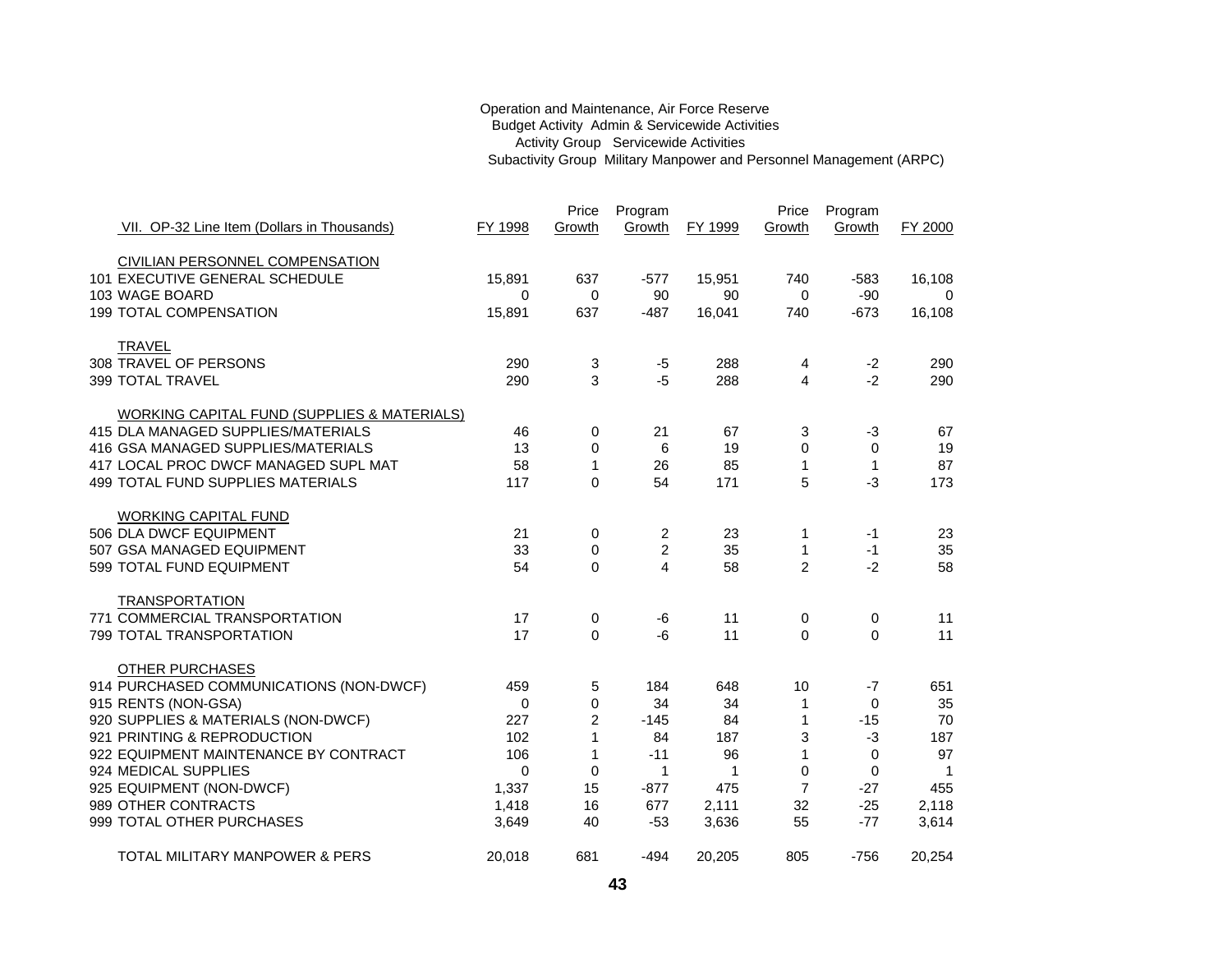Operations and Maintenance, Air Force Reserve Budget Activity: Administration & Service-wide Activities Activity Group: Service-wide Activities Subactivity Group: Recruiting & Advertising

I. Narrative Description: This subactivity supports the manpower and the resources required to attract personnel into the Reserve Forces through personal interviews and advertising campaigns to achieve and maintain required manning levels.

| II. Force Structure Summary:        | FY 1998 | FY 1999 | <b>FY 2000</b> |
|-------------------------------------|---------|---------|----------------|
| Civilian End Strength               | 46      |         |                |
| Reservists on Full-Time Active Duty | 328     | 332     | 348            |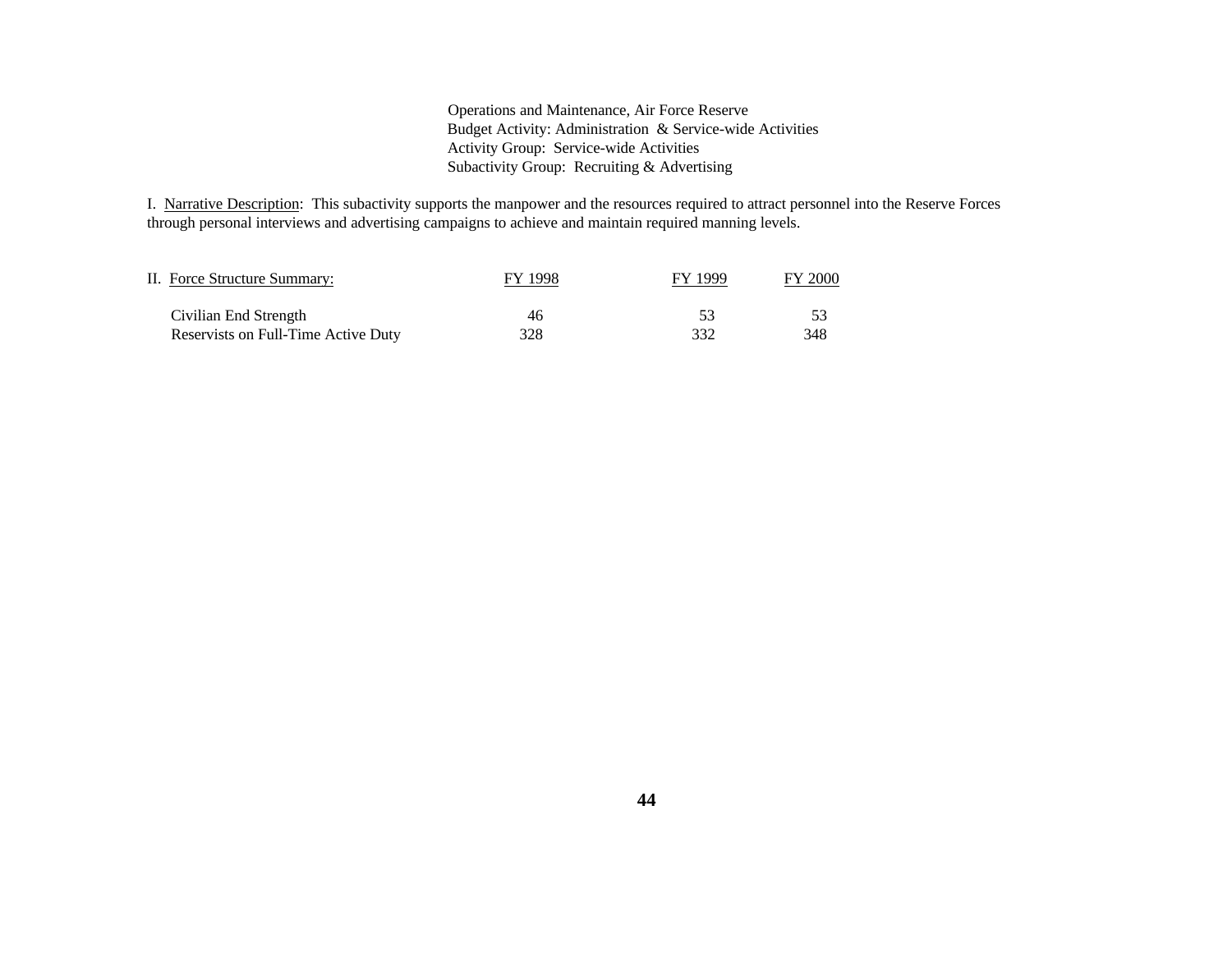#### EXHIBIT OP-5

## BUDGET ACTIVITY: ADMIN & SERVICEWIDE ACTIVITIES

## Activity Group: Servicewide Activities

## Subactivity Group: Recruiting and Advertising

## III. Financial Summary (O&M: \$ in Thousands):

|                                  |           |        |                 | FY 1999       |                 |          |            |
|----------------------------------|-----------|--------|-----------------|---------------|-----------------|----------|------------|
|                                  | FY 1998   |        | <b>Budget</b>   |               |                 | Current  | FY 2000    |
| A. Subactivity Group:            | Actuals   |        | Request         | Appropriation |                 | Estimate | Estimate   |
| <b>Recruiting Activities</b>     | 4.4       |        | 4.6             | 4.6           |                 | 4.6      | 4.6        |
| <b>Advertising Activities</b>    | 4.2       |        | 3.8             | 9.8           |                 | 3.8      | 5.8        |
| <b>Total Subactivity Group</b>   | \$<br>8.6 | \$     | 8.4             | \$<br>14.4    | $\mathcal{S}$   | 8.4      | \$<br>10.4 |
|                                  |           | Change |                 |               | Change          |          |            |
| B. Reconciliation Summary:       |           |        | FY 1999/FY 1999 |               | FY 1999/FY 2000 |          |            |
| <b>Baseline Funding</b>          |           | \$     | 8.4             |               | $\mathbb{S}$    | 8.4      |            |
| <b>Congressional Adjustments</b> |           | \$     | 6.0             |               | \$              | 6.0      |            |
| <b>Supplemental Request</b>      |           | \$     | 0.0             |               | \$              | 0.0      |            |
| Price Change                     |           | \$     | 0.0             |               | \$              | 0.3      |            |
| <b>Functional Transfer</b>       |           | \$     | 0.0             |               | \$              | 0.0      |            |
| <b>Program Changes</b>           |           | \$     | 0.0             |               | $-\$$           | 4.3      |            |
| <b>Current Estimate</b>          |           | \$     | 14.4            |               | $\mathbb{S}$    | 10.4     |            |
|                                  |           |        | 45              |               |                 |          |            |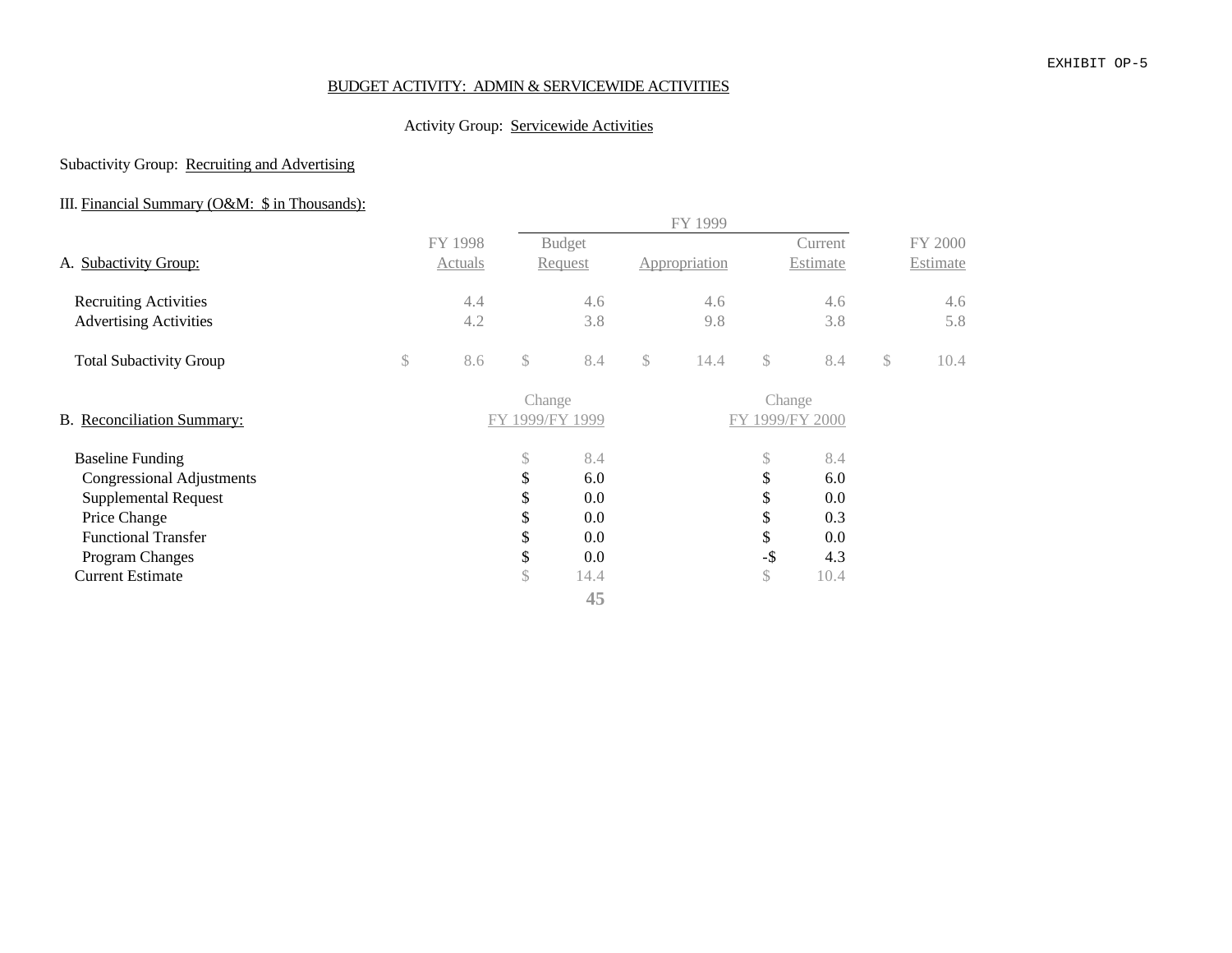Operations and Maintenance, Air Force Reserve Budget Activity: Administration & Service-wide Activities Activity Group: Service-wide Activities Subactivity Group: Recruiting & Advertising

#### C. Reconciliation: Increases and Decreases:

|                                                                                                                | \$8.4  |
|----------------------------------------------------------------------------------------------------------------|--------|
|                                                                                                                | $+3.0$ |
|                                                                                                                | \$11.4 |
|                                                                                                                | $+3.0$ |
|                                                                                                                | $+3.0$ |
|                                                                                                                | \$14.4 |
|                                                                                                                | $+.3$  |
|                                                                                                                | $-4.3$ |
| a. Advertising. Decrease in advertising program due to congressional add of \$6M in FY 1999 and a presidential | $-4.3$ |
|                                                                                                                | \$10.4 |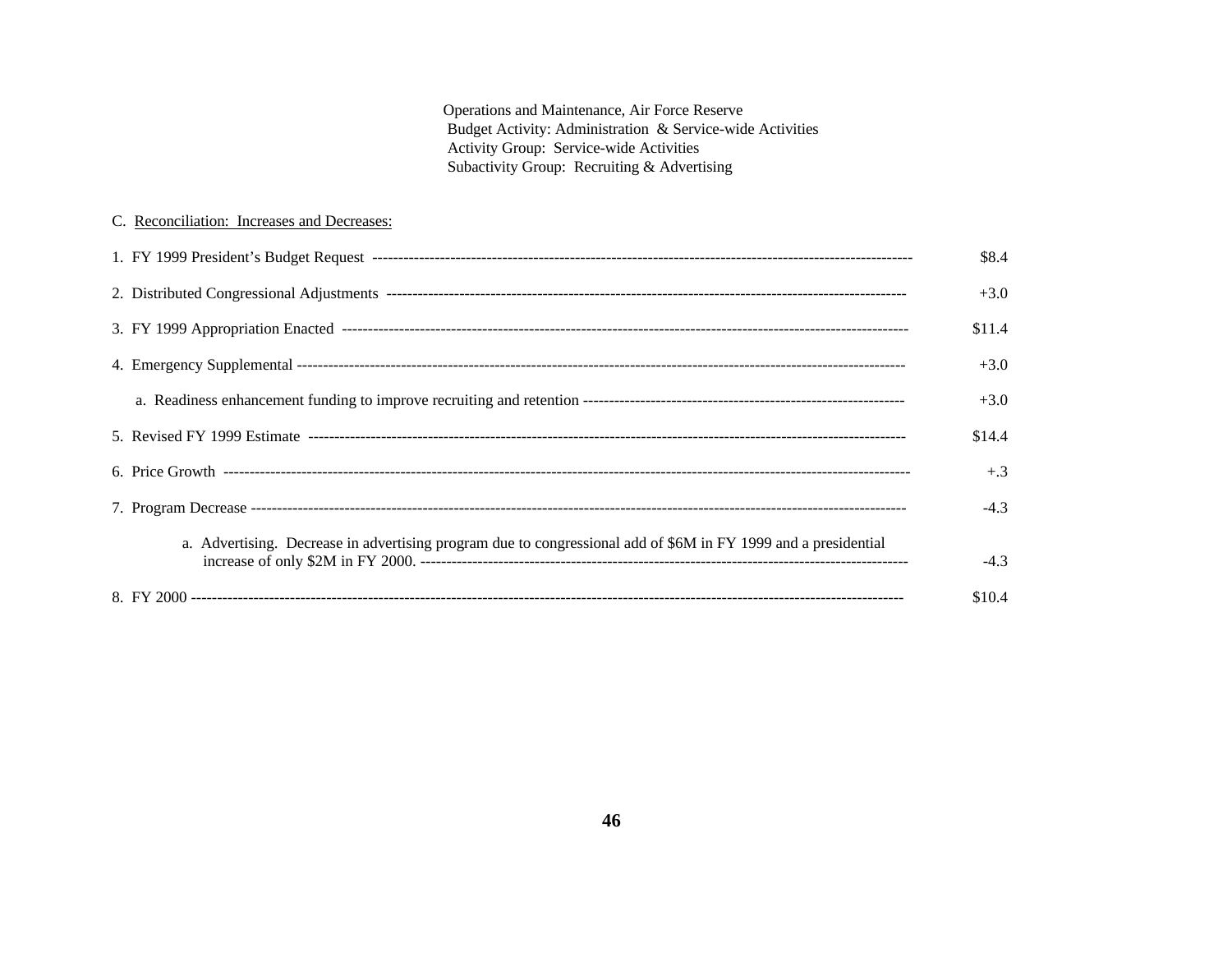#### Operations and Maintenance, Air Force Reserve Budget Activity Admin & Servicewide Activities Activity Group Servicewide Activities

#### Subactivity Group Recruiting and Advertising

| V. Personnel Summary:                          | FY 1998          | FY 1999          | FY 2000          | Change<br>FY99-00 |         |
|------------------------------------------------|------------------|------------------|------------------|-------------------|---------|
| <b>Reserve Drill Strength (Total)</b>          | $\overline{0}$   | $\overline{0}$   | $\overline{0}$   | $\overline{0}$    |         |
| Officer                                        | $\overline{0}$   | $\overline{0}$   | $\overline{0}$   | $\underline{0}$   |         |
| Enlisted                                       | $\overline{0}$   | $\left( \right)$ | $\bigcap$        | $\underline{0}$   |         |
| (Military Technicians Included Above - Memo)   |                  |                  |                  |                   |         |
| Reservists on Full-Time Active Duty (Total)    | 328              | 332              | 348              | 16                |         |
| Officer                                        | 8                | 13               | 13               | $\bigcap$         |         |
| Enlisted                                       | 320              | 319              | 335              | 16                |         |
| Civilian End Strength (Total)                  | $\frac{46}{5}$   | 53               | 53               | $\overline{0}$    |         |
| U.S. Direct Hire                               | 46               | 53               | 53               | $\bigcap$         |         |
| <b>Non-SOF Technicians</b>                     | (0)              | (0)              | (0)              | (0)               |         |
| <b>SOF Technicians</b>                         | $\left( \right)$ | $\left( \right)$ | $\bigcirc$       | (0)               |         |
| (Military Technicians Included - Memo)         | $\overline{0}$   | $\bigcirc$       | $\left( \right)$ | (0)               |         |
| (Reimbursable Civilians Included Above - Memo) | $\left( \right)$ | $\left( \right)$ | $\left( \right)$ | (0)               |         |
| Civilian Workyears (Total)                     | 49               | 54               | 53               | $\overline{-1}$   |         |
| U.S. Direct Hire                               | 49               | 54               | 53               | $-1$              |         |
| (Military Technicians Included - Memo)         | (0)              | (0)              | (0)              | (0)               |         |
| (Reimbursable Civilians Included Above - Memo) | (0)              | (0)              | (0)              | (0)               |         |
| VI. Outyear Impact Summary:                    | FY 2001          | FY 2002          | FY 2003          | FY 2004           | FY 2005 |

| $O&M$ (\$ in Millions)              | 10.6 S | 10.8 \$ | 10.9 S | 11.2 S | 11.4 |
|-------------------------------------|--------|---------|--------|--------|------|
| Reserve Drill Strength              |        |         |        |        |      |
| Reservists on Full-Time Active Duty | 348    | 348     | 348    | 348    | 348  |
| Civilian End Strength               | 53     | 53      | 53     | 53     | 53   |
|                                     | 47     |         |        |        |      |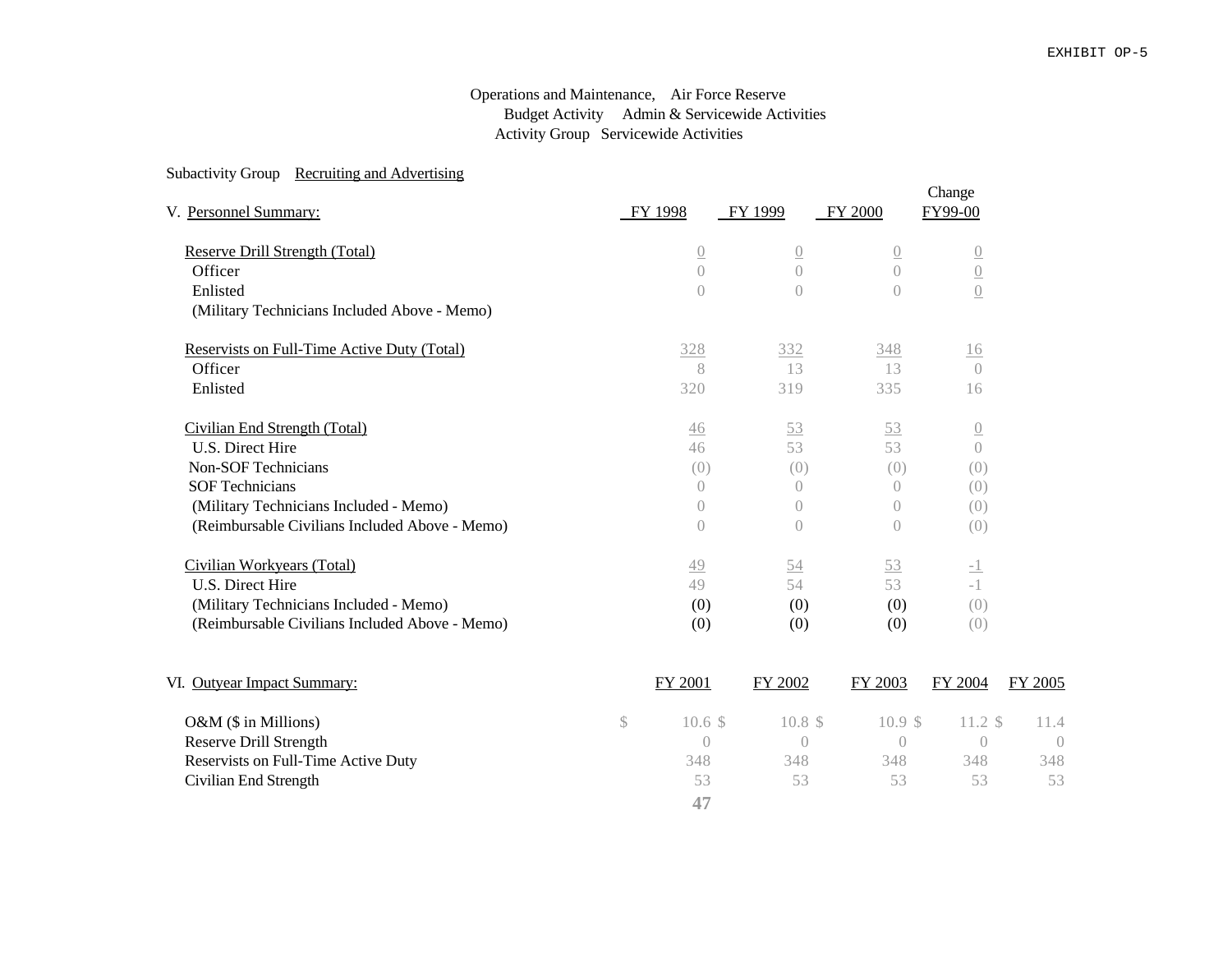#### Operation and Maintenance, Air Force Reserve Budget Activity Admin & Servicewide Activities Activity Group Servicewide Activities Subactivity Group Recruiting and Advertising

|                                                        |                | Price       | Program |                | Price          | Program          |                |
|--------------------------------------------------------|----------------|-------------|---------|----------------|----------------|------------------|----------------|
| VII. OP-32 Line Item (Dollars in Thousands)            | FY 1998        | Growth      | Growth  | FY 1999        | Growth         | Growth           | FY 2000        |
| CIVILIAN PERSONNEL COMPENSATION                        |                |             |         |                |                |                  |                |
| 101 EXECUTIVE GENERAL SCHEDULE                         | 1,698          | 68          | 135     | 1,901          | 88             | 8                | 1,997          |
| <b>199 TOTAL COMPENSATION</b>                          | 1,698          | 68          | 135     | 1,901          | 88             | 8                | 1,997          |
|                                                        |                |             |         |                |                |                  |                |
| <b>TRAVEL</b>                                          |                |             |         |                |                |                  |                |
| 308 TRAVEL OF PERSONS                                  | 1,183          | 13          | 21      | 1,217          | 18             | $-13$            | 1,222          |
| 399 TOTAL TRAVEL                                       | 1,183          | 13          | 21      | 1,217          | 18             | $-13$            | 1,222          |
| <b>WORKING CAPITAL FUND (SUPPLIES &amp; MATERIALS)</b> |                |             |         |                |                |                  |                |
| 415 DLA MANAGED SUPPLIES/MATERIALS                     | 9              | 0           | 46      | 55             | 3              | $-3$             | 55             |
| 416 GSA MANAGED SUPPLIES/MATERIALS                     | $\overline{2}$ | $\Omega$    | 13      | 15             | $\Omega$       | 0                | 15             |
| 417 LOCAL PROC DWCF MANAGED SUPL MAT                   | 11             | 0           | 58      | 69             | $\mathbf 1$    | $\boldsymbol{0}$ | 70             |
| <b>499 TOTAL FUND SUPPLIES MATERIALS</b>               | 22             | $\Omega$    | 117     | 139            | $\overline{4}$ | $-3$             | 140            |
|                                                        |                |             |         |                |                |                  |                |
| <b>WORKING CAPITAL FUND</b>                            |                |             |         |                |                |                  |                |
| 506 DLA DWCF EQUIPMENT                                 | 0              | 0           | 48      | 48             | $\overline{c}$ | $-2$             | 48             |
| 507 GSA MANAGED EQUIPMENT                              | 1              | 0           | 72      | 73             | $\mathbf{1}$   | $-1$             | 73             |
| 599 TOTAL FUND EQUIPMENT                               | $\mathbf 1$    | $\mathbf 0$ | 120     | 121            | 3              | $-3$             | 121            |
| <b>OTHER FUND PURCHASES</b>                            |                |             |         |                |                |                  |                |
| 671 COMMUNICATION SERVICES(DISA)                       | $\overline{2}$ | 0           | $-2$    | 0              | 0              | 0                | 0              |
| 699 TOTAL OTHER REVOLVING FUND PURCH                   | $\overline{2}$ | $\mathbf 0$ | $-2$    | $\mathbf 0$    | $\mathbf 0$    | 0                | 0              |
|                                                        |                |             |         |                |                |                  |                |
| <b>TRANSPORTATION</b>                                  |                |             |         |                |                |                  |                |
| 771 COMMERCIAL TRANSPORTATION                          | $\overline{c}$ | 0           | 5       | 7              | 0              | 0                | $\overline{7}$ |
| 799 TOTAL TRANSPORTATION                               | $\overline{2}$ | $\Omega$    | 5       | $\overline{7}$ | $\Omega$       | $\Omega$         | $\overline{7}$ |
| <b>OTHER PURCHASES</b>                                 |                |             |         |                |                |                  |                |
| 914 PURCHASED COMMUNICATIONS (NON-DWCF)                | 345            | 4           | 90      | 439            | $\overline{7}$ | -6               | 440            |
| 915 RENTS (NON-GSA)                                    | $\mathbf 0$    | 0           | 12      | 12             | 0              | 0                | 12             |
| 920 SUPPLIES & MATERIALS (NON-DWCF)                    | 761            | 8           | $-458$  | 311            | 5              | $-57$            | 259            |
| 921 PRINTING & REPRODUCTION                            | 432            | 5           | 117     | 554            | 8              | $-7$             | 555            |
| 922 EQUIPMENT MAINTENANCE BY CONTRACT                  | $\overline{7}$ | 0           | 36      | 43             | $\mathbf 1$    | 0                | 44             |
| 925 EQUIPMENT (NON-DWCF)                               | 330            | 4           | $-223$  | 111            | $\overline{2}$ | -6               | 107            |
| 989 OTHER CONTRACTS                                    | 3,839          | 42          | 5,624   | 9,505          | 143            | $-4,134$         | 5,514          |
| 999 TOTAL OTHER PURCHASES                              | 5,714          | 63          | 5,198   | 10,975         | 165            | $-4,209$         | 6,931          |
|                                                        |                |             |         |                |                |                  |                |
| TOTAL RECRUITING AND ADVERTISING                       | 8,622          | $144$<br>48 | 5,594   | 14,360         | 278            | $-4,220$         | 10,418         |
|                                                        |                |             |         |                |                |                  |                |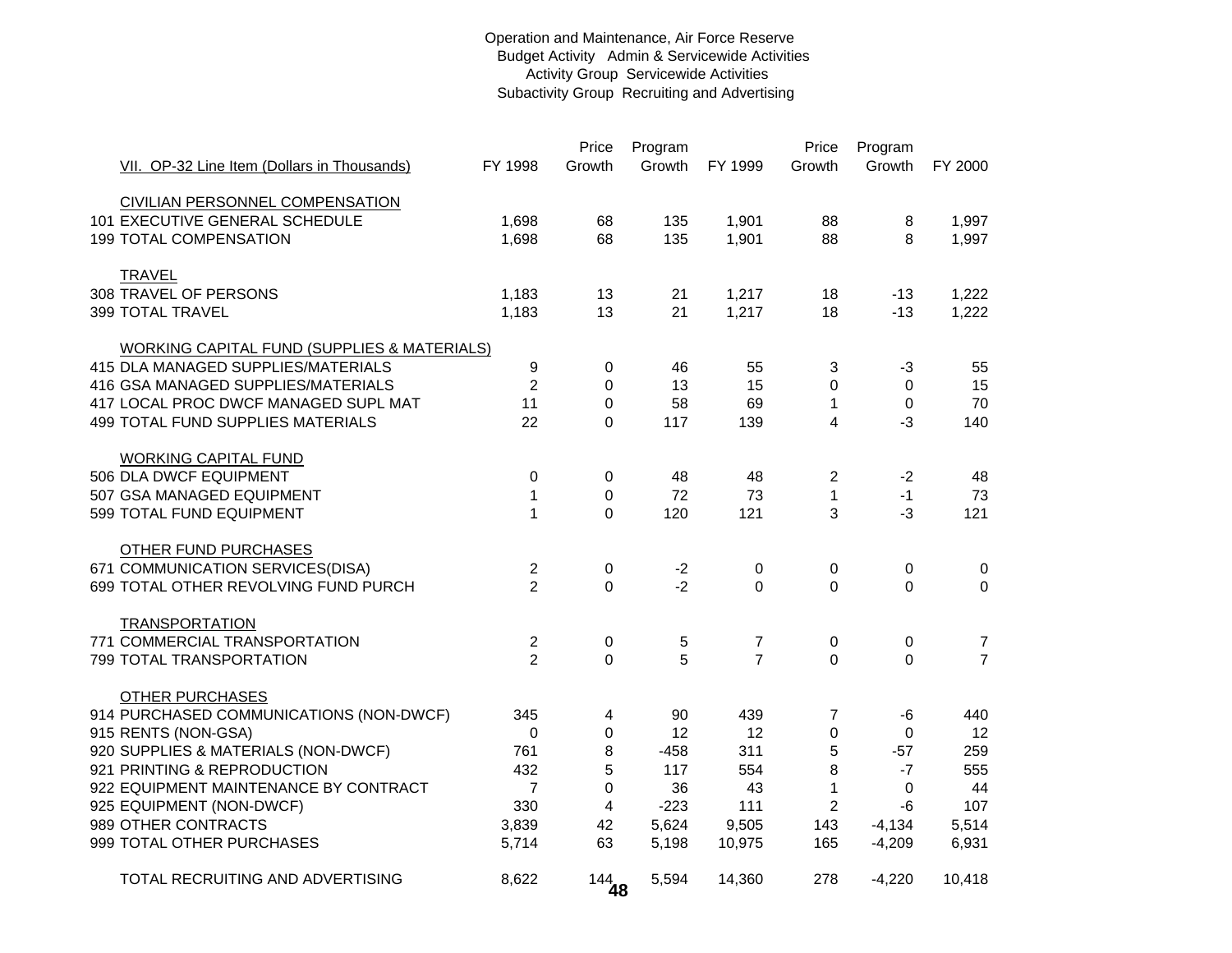Operations and Maintenance, Air Force Reserve Budget Activity: Administration & Service-wide Activities Activity Group: Service-wide Activities Subactivity Group: Other Personnel Support (Disability Compensation – AFR)

- I. Narrative Description: This subactivity group funds the disability compensation program that compensates Air Force Reserve civilian employees for work related injuries or illnesses.
- II. Description of Operations Financed: Provides funds to pay charges billed by the Department of Labor, which administers the program. The dollars Budgeted represent changes incurred 18 months prior to the fiscal year being estimated.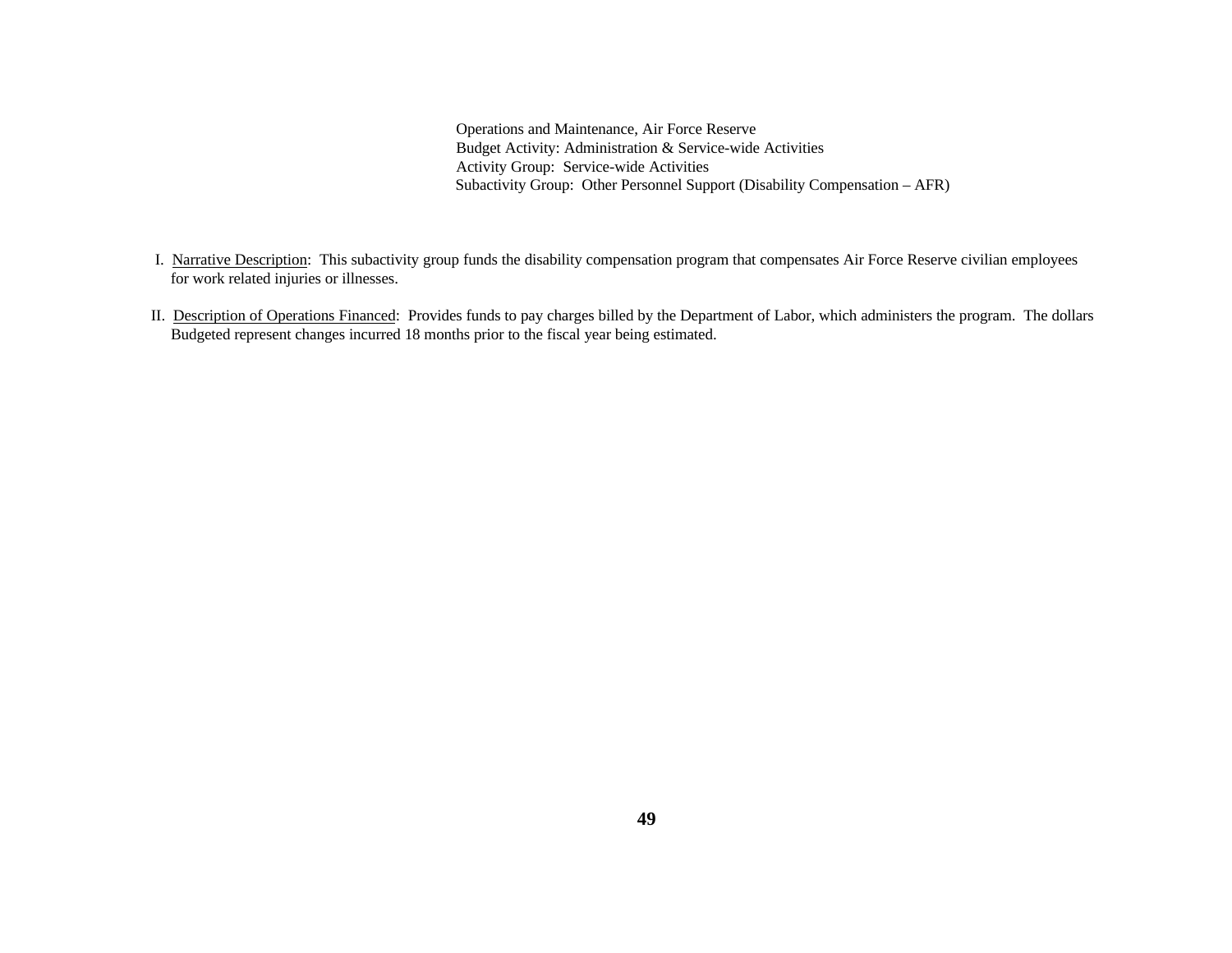#### EXHIBIT OP-5

#### BUDGET ACTIVITY: ADMIN & SERVICEWIDE ACTIVITIES

## Activity Group: Servicewide Activities

## Subactivity Group: Other Personnel Support (Disability Compensation)

# III. Financial Summary (O&M: \$ in Thousands):

|                                                                                                                                                                                        |              |                    |                           |                                               |               | FY 1999       |                    |                                               |              |                     |  |
|----------------------------------------------------------------------------------------------------------------------------------------------------------------------------------------|--------------|--------------------|---------------------------|-----------------------------------------------|---------------|---------------|--------------------|-----------------------------------------------|--------------|---------------------|--|
| A. Subactivity Group:                                                                                                                                                                  |              | FY 1998<br>Actuals |                           | <b>Budget</b><br>Request                      |               | Appropriation |                    | Current<br>Estimate                           |              | FY 2000<br>Estimate |  |
| Civilian Disability Compensation                                                                                                                                                       | $\mathbb{S}$ | 6.2                | $\mathcal{S}$             | 6.4                                           | $\mathbb{S}$  | 6.4           | $\mathcal{S}$      | 6.4                                           | $\mathbb{S}$ | 6.4                 |  |
| <b>Total Subactivity Group</b>                                                                                                                                                         | \$           | 6.2                | $\mathcal{S}$             | 6.4                                           | $\mathcal{S}$ | 6.4           | $\mathcal{S}$      | 6.4                                           | $\mathbb{S}$ | 6.4                 |  |
| B. Reconciliation Summary:                                                                                                                                                             |              |                    | Change<br>FY 1999/FY 1999 |                                               |               |               | Change             | FY 1999/FY 2000                               |              |                     |  |
| <b>Baseline Funding</b><br>Congressional Adjustments<br><b>Supplemental Request</b><br>Price Change<br><b>Functional Transfer</b><br><b>Program Changes</b><br><b>Current Estimate</b> |              |                    | \$<br>\$                  | 6.4<br>0.0<br>0.0<br>0.0<br>0.0<br>0.0<br>6.4 |               |               | \$<br>$\mathbb{S}$ | 6.4<br>0.0<br>0.0<br>0.0<br>0.0<br>0.0<br>6.4 |              |                     |  |
|                                                                                                                                                                                        |              |                    |                           | 50                                            |               |               |                    |                                               |              |                     |  |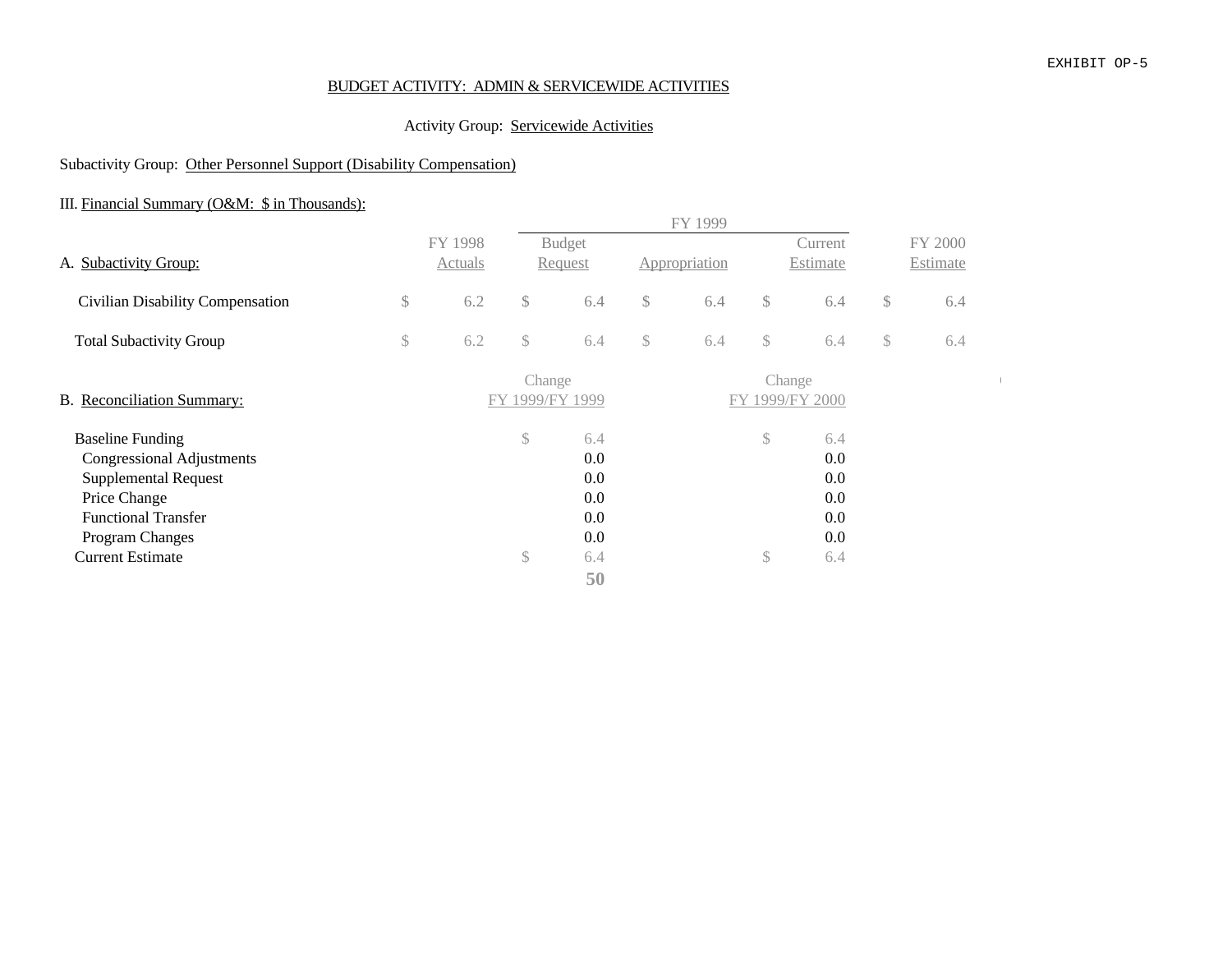| Operations and Maintenance, Air Force Reserve                            |
|--------------------------------------------------------------------------|
| Budget Activity: Administration & Service-wide Activities                |
| <b>Activity Group: Service-wide Activities</b>                           |
| Subactivity Group: Other Personnel Support (Disability Compensation-AFR) |

# C. Reconciliation: Increases and Decreases:

| \$6.4\$        |
|----------------|
| $\overline{0}$ |
| \$6.4\$        |
| \$6.4\$        |
| $\Omega$       |
| \$6.4          |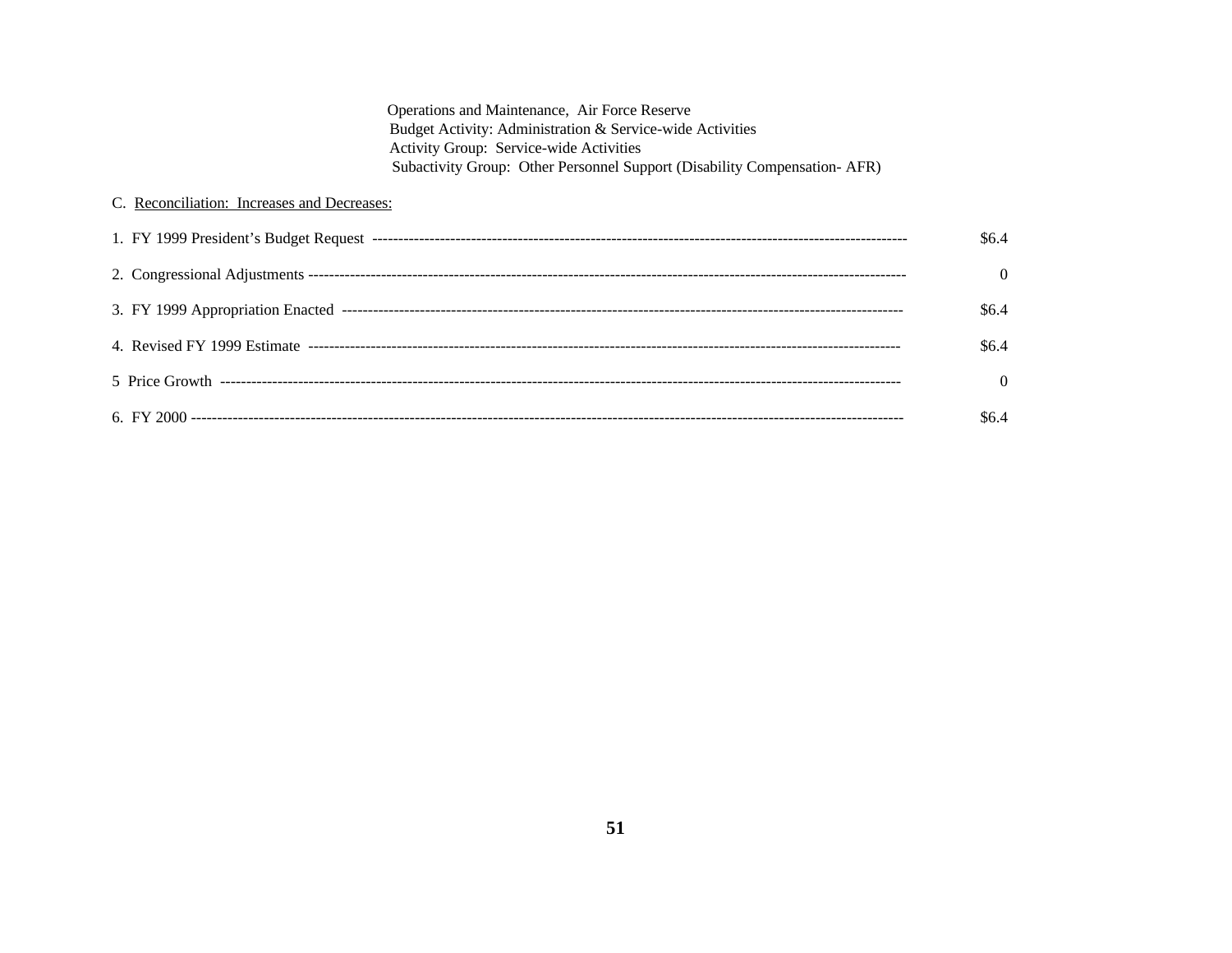## Operations and Maintenance, Air Force Reserve Budget Activity Admin & Servicewide Activities Activity Group Servicewide Activities

## Subactivity Group Other Personnel Support (Disability Compensation-AFR)

| V. Personnel Summary:                          |              | FY 1998          | FY 1999          | FY 2000          | Change<br>FY99-00            |                  |
|------------------------------------------------|--------------|------------------|------------------|------------------|------------------------------|------------------|
| Reserve Drill Strength (Total)                 |              | $\overline{0}$   | $\overline{0}$   | $\underline{0}$  | $\underline{0}$              |                  |
| Officer                                        |              | $\left( \right)$ | $\bigcap$        | $\bigcap$        | $\bigcap$                    |                  |
| Enlisted                                       |              | $\bigcap$        | $\bigcap$        | $\bigcap$        | $\bigcap$                    |                  |
| (Military Technicians Included Above - Memo)   |              | $\sqrt{a}$       | $\left( \right)$ | $\bigcap$        | $\bigcirc$                   |                  |
| Reservists on Full-Time Active Duty (Total)    |              | $\underline{0}$  | $\underline{0}$  | $\underline{0}$  | $\underline{0}$              |                  |
| Officer                                        |              | $\overline{0}$   | $\bigcap$        | $\bigcap$        | $\bigcap$                    |                  |
| Enlisted                                       |              | $\sqrt{a}$       | $\left( \right)$ | $\left( \right)$ |                              |                  |
| Civilian End Strength (Total)                  |              | $\underline{0}$  | $\underline{0}$  | $\underline{0}$  | $\underline{\underline{()}}$ |                  |
| U.S. Direct Hire                               |              | $\left( \right)$ | $\bigcap$        | $\bigcap$        | $\bigcap$                    |                  |
| <b>Non-SOF Technicians</b>                     |              | (0)              | (0)              | (0)              | (0)                          |                  |
| <b>SOF Technicians</b>                         |              | $\overline{0}$   | $\left( \right)$ | $\left( \right)$ | (0)                          |                  |
| (Military Technicians Included - Memo)         |              | $\bigcirc$       | $\bigcirc$       | $\left( \right)$ | (0)                          |                  |
| (Reimbursable Civilians Included Above - Memo) |              | $\left( \right)$ | $\bigcap$        | $\bigcap$        | (0)                          |                  |
| Civilian Workyears (Total)                     |              | $\underline{0}$  | $\underline{0}$  | $\underline{0}$  | $\underline{0}$              |                  |
| U.S. Direct Hire                               |              | $\bigcap$        | $\bigcap$        | $\bigcap$        | $\left( \right)$             |                  |
| (Military Technicians Included - Memo)         |              | (0)              | (0)              | (0)              | (0)                          |                  |
| (Reimbursable Civilians Included Above - Memo) |              | (0)              | (0)              | (0)              | (0)                          |                  |
| VI. Outyear Impact Summary:                    |              | FY 2001          | FY 2002          | FY 2003          | FY 2004                      | FY 2005          |
| O&M (\$ in Millions)                           | $\mathbb{S}$ | 6.5 <sup>°</sup> | 6.6 <sup>°</sup> | 6.7 <sup>°</sup> | 6.8 <sup>°</sup>             | 6.9              |
| <b>Reserve Drill Strength</b>                  |              | $\bigcirc$       | $\bigcap$        | $\bigcap$        | $\left( \right)$             | $\left( \right)$ |
| Reservists on Full-Time Active Duty            |              | $\bigcap$        | $\bigcap$        | $\bigcap$        | $\bigcap$                    | $\overline{0}$   |
| Civilian End Strength                          |              | $\left( \right)$ | $\bigcap$        | $\bigcirc$       | $\bigcap$                    | $\overline{0}$   |

**52**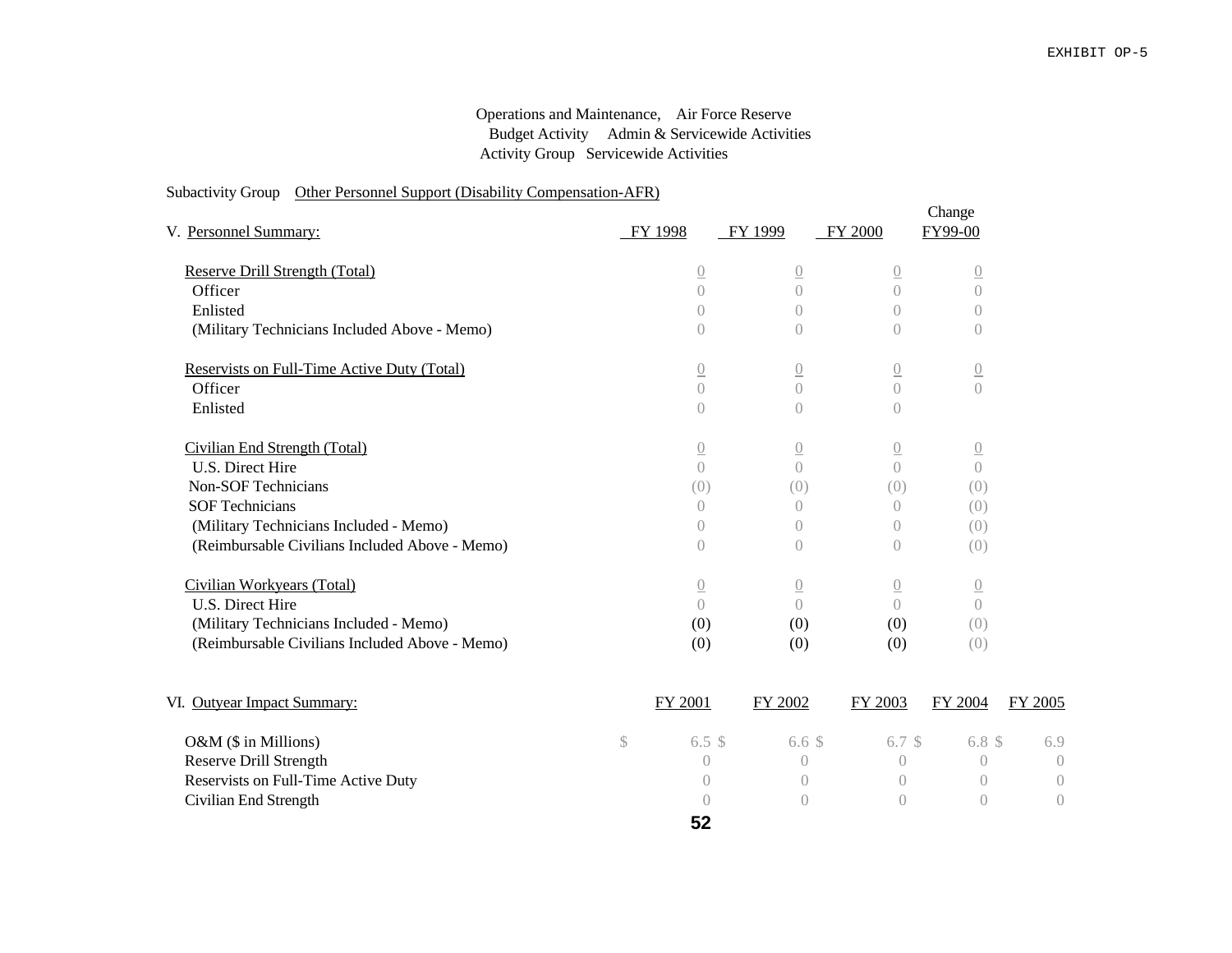#### Operation and Maintenance, Air Force Reserve Budget Activity Admin & Servicewide Activities Activity Group Servicewide Activities Subactivity Group Other Personnel Support (Disability Compensation - AFR)

|                                             |         | Price  | Program |         | Price  | Program |         |
|---------------------------------------------|---------|--------|---------|---------|--------|---------|---------|
| VII. OP-32 Line Item (Dollars in Thousands) | FY 1998 | Growth | Growth  | FY 1999 | Growth | Growth  | FY 2000 |
| 111 DISABILITY COMP                         | 6.165   |        | 201     | 6.366   |        | 24      | 6,390   |
| <b>199 TOTAL COMPENSATION</b>               | 6.165   |        | 201     | 6.366   |        | 24      | 6,390   |
| TOTAL OTHER PERSONNEL SUPPORT               | 6.165   |        | 201     | 6.366   | 0      | 24      | 6,390   |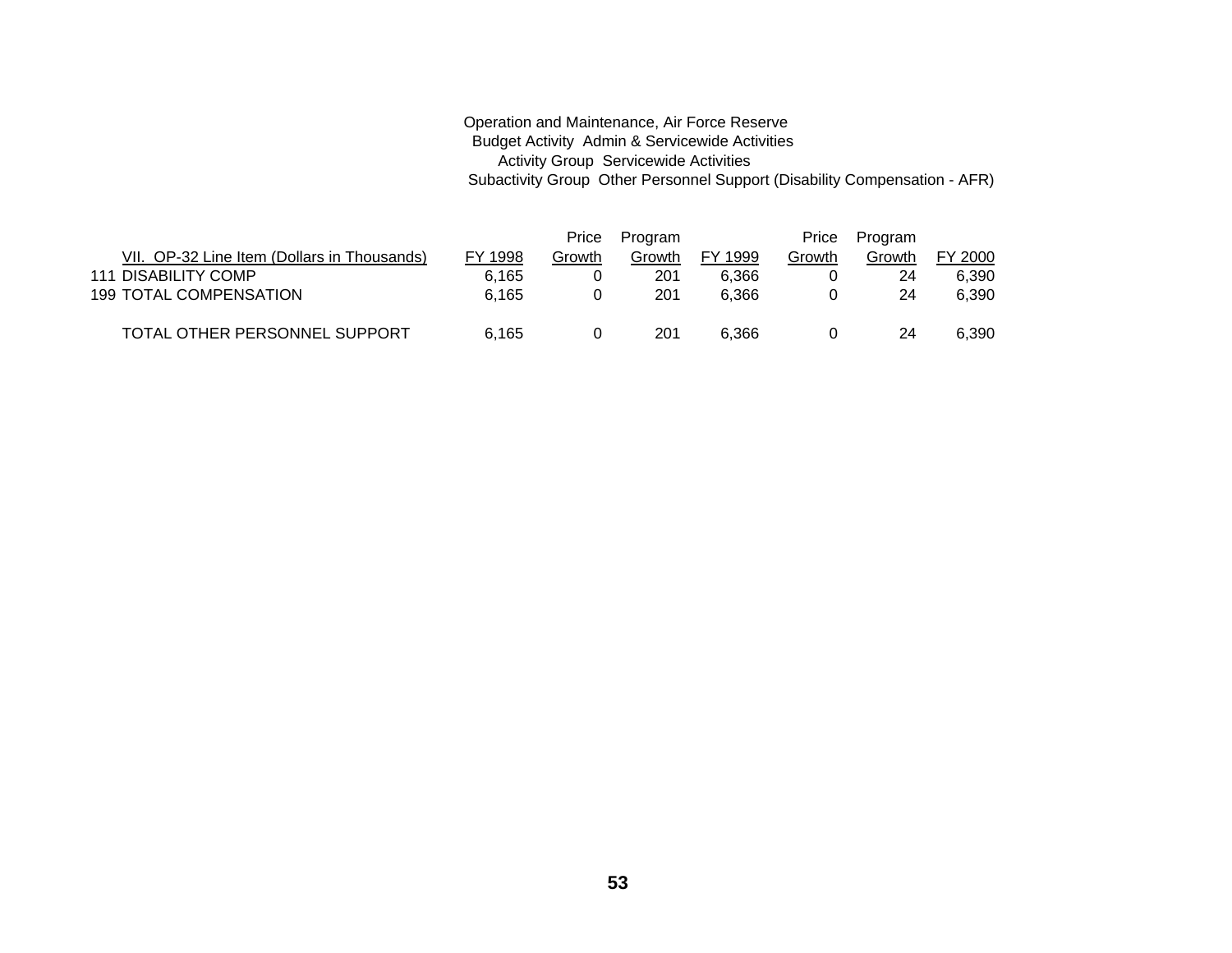Operations and Maintenance, Air Force Reserve Budget Activity: Administration & Service-wide Activities Activity Group: Service-wide Activities Subactivity Group: Audiovisual

- I. Narrative Description: This subactivity includes visual information productions, services and supports.
- II. Description of Operations Financed: Provides funds for slides, slide-sound sets, film strips, multi-media, video disc and audio productions as well as radio and television closed circuit and broadcasting services. (It excludes Armed Forces Radio and Television Services.)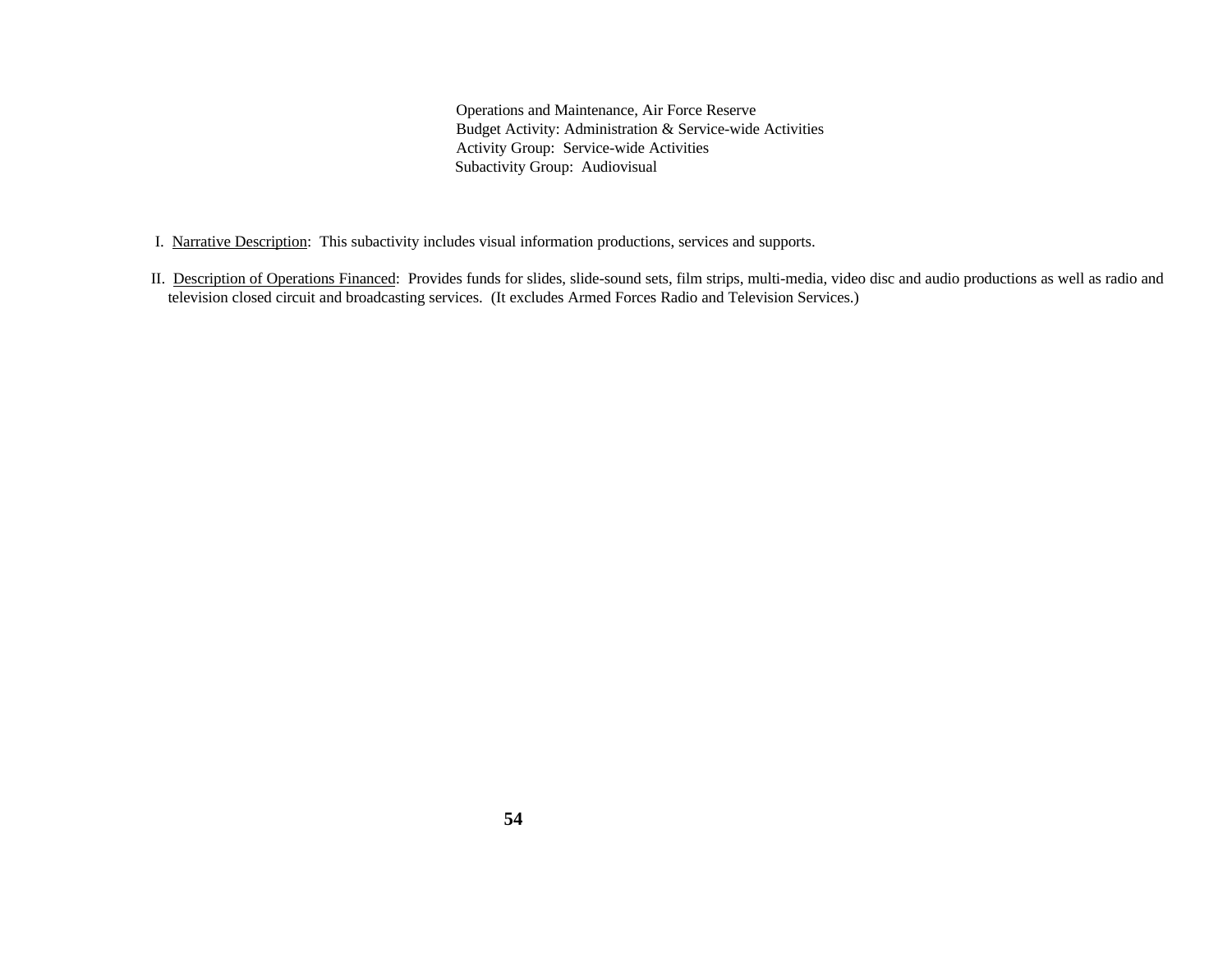#### EXHIBIT OP-5

#### BUDGET ACTIVITY: ADMIN & SERVICEWIDE ACTIVITIES

## Activity Group: Servicewide Activities

## Subactivity Group: **Audiovisual**

# III. Financial Summary (O&M: \$ in Thousands):

|              | Actuals |          |                                               |                                                                    |     |                          | Current                                         |                                       |     |                     |
|--------------|---------|----------|-----------------------------------------------|--------------------------------------------------------------------|-----|--------------------------|-------------------------------------------------|---------------------------------------|-----|---------------------|
| $\mathbb{S}$ | 1.0     | \$       | 0.6                                           | $\mathcal{S}$                                                      | 0.6 | $\mathcal{S}$            | 0.6                                             | \$                                    | 0.6 |                     |
| \$           | 1.0     | \$       | 0.6                                           | $\$\,$                                                             | 0.6 | \$                       | 0.6                                             | \$                                    | 0.6 |                     |
|              |         |          |                                               |                                                                    |     |                          |                                                 |                                       |     | Change              |
|              |         | \$<br>\$ | 0.6<br>0.0<br>0.0<br>0.0<br>0.0<br>0.0<br>0.6 |                                                                    |     | \$<br>\$                 | 55.0<br>0.0<br>0.0<br>0.0<br>0.0<br>0.0<br>55.0 |                                       |     |                     |
|              |         | FY 1998  |                                               | <b>Budget</b><br><b>Request</b><br>Change<br>FY 1999/FY 1999<br>55 |     | FY 1999<br>Appropriation |                                                 | Estimate<br>Change<br>FY 1999/FY 2000 |     | FY 2000<br>Estimate |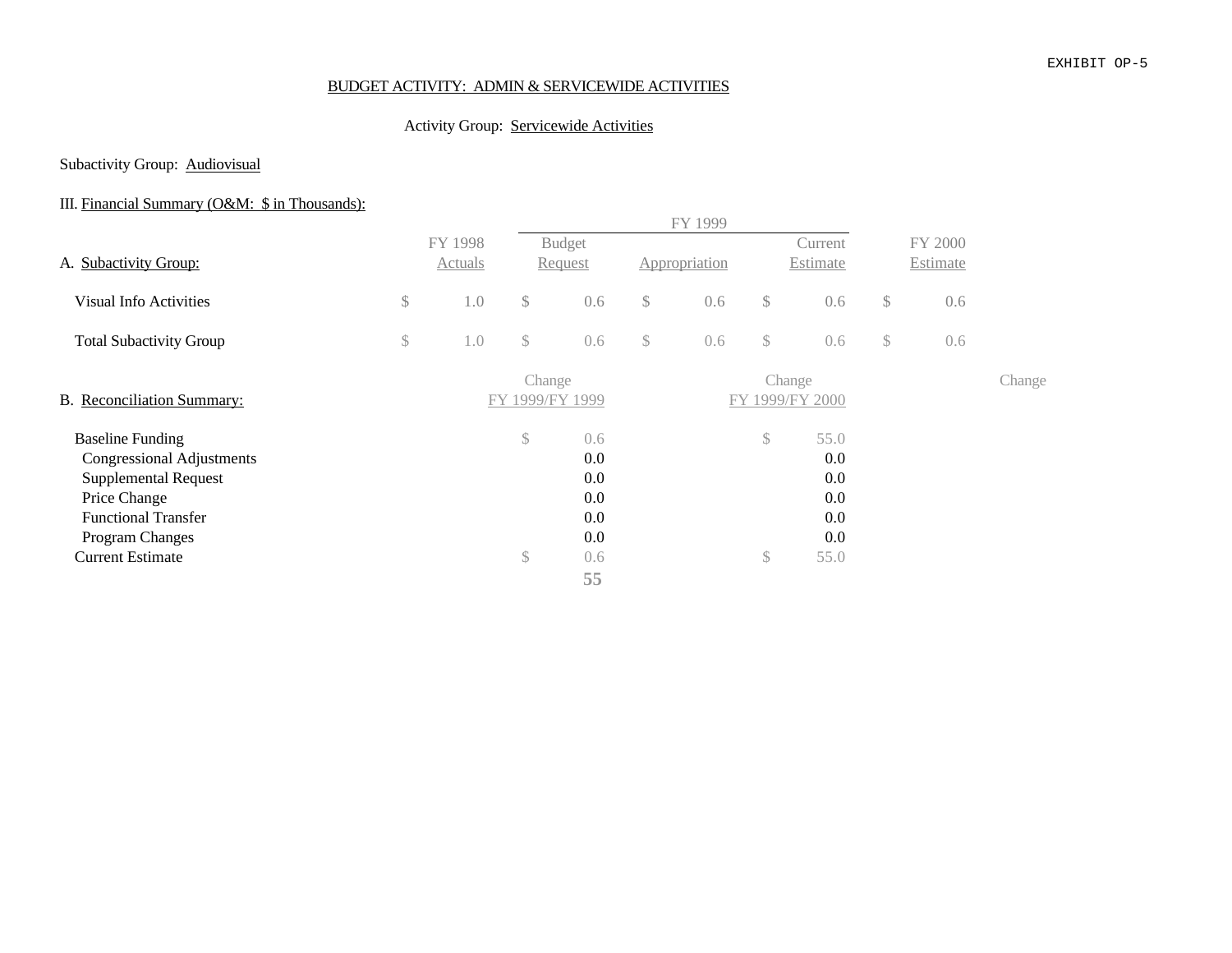| Operations and Maintenance, Air Force Reserve             |
|-----------------------------------------------------------|
| Budget Activity: Administration & Service-wide Activities |
| <b>Activity Group: Service-wide Activities</b>            |
| Subactivity Group: Audiovisual                            |

## C. Reconciliation: Increases and Decreases:

| \$.6     |
|----------|
| $\Omega$ |
| \$.6     |
| \$.6     |
| $\Omega$ |
| \$.6     |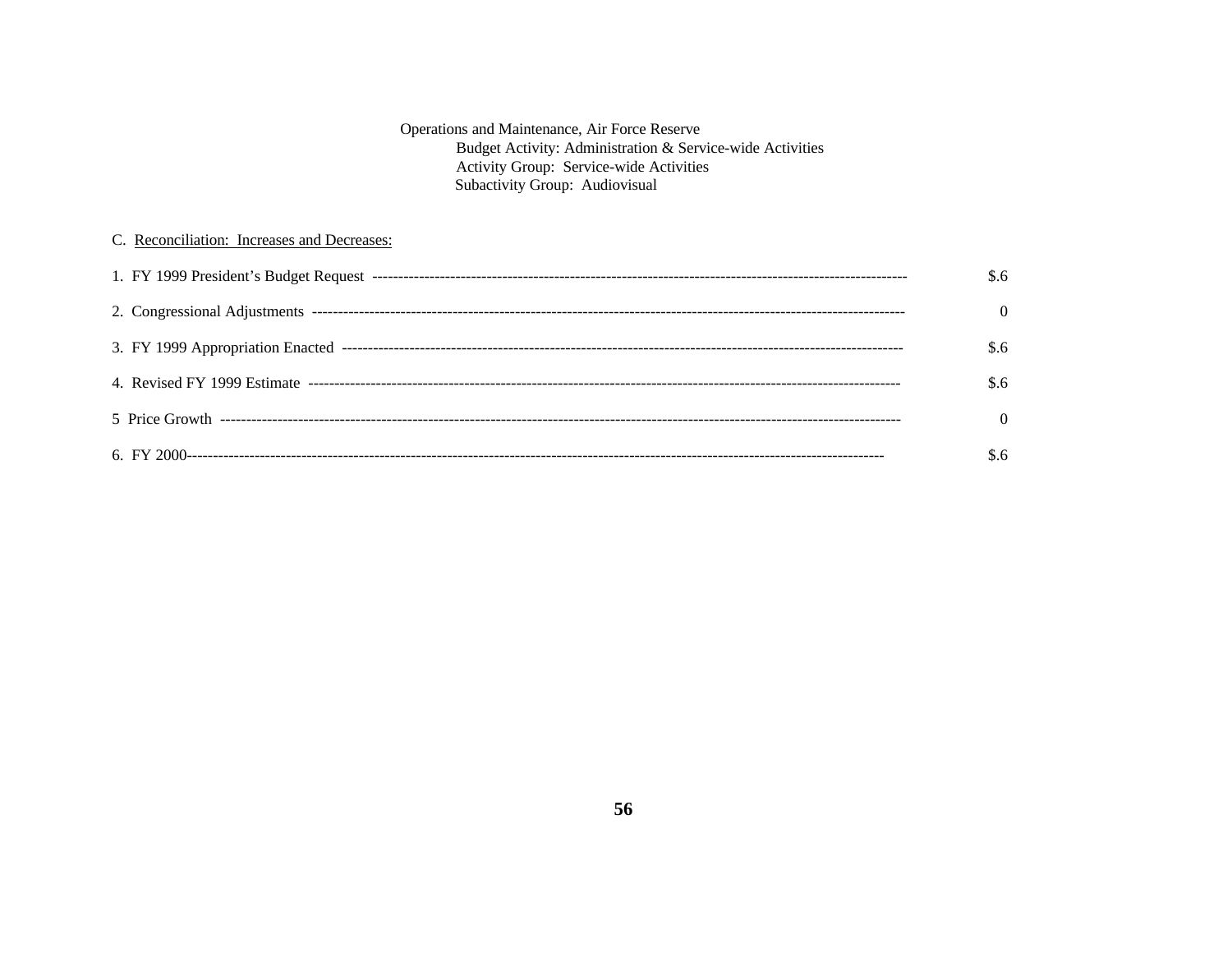#### Operations and Maintenance, Air Force Reserve Budget Activity Admin & Servicewide Activities Activity Group Servicewide Activities

|--|

| V. Personnel Summary:                          | FY 1998          | FY 1999          | FY 2000        | Change<br>FY99-00 |         |
|------------------------------------------------|------------------|------------------|----------------|-------------------|---------|
| Reserve Drill Strength (Total)                 | 147              | 214              | 214            | $\overline{0}$    |         |
| Officer                                        | 13               | 24               | 24             | $\sqrt{a}$        |         |
| Enlisted                                       | 134              | 190              | 190            | $\left( \right)$  |         |
| (Military Technicians Included Above - Memo)   | $\left( \right)$ | $\bigcirc$       | $\bigcap$      | $\bigcirc$        |         |
| Reservists on Full-Time Active Duty (Total)    | $\overline{0}$   | $\overline{0}$   | $\overline{0}$ | $\overline{0}$    |         |
| Officer                                        | $\left( \right)$ | $\bigcap$        | $\bigcap$      | $\bigcirc$        |         |
| Enlisted                                       | $\left( \right)$ | $\bigcirc$       | $\bigcap$      | $\bigcirc$        |         |
| Civilian End Strength (Total)                  | $\underline{5}$  | $\overline{2}$   | $\overline{9}$ | $\overline{0}$    |         |
| U.S. Direct Hire                               | 5                | $\mathcal{Q}$    | $\circ$        | $\bigcap$         |         |
| <b>Non-SOF Technicians</b>                     | (1)              | (5)              | (5)            | (0)               |         |
| <b>SOF Technicians</b>                         | $\bigcap$        | $\bigcirc$       | $\bigcirc$     | (0)               |         |
| (Military Technicians Included - Memo)         | $\bigcirc$       | $\left( \right)$ | $\bigcirc$     | (0)               |         |
| (Reimbursable Civilians Included Above - Memo) | $\overline{0}$   | $\left( \right)$ | $\bigcap$      | (0)               |         |
| Civilian Workyears (Total)                     | $\underline{8}$  | $\overline{9}$   | $\overline{9}$ | $\underline{0}$   |         |
| U.S. Direct Hire                               | 8                | Q                | $\bigcirc$     | $\bigcap$         |         |
| (Military Technicians Included - Memo)         | (0)              | (0)              | (0)            | (0)               |         |
| (Reimbursable Civilians Included Above - Memo) | (0)              | (0)              | (0)            | (0)               |         |
| VI. Outyear Impact Summary:                    | FY 2001          | FY 2002          | FY 2003        | FY 2004           | FY 2005 |
| O&M (\$ in Millions)                           | 0.6              | 0.7              | 0.7            | 0.7               | 0.7     |

| -214 | -214 | 214                                                        | 214 |
|------|------|------------------------------------------------------------|-----|
|      |      |                                                            |     |
|      |      | $\cup$                                                     | - 9 |
|      |      | $\begin{array}{ccccccc}\n 9 & & & 9 & & & 9\n \end{array}$ |     |

| 001 | FY 2002 | FY 2003 | FY 2004 | <b>FY 20</b> |
|-----|---------|---------|---------|--------------|
| 0.6 | 0.7     | 0.7     | 0.7     |              |
| 214 | 214     | 214     | 214     |              |
|     |         |         |         |              |
|     |         |         |         |              |
| 57  |         |         |         |              |